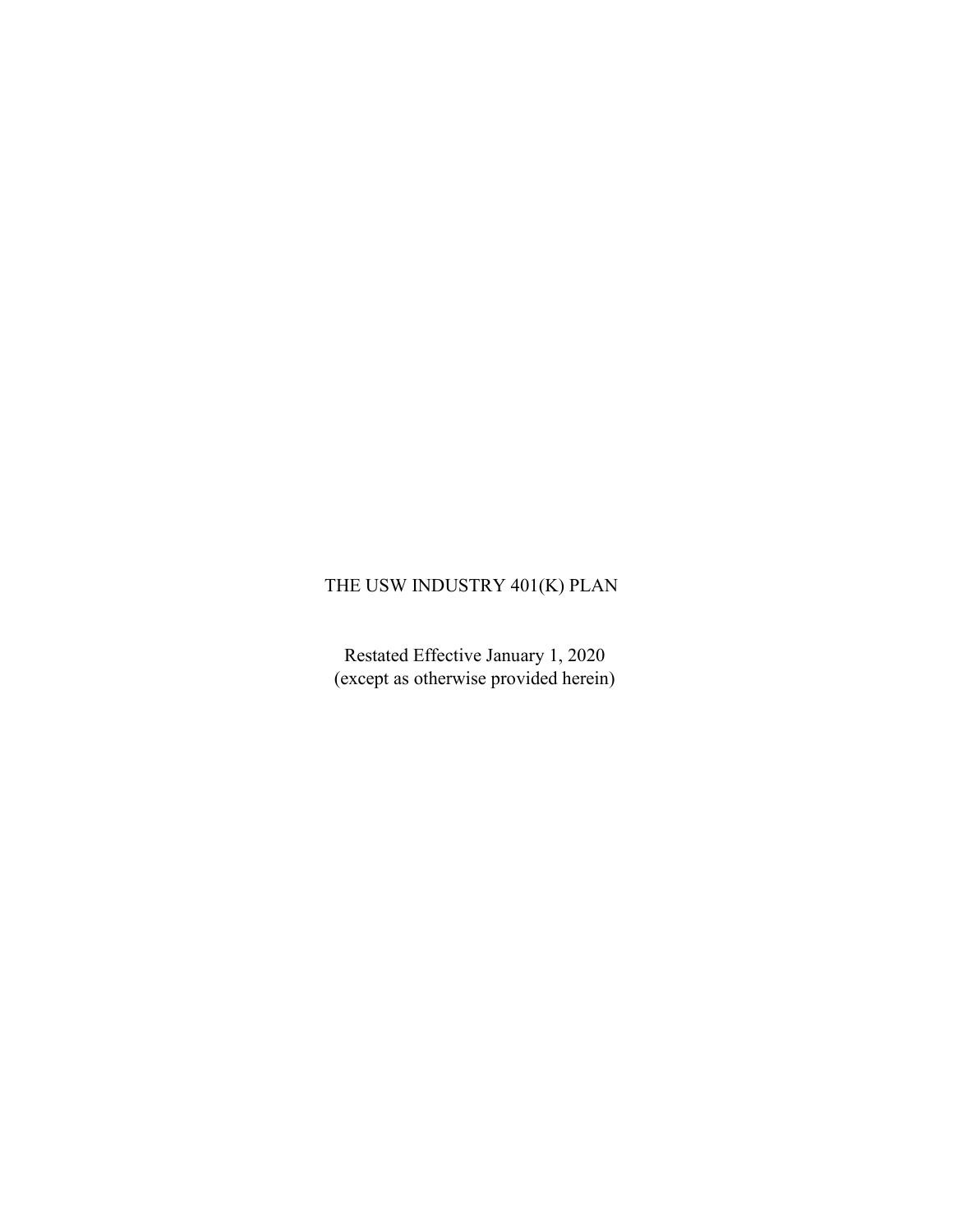# TABLE OF CONTENTS THE USW INDUSTRY 401(K) PLAN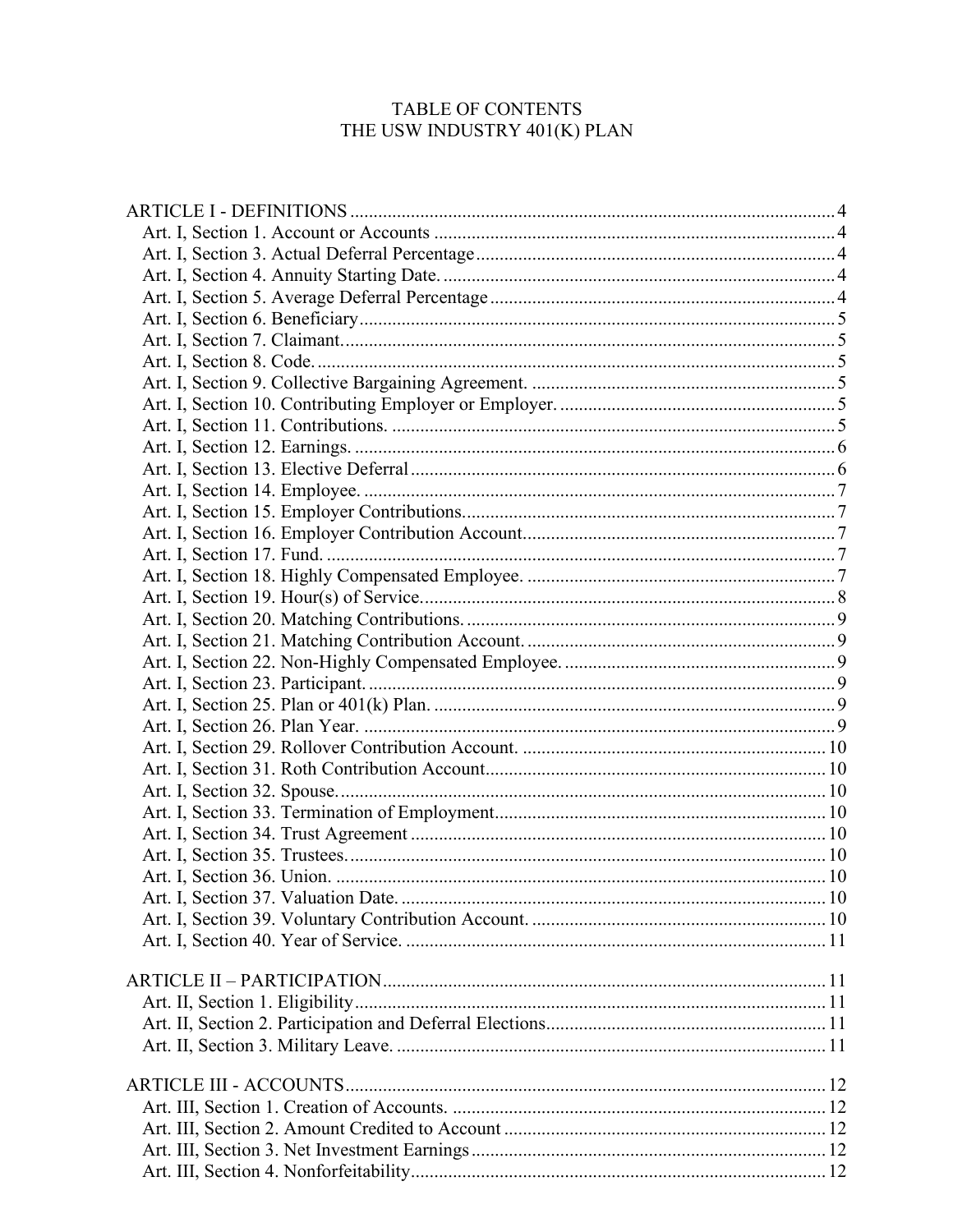| Art. IV, Section 2. Employer Contributions and Matching Contributions 13                 |  |
|------------------------------------------------------------------------------------------|--|
|                                                                                          |  |
|                                                                                          |  |
|                                                                                          |  |
|                                                                                          |  |
|                                                                                          |  |
| Art. IV, Section 8. Maximum Benefit and Contribution Limitations.  15                    |  |
|                                                                                          |  |
|                                                                                          |  |
|                                                                                          |  |
|                                                                                          |  |
|                                                                                          |  |
|                                                                                          |  |
|                                                                                          |  |
|                                                                                          |  |
|                                                                                          |  |
|                                                                                          |  |
|                                                                                          |  |
|                                                                                          |  |
|                                                                                          |  |
|                                                                                          |  |
|                                                                                          |  |
|                                                                                          |  |
|                                                                                          |  |
|                                                                                          |  |
|                                                                                          |  |
|                                                                                          |  |
|                                                                                          |  |
|                                                                                          |  |
|                                                                                          |  |
| Art. VI, Section 6. Commencement of Benefits to Key-Employees Participating in Top-Heavy |  |
|                                                                                          |  |
|                                                                                          |  |
|                                                                                          |  |
|                                                                                          |  |
|                                                                                          |  |
|                                                                                          |  |
|                                                                                          |  |
|                                                                                          |  |
|                                                                                          |  |
|                                                                                          |  |
|                                                                                          |  |
|                                                                                          |  |
|                                                                                          |  |
|                                                                                          |  |
|                                                                                          |  |
|                                                                                          |  |
|                                                                                          |  |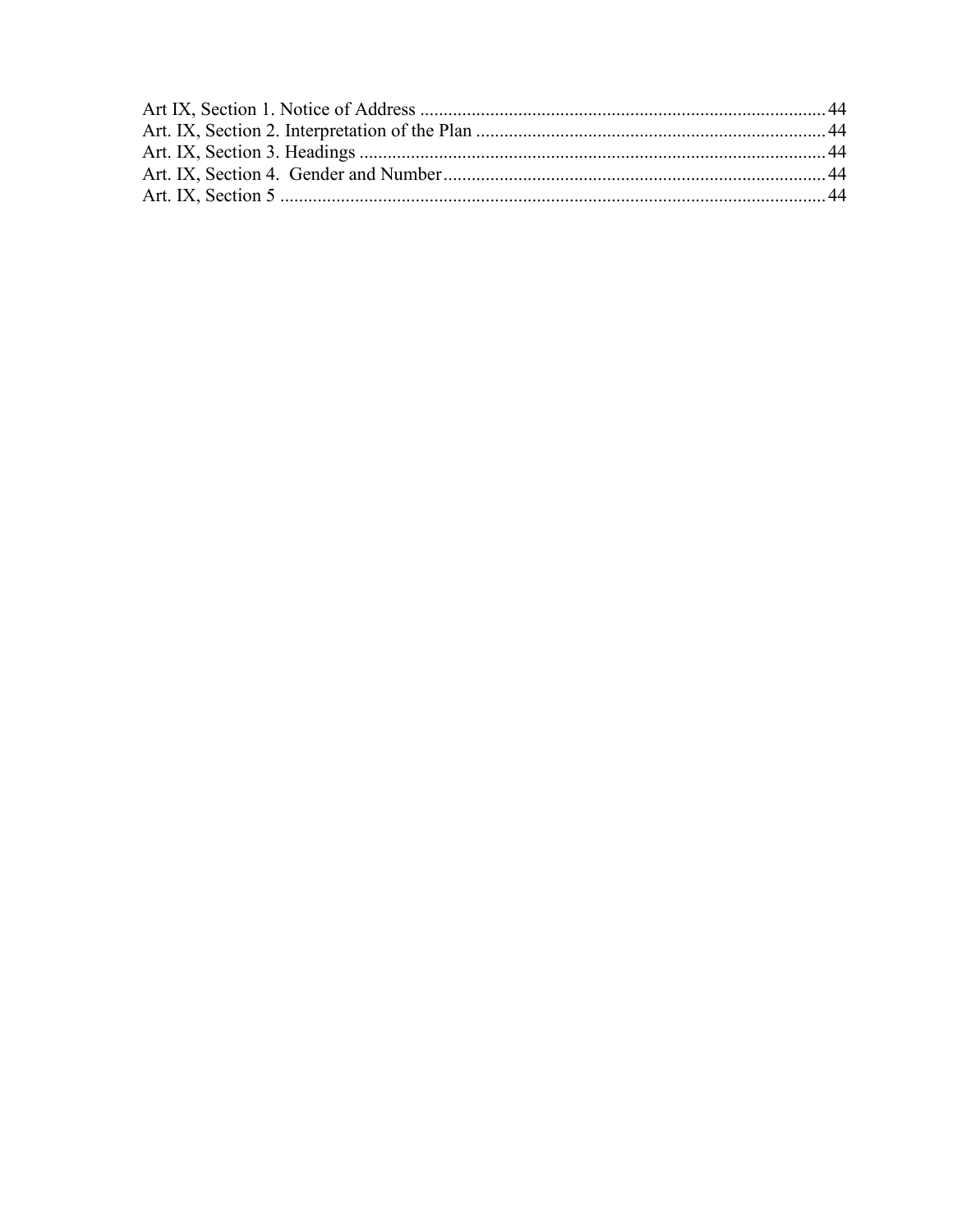#### **THE USW INDUSTRY 401(K) PLAN**

<span id="page-4-5"></span>Pursuant to the Agreement and Declaration of Trust entered into between the United Paperworkers International Union, AFL-CIO and various employers, there was hereby established a deferred compensation plan for the benefit of eligible Employees effective as of July 1, 1994, which was known as The Paper Industry 401(k) Plan (the "Plan"). Effective April 24, 1999, the Plan became known as the PACE Industry 401(k) Plan, and effective July 1, 2005, the Plan became known as the USW Industry 401(k) Plan. This restatement is effective January 1, 2020 and unless otherwise provided herein, all provisions of the restated Plan are effective as of January 1, 2020.

#### **ARTICLE I - DEFINITIONS**

<span id="page-4-1"></span><span id="page-4-0"></span>Unless the context or subject matter otherwise requires, the following definitions apply:

Art. I, Section 1. Account or Accounts. The term "Account" or "Accounts" means any one or more of the following Accounts maintained on behalf of a Participant: Pre-Tax Contribution Account, Roth Contribution Account, Employer Contribution Account, Matching Contribution Account, Rollover Contribution Account, or Voluntary Contribution Account.

**Art. I, Section 2. Actual Contribution Percentage.** The term "Actual Contribution Percentage" means the ratio (expressed as a percentage) of the sum of a Participant's Matching Contributions and Voluntary Contributions under the Plan to his Earnings for the portion of the Plan Year during which the Participant is eligible to make Pre-Tax Contributions.

<span id="page-4-2"></span>**Art. I, Section 3. Actual Deferral Percentage.** The term "Actual Deferral Percentage" means the ratio (expressed as a percentage) of a Participant's Elective Deferrals under the Plan to his Earnings for the portion of the Plan Year during which the Participant is eligible to make Pre-Tax Contributions. The Actual Deferral Percentage is zero in the case of an Employee who is eligible to elect Pre-Tax Contributions under the Plan during the Plan Year but does not do so.

<span id="page-4-3"></span>**Art. I, Section 4. Annuity Starting Date.** The term "Annuity Starting Date" means (a) the first day of the first period for which an amount is payable as an annuity to a Participant, or (b) in the case of a benefit not payable in the form of an annuity, the first day on which all the events have occurred that entitle the Participant to such benefit.

<span id="page-4-4"></span>**Art. I, Section 5. Average Deferral Percentage.** The term "Average Deferral Percentage" means the average (expressed as a percentage) of the Actual Deferral Percentages of the Participants in a defined group.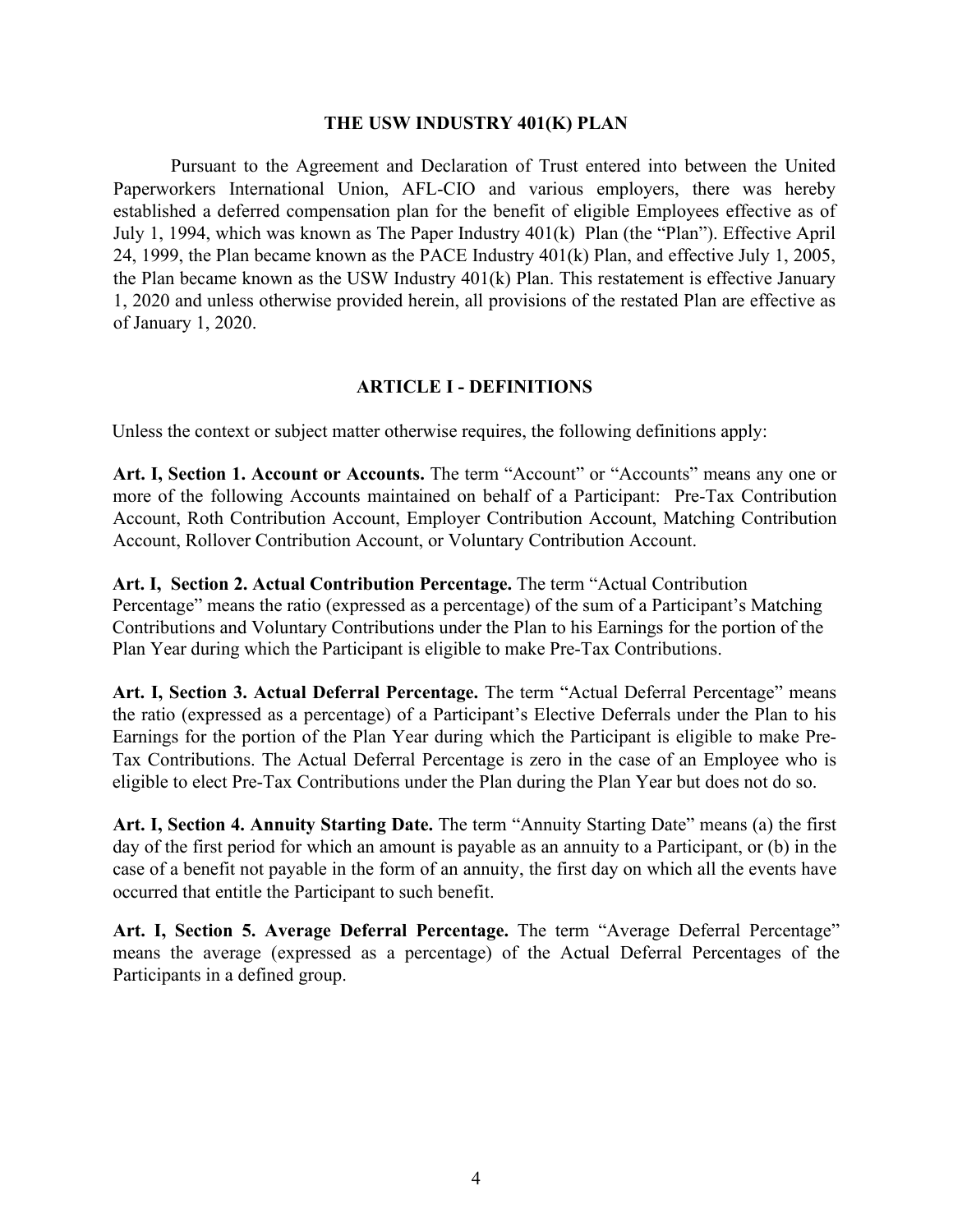<span id="page-5-6"></span><span id="page-5-0"></span>**Art. I, Section 6. Beneficiary.** The term "Beneficiary" means a Participant's beneficiary or beneficiaries designated on a form prescribed by the Trustees or, in the case of a married Participant, the Participant's Spouse unless the Spouse has consented to the Participant's designation of a non-Spouse beneficiary or beneficiaries in writing on a form and in the manner prescribed by the Trustees. In the event the Participant dies without leaving a surviving designated Beneficiary, all or any remaining portion of the Participant's Account shall be paid to the first surviving person or persons in the following successive classes: Spouse, children, parents, brothers and sisters and then to the Participant's estate.

A Beneficiary may also be designated in an entered court order that constitutes a qualified domestic relations order within the meaning of Code section  $414(p)$  or section  $206(d)(3)$  of the Employee Retirement Income Security Act.

The Trustees shall be the sole judges of the effectiveness of the designation, change or waiver of a Beneficiary pursuant to this Section.

<span id="page-5-1"></span>**Art. I, Section 7. Claimant.** The term "Claimant" means any person who has made a claim for benefits under this Plan.

<span id="page-5-2"></span>**Art. I, Section 8. Code.** The term "Code" means the Internal Revenue Code of 1986, as amended.

<span id="page-5-3"></span>**Art. I, Section 9. Collective Bargaining Agreement.** The term "Collective Bargaining Agreement" means an agreement between an Employer and the Union, or between an Employer and a union other than the Union requiring the Employer to contribute to the USW Industry 401(k) Plan.

<span id="page-5-4"></span>**Art. I, Section 10. Contributing Employer or Employer.** The term "Contributing Employer" or "Employer" means

- (a) any person, company, or business organization that is signatory to a Collective Bargaining Agreement with the Union or other union that requires the payment of Contributions to the Fund and for which there is a fully executed Participation Agreement in effect; or
- (b) the Union, the Fund, the USW HRA or the PACE Industry Union Management Pension Fund, provided that such entity has entered into an agreement with the Trustees under which it agrees to make Contributions to the Fund on behalf of its salaried employees or on behalf of persons on leave from an Employer for the purpose of performing Union business.

<span id="page-5-5"></span>**Art. I, Section 11. Contributions.** The term "Contributions" means, if applicable, Pre-Tax Contributions and Roth Contributions as described in Article IV, Section 1; Employer Contributions as described in Article IV, Section 2; Matching Contributions as described in Article IV, Section 2; Rollover Contributions as described in Article IV, Section 3; and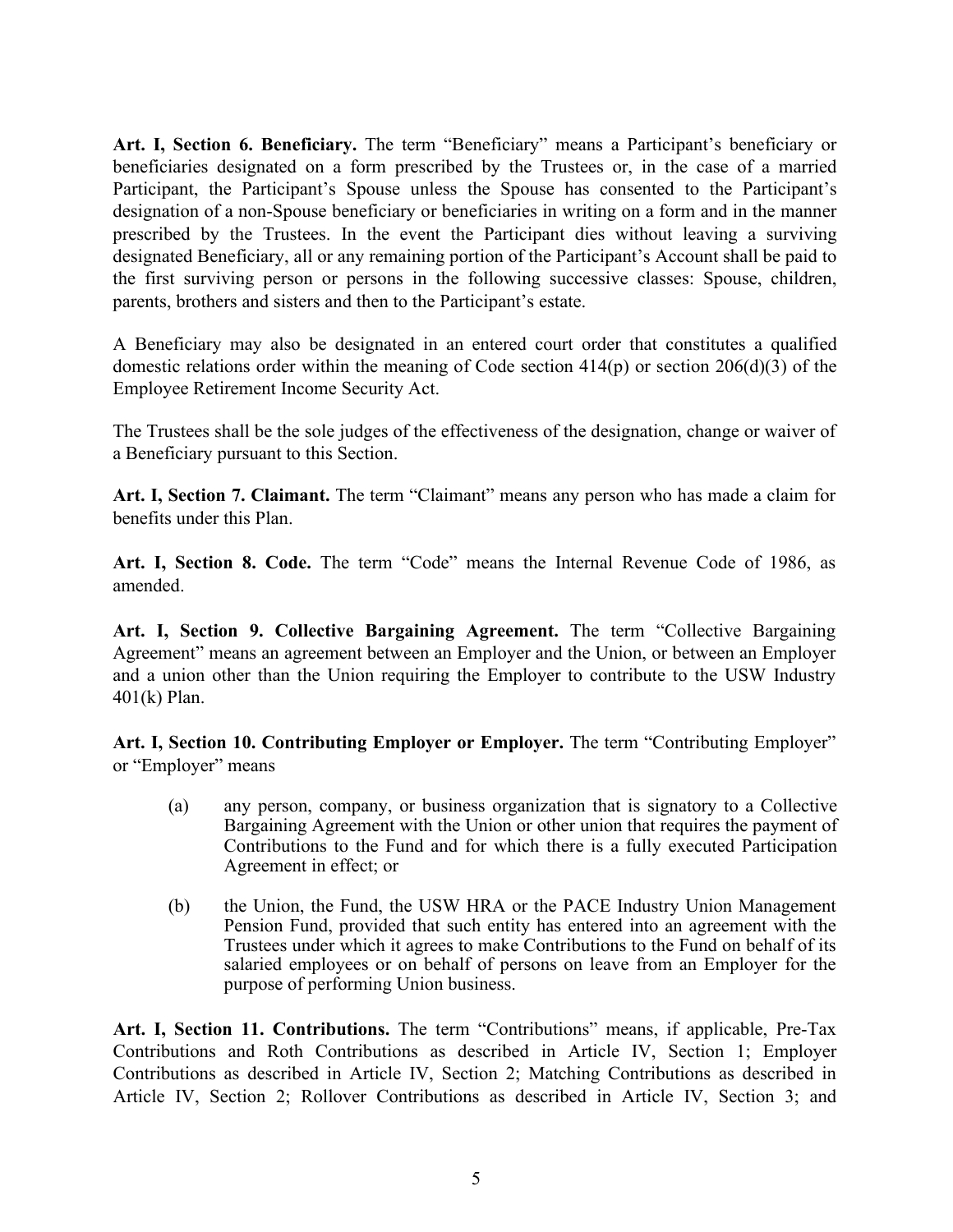<span id="page-6-2"></span>Voluntary Contributions as described in Article IV, Section 4.

<span id="page-6-0"></span>**Art. I, Section 12. Earnings.** "Earnings" means the total cash remuneration of the Participant paid by the Employer, including any overtime, sick, vacation, disability pay and any other form of additional compensation actually paid or made available by the Employer for the year, including any amounts deferred pursuant to Code section 125 or Code section 457, before any reductions for Pre-Tax Contributions. "Earnings" also includes amounts deferred pursuant to Code section 132(f). Earnings shall be determined based on Earnings received during the Plan Year. Earnings considered in any year shall not exceed the limitation set forth in Code section 401(a)(17).

Earnings shall include payments made after a Participant's severance from employment provided that such payments are paid to the Participant by the later of two and one-half months after, or the end of the Limitation Year that includes, the date of the Participant's severance from employment, and that such payments are:

- (i) a payment of regular compensation for services during the Participant's regular working hours, or compensation for services outside the Participant's regular working hours (such as overtime or shift differential), commissions, or similar payments, and such payments would have been made to the Participant if the Participant had continued in employment with the Employer;
- (ii) payment for unused accrued bona fide sick, vacation or other leave (but only if the Participant would have been able to use the leave if employment had continued).

Earnings shall also include amounts paid to a Participant who does not currently perform services for the Employer because of qualified military service (as defined in Code section 414(u)) to the extent those amounts do not exceed the amounts the Participant would have received if the Participant had continued to perform services for the Employer rather than entering qualified military service, or to a Participant who is permanently and totally disabled, as defined in Code section 22(e)(3), provided salary continuation applies to all Participants who are permanently and totally disabled for a fixed or determinable period, or the Participant was not a Highly Compensated Employee immediately before becoming disabled. Earnings shall also include back pay, within the meaning of section  $1.415(c) - 2(g)(8)$  of the Treasury regulations, for the Limitation Year to which the back pay relates to the extent the back pay represents wages and compensation that otherwise would be included in the definition of Earnings. Earnings shall not include amounts paid to a nonresident alien, as defined in Code section 7701, who is not a Participant to the extent the payments are excludible from gross income and are not effectively connected with the conduct of a trade or business in the United States.

<span id="page-6-1"></span>**Art. I, Section 13. Elective Deferral.** The term "Elective Deferral" means the amount of Earnings that a Participant elects to contribute to his Pre-Tax Contribution Account and/or Roth Contribution Account pursuant to a salary reduction agreement with his Employer in accordance with Article IV, Section 1.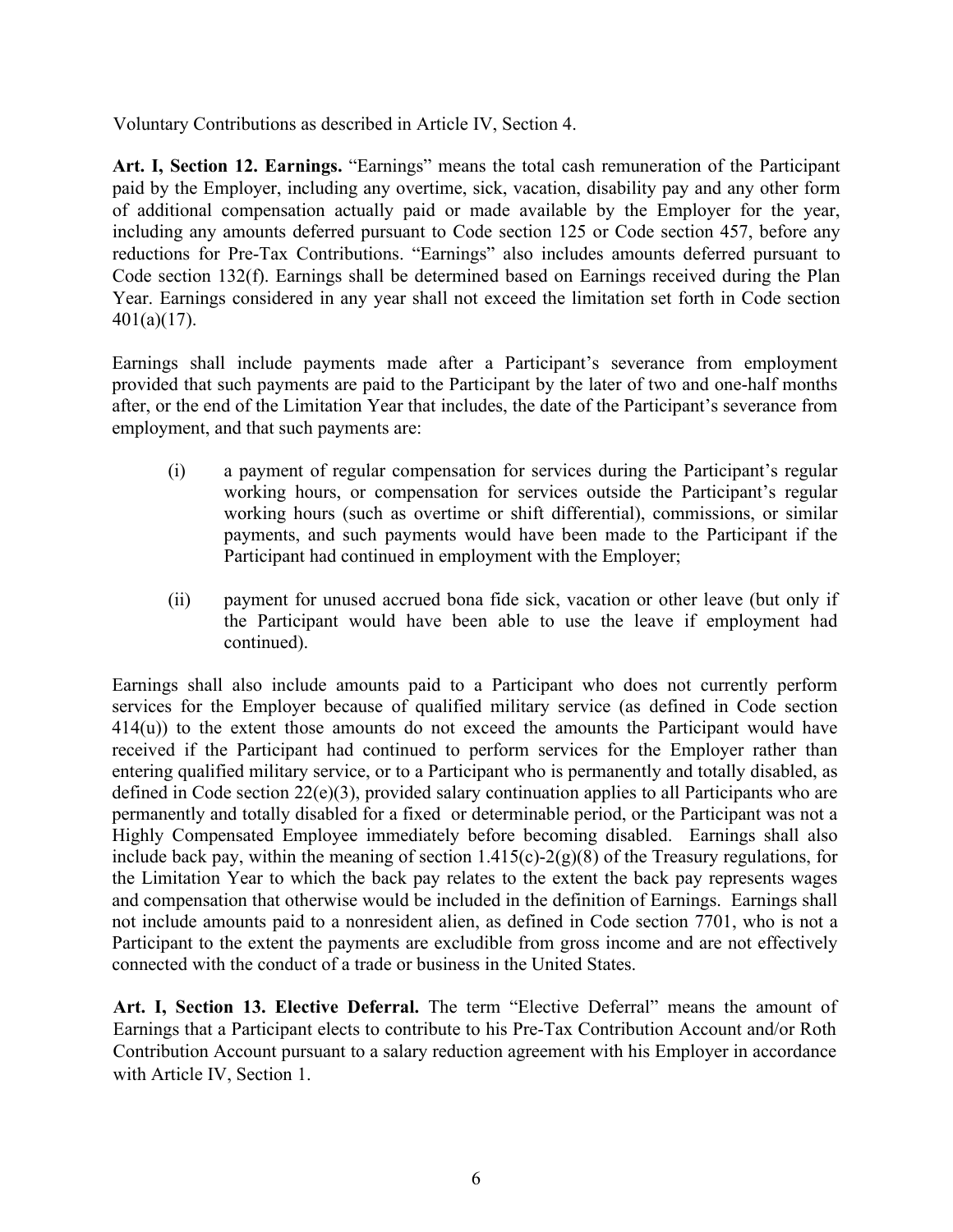<span id="page-7-5"></span><span id="page-7-0"></span>**Art. I, Section 14. Employee.** The term "Employee" means a person who is employed by an Employer and for whom an Employer Contribution is required or who is eligible to make Pre-Tax Contributions, Roth Contributions, or Voluntary Contributions under a Collective Bargaining Agreement or Participation Agreement.

The participation in the Plan by employees of a Contributing Employer who are not covered by a Collective Bargaining Agreement for each Plan Year is conditioned on the Employer's compliance with the coverage and nondiscrimination requirements of the Plan and the requirements of Code sections  $401(a)(4)$  and  $410(b)$  for that Plan Year, the Employer's cooperation in providing the Trustees with information required by the Trustees to monitor compliance with the coverage and nondiscrimination requirements of the Plan and the Code, and the Employer's reimbursement to the Fund for all reasonable costs in determining compliance with the coverage and nondiscrimination requirements of the Plan and the Code. The Employer's failure to provide information requested by the Trustees to determine such compliance, failure to comply with the coverage and nondiscrimination requirements of the Plan and the Code, or failure to reimburse the Plan for costs incurred in determining compliance will result in the termination of the Employer's employees who are not covered by a Collective Bargaining Agreement from participation in the plan as of the beginning of the Plan Year for which it failed to comply or for which information to determine compliance was requested but not provided. If the Employer fails to reimburse the Plan for all reasonable costs in monitoring compliance with the coverage and nondiscrimination requirements of the Plan and the Code, such costs will be charged to the accounts of the Employer's employees who are not covered by a Collective Bargaining Agreement.

<span id="page-7-1"></span>**Art. I, Section 15. Employer Contributions.** The term "Employer Contributions" means contributions made to the Fund as required by the Participation Agreement and or the Collective Bargaining Agreement.

<span id="page-7-2"></span>**Art. I, Section 16. Employer Contribution Account.** The term "Employer Contribution Account" means the account established for each Participant under the provisions of Article III, Section I.

<span id="page-7-3"></span>**Art. I, Section 17. Fund.** The term "Fund" means the USW Industry 401(k) Fund and its trust estate.

<span id="page-7-4"></span>**Art. I, Section 18. Highly Compensated Employee.** The term "Highly Compensated Employee" means a Highly Compensated Employee as defined in Code section 414(q). The term "Highly Compensated Employee" includes Highly Compensated Active Employees and Highly Compensated Former Employees. A Highly Compensated Active Employee includes any employee who performs services for the Employer during the determination year and who during the look-back year received compensation from the Employer in excess of the limit set forth in Code section 414(q)(1). The term Highly Compensated Employee also includes employees who are five percent owners (as defined in Code section 416(i)) at any time during the lookback year or determination year. For this purpose, the determination year shall be the Plan Year. The look-back year shall be the 12-month period immediately preceding the determination year.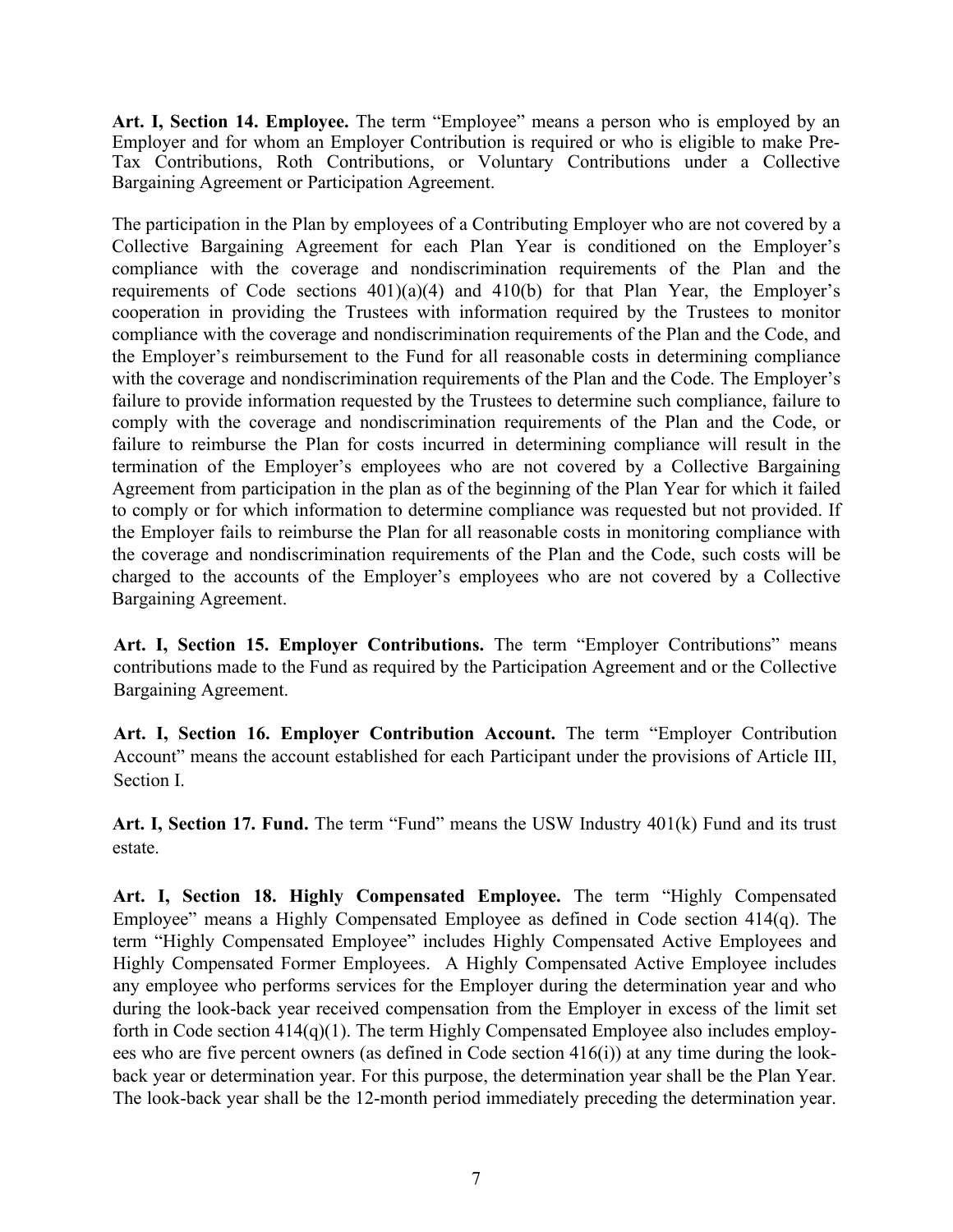<span id="page-8-1"></span>For purposes of this Section, "compensation" shall mean compensation as defined in Code section 415(c)(3). For purposes of this Section, "employee" shall mean any employee of the Employers maintaining the Plan or of any affiliated employer within the meaning of Code section 414(b), (c), (m) or (o) (including any Leased Employee deemed to be an employee of such Employers or affiliated employer as provided in Code section 414(n) or (o)).

A Highly Compensated Former Employee includes any employee who separated from service (or was deemed to have separated) prior to the determination year, performs no service for the Employer during the determination year, and was a Highly Compensated Active Employee for either the separation year or any determination year ending on or after the employee's 55th birthday as determined based on the rules applicable for determining Highly Compensated Employee status as in effect for that determination year.

The determination of who is a Highly Compensated Employee, including the determination of the compensation that is considered, will be made in accordance with Code section 414(q) and the Treasury regulations thereunder.

# <span id="page-8-0"></span>**Art. I, Section 19. Hour(s) of Service.**

- (a) The term "Hour of Service" or "Hours of Service" shall mean each hour for which an employee is directly or indirectly paid, or entitled to payment, by the Employer, for the performance of duties. Such hours shall be credited to the computation period in which the duties were performed.
- (b) The term "Hour of Service" shall also mean each regularly scheduled working hour for which an employee is directly or indirectly paid, or entitled to payment, by the Employer, for a period during which no duties were performed (irrespective of whether the employment relationship has terminated) due to vacation, holiday, illness, incapacity (including payments for disability), layoff, jury duty, military duty, or leave of absence. Such hours shall be credited to the computation period in which the hours occur.
- (c) The term "Hour of Service" shall also mean each hour which backpay, irrespective of mitigation of damages, is either awarded or agreed to by the Employer. Such hours shall be credited to the computation period to which the back pay award pertains.

Hours of Service shall not include any time compensated under a plan maintained solely to comply with a workers' compensation or unemployment compensation or disability insurance law or which solely reimburses an employee for medical or medically-related expenses, and shall not include more than 501 hours (or such other periods as required by law) paid on account of anyone continuous period during which no duties are performed.

The Trustees shall have the authority to provide that regularly scheduled working hours to be credited for non-working time or pursuant to back pay awards to an employee without a regular work schedule shall be determined on the basis of a 40-hour work week, or an 8-hour work day, or on any other reasonable basis which reflects the average hours worked by the employee or by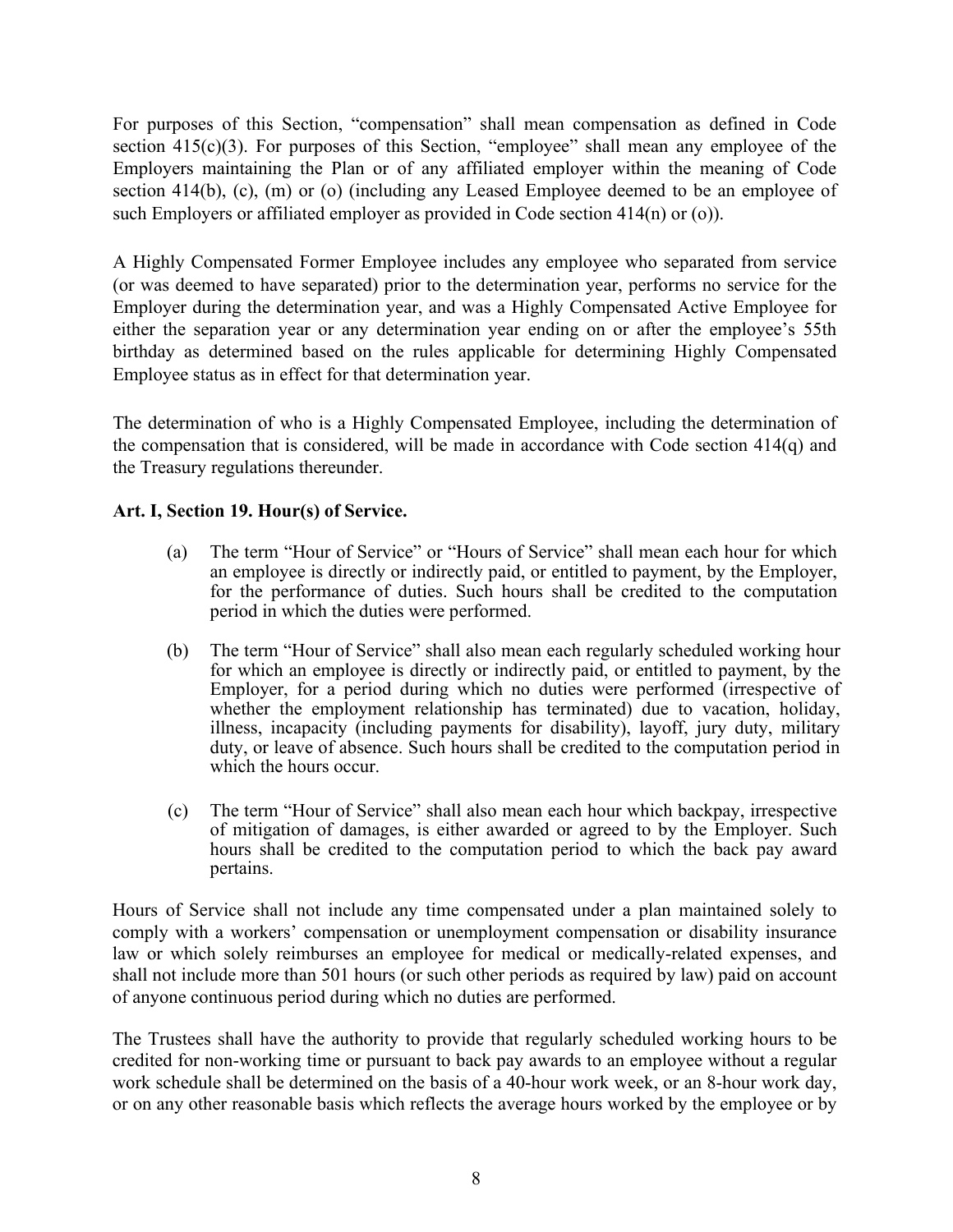<span id="page-9-6"></span>other employees in the same job classification over a representative period of time.

Notwithstanding any provision of the Plan to the contrary, Contributions, benefits, Plan loan repayment, suspensions, and service credit with respect to qualified military service will be provided in accordance with Code section 414(u). In the case of a Participant who dies while performing qualified military service as defined in Code section 414(u)(5), the Participant's survivor shall be entitled to any additional benefits (other than benefit accruals relating to the period of qualified military service) provided by the Plan thus treating the Participant as if he had resumed employment with the Employer and then died while in active employment. Furthermore, a Participant who would otherwise qualify for reemployment rights under applicable federal law but who is not timely reemployed (or does not make himself available for reemployment) within the time limits established by applicable federal law due to the Participant's death while performing qualified military service, shall be treated as having been reemployed on the day preceding the date of death and then having terminated Covered Employment on the date of death for granting Employer Contributions or Matching Contributions, as applicable, to the maximum extent permitted by law.

<span id="page-9-0"></span>**Art. I, Section 20. Matching Contributions.** The Term "Matching Contributions" means Employer contributions to the Fund made pursuant to Article IV, Section 2 of the Plan.

<span id="page-9-1"></span>**Art. I, Section 21. Matching Contribution Account.** The term "Matching Contribution Account" means the account established for each Employee under the provisions of Article III, Section 1.

<span id="page-9-2"></span>**Art. I, Section 22. Non-Highly Compensated Employee.** The term "Non-Highly Compensated Employee" means an Employee of the Employer who is not a Highly Compensated Employee as defined in Article I, Section 18.

<span id="page-9-3"></span>**Art. I, Section 23. Participant.** The term "Participant" means an Employee who meets the requirements for participation under the Plan as set forth in Article II, or a former Employee who has a right to a benefit under the Plan.

**Art. I, Section 24. Participation Agreement.** The term "Participation Agreement" means an agreement, acceptable to the Trustees, that evidences the obligation of the signatory Employer thereto to be bound by the terms of the Trust Agreement and the actions of the Board of Trustees, and to make Contributions to the Fund.

<span id="page-9-4"></span>**Art. I, Section 25. Plan or 401(k) Plan.** The term "Plan" or "401(k) Plan" means the rules and regulations set forth herein governing the operation and administration of the USW Industry 401(k) Plan, as it may be amended from time to time.

<span id="page-9-5"></span>**Art. I, Section 26. Plan Year.** The term "Plan Year" means the twelve (12) month period commencing on each January 1st and ending on each subsequent December 31st.

**Art. I, Section 27. Pre-Tax Contributions.** The term "Pre-Tax Contributions" means the amount of Elective Deferrals, other than Elective Deferrals designated as Roth Contributions,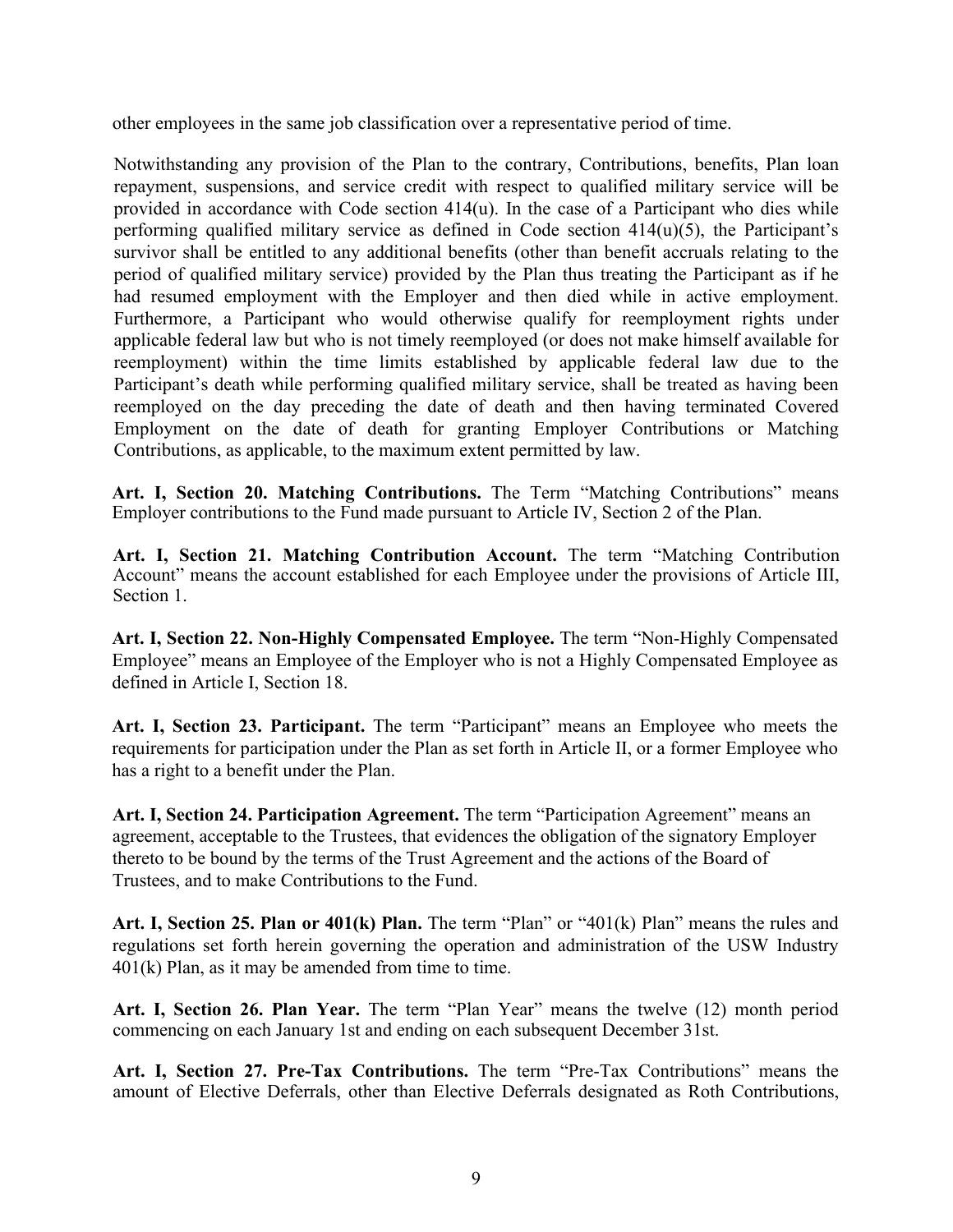<span id="page-10-9"></span>contributed to the Fund pursuant to Article IV. Such contributions must be non-forfeitable when made and distributed only as specified in this Plan.

**Art. I, Section 28. Pre-Tax Contribution Account.** The term "Pre-Tax Contribution Account" means the account established for each Employee under the provisions of Article III, Section 1.

<span id="page-10-0"></span>**Art. I, Section 29. Rollover Contribution Account.** The term "Rollover Account" means the account established for each Employee under the provisions of Article III, Section I.

**Art. I, Section 30. Roth Contributions.** The term "Roth Contribution" means the amount of Elective Deferrals from a Participant's Earnings contributed to the Fund and designated as Roth Contributions pursuant to Article IV, Section 1. Such Roth Contributions must be nonforfeitable when made and distributed only as specified in this Plan. Unless specifically stated otherwise, Roth Contributions will be treated as Elective Deferrals for all purposes under the Plan.

<span id="page-10-1"></span>**Art. I, Section 31. Roth Contribution Account.** The term "Roth Contribution Account" means the account established for each Employee under the provisions of Article III, Section 1.

<span id="page-10-2"></span>**Art. I, Section 32. Spouse.** The term "Spouse" means a person to whom a Participant is legally married under applicable law and, if and to the extent provided in a Qualified Domestic Relations Order as defined in Code section 414(p)

<span id="page-10-3"></span>**Art. I, Section 33. Termination of Employment.** The term "Termination of Employment" means a severance of the employment relationship between the Participant and his Employer (or other employer that was previously a Contributing Employer).

<span id="page-10-4"></span>**Art. I, Section 34. Trust Agreement**. The term "Trust Agreement" means the Agreement and Declaration of Trust of the Fund entered into between the United Steelworkers and various employers, together with any amendments thereto.

<span id="page-10-5"></span>**Art. I, Section 35. Trustees.** The term "Trustees" means the persons who are acting as "Employer Trustees" and "Union Trustees" pursuant to the provisions of the Trust Agreement.

<span id="page-10-6"></span>**Art. I, Section 36. Union.** The term "Union" means the United Steel, Paper and Forestry, Rubber, Manufacturing, Energy, Allied Industrial and Service Workers International Union a.k.a. United Steelworkers, and its local unions.

<span id="page-10-7"></span>**Art. I, Section 37. Valuation Date.** The term "Valuation Date" means the date as of which the amount of the Participant's Accounts are determined. This date shall be no less frequent than March 31, June 30, September 30 and December 31 of each calendar year.

**Art. I, Section 38. Voluntary Contributions.** The term "Voluntary Contributions" means voluntary after-tax contributions made by a Participant.

<span id="page-10-8"></span>**Art. I, Section 39. Voluntary Contribution Account.** The term "Voluntary Contribution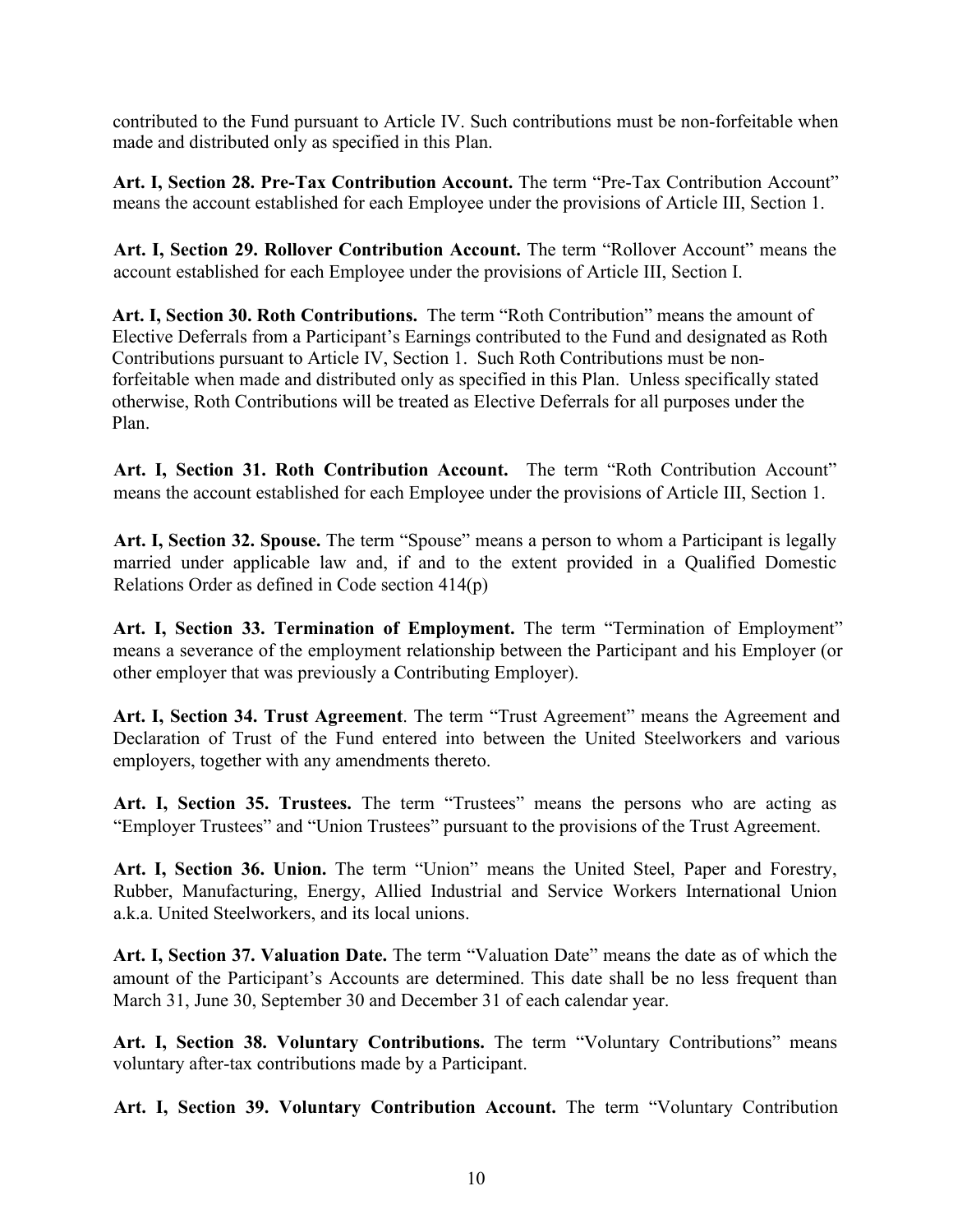<span id="page-11-5"></span>Account" means the account established for each Employee under the provisions of Article III, Section 1.

<span id="page-11-1"></span><span id="page-11-0"></span>**Art. I, Section 40. Year of Service.** The term "Year of Service" means a twelve (12) consecutive month period during which an Employee completes at least 1,000 Hours of Service.

# **ARTICLE II – ELIGIBILITY AND PARTICIPATION**

# <span id="page-11-2"></span>**Art. II, Section 1. Eligibility**

- (a) If an Employer is obligated by its Collective Bargaining Agreement and/or Participation Agreement to make Employer Contributions to the Fund on behalf of an Employee, the Employee shall become a Participant in the Fund on the earlier of (1) the first date on which Contributions are received by the Fund on his or her behalf, or (2) one year after the first date that Contributions were required to be made on his or her behalf; but in no event will an Employee become a Participant later than one year following the date on which he or she completes one Year of Service.
- (b) If an Employer is not obligated by its Collective Bargaining Agreement and/or Participation Agreement to make Employer Contributions to the Fund on behalf of an Employee, the Employee shall become a Participant in the Fund on the first date the Employee satisfies Article II, Section 2.

# <span id="page-11-3"></span>**Art. II, Section 2. Participation and Deferral Elections**

- (a) If the Collective Bargaining Agreement and/or Participation Agreement provides for Employee Elective Deferrals, an Employee shall become a Participant after filing with the Trustees or their designee an election form prescribed by the Trustees on which the Participant:
	- (i) designates the rate or amount of earnings to be deferred to the Fund pursuant to Article IV, Section 1 and/or Article IV, Section 4; and
	- (ii) authorizes the Employer to make regular payroll deductions from earnings in accordance with (i).

All elections made by a Participant are subject to the approval of the Trustees. All Contributions made to the Plan are subject to refund if such action is necessary to comply with Article IV, Section 6 and/or Article IV, Section 8.

(b) Subject to the dollar limit on total Elective Deferrals described in Article IV, Section 6, a Participant may change the percentage of Earnings to be deferred each time he completes a new election form.

<span id="page-11-4"></span>**Art. II, Section 3. Military Leave.** Notwithstanding any provision of this Plan to the contrary, contributions, benefits and service credit with respect to qualified military service will be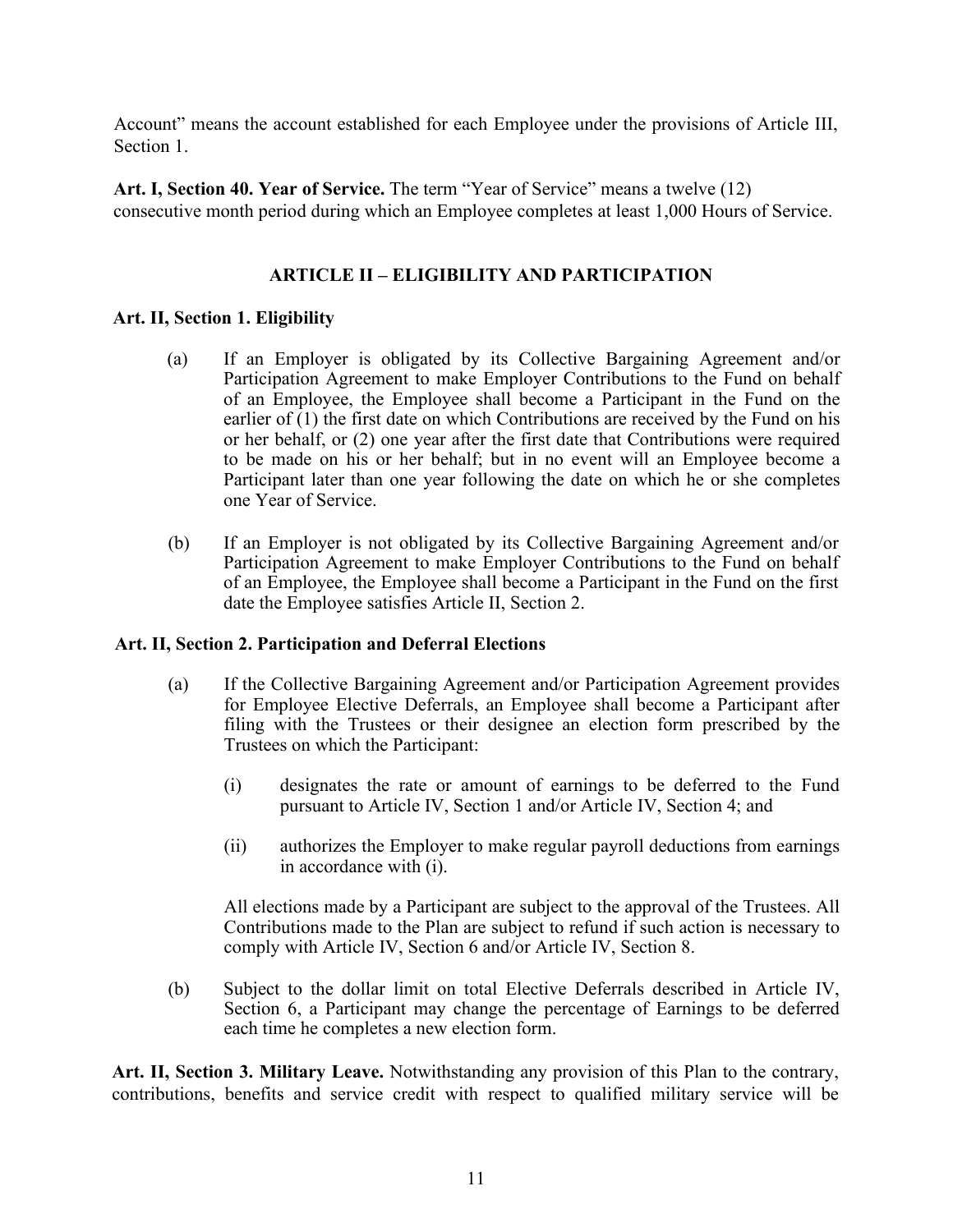<span id="page-12-5"></span><span id="page-12-0"></span>provided in accordance with Code section 414(u)(4).

# **ARTICLE III - ACCOUNTS**

<span id="page-12-1"></span>**Art. III, Section 1. Creation of Accounts.** If applicable, a Pre-Tax Contribution Account, a Roth Contribution Account, an Employer Contribution Account and a Matching Contribution Account shall be created for each Employee as of the date the Trustees accept Pre-Tax Contributions, Roth Contributions, Employer Contributions, or Matching Contributions for that Employee. In addition, if applicable, a Rollover Contribution Account shall be created for each Employee as of the date the Trustees accept a Rollover Contribution under Article IV, Section 3, and if applicable, a Voluntary Contribution Account shall be created for each Employee as of the date the Trustees accept Voluntary Contributions from the Participant under Article IV, Section 4.

<span id="page-12-2"></span>**Art. III, Section 2. Amount Credited to Account**. Each Participant's Accounts shall be credited, as of each Valuation Date, with:

- (a) the balance in the Accounts as of the last Valuation Date, plus
- (b) Contributions received by the Fund on behalf of the Participant since the prior Valuation Date, minus
- (c) any amounts refunded to the Participant because they are in excess of the annual dollar limit under Article IV, Section 6, minus
- (d) any other amounts withdrawn or paid out from the Account during the Plan Year, plus
- (e) Net Investment Earnings for the Plan Year as defined in Section 3 below.

#### <span id="page-12-3"></span>**Art. III, Section 3. Net Investment Earnings**

- (a) The Net Investment Earnings are the investment earnings for the Plan Year attributable solely to gains or losses within the Participant's Accounts less any administrative charges payable from or on behalf of or otherwise chargeable against, the Participant's Accounts under this Plan.
- (b) Net Investment Earnings are determined for each Account as of each Valuation Date.

<span id="page-12-4"></span>**Art. III, Section 4. Nonforfeitability**. Subject to the limitations on benefits and deferrals prescribed in this Plan, all amounts credited to any Participant's Roth Contribution Account shall be fully nonforfeitable at all times.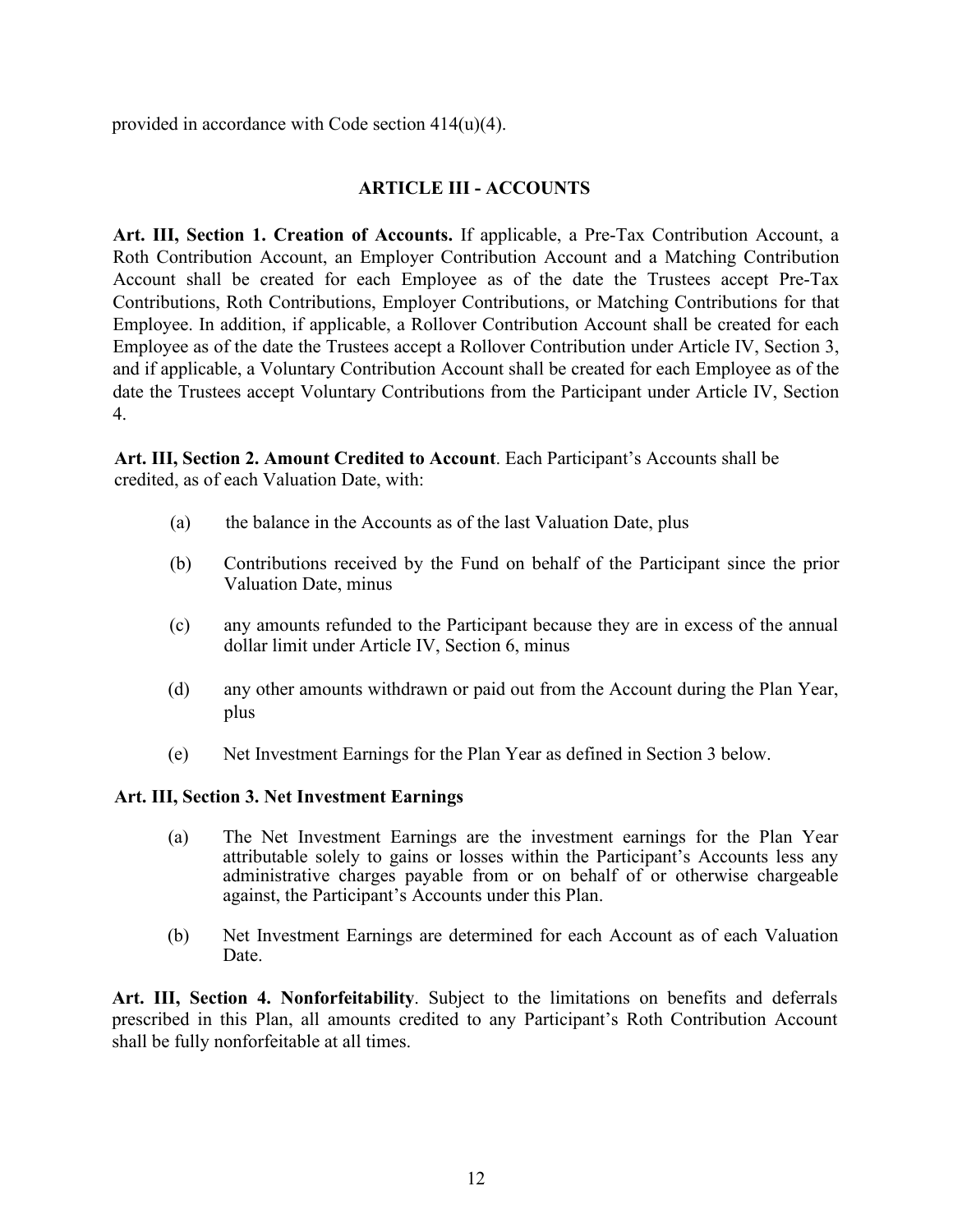#### **ARTICLE IV – CONTRIBUTIONS**

#### <span id="page-13-3"></span><span id="page-13-0"></span>**Art. IV, Section 1. Elective Deferrals**

<span id="page-13-1"></span>Subject to the provisions of Article IV, Section 6 and Section 8, Article IV, Section 10, and any other limitation provided for under the Plan, each eligible Participant may elect to have his Employer contribute the Plan on his behalf from 1% to 100% of the Earnings that would otherwise be payable to him in multiples of 1% as elected by the Participant. These contributions shall be paid to the Participant's Pre-Tax Contribution Account.

A Participant who has made an Elective Deferral and attains age 50 before the close of a Plan Year shall be eligible to defer additional contributions to the Plan in accordance with, and subject to the limitations of, Code section 414(v), provided the Participant's Employer has verified in accordance with the Fund's rules that such additional contributions are permitted in the same year for all participants in all 401(k), 403(b), SEP and SIMPLE plans sponsored by the Employer. Notwithstanding any provisions of the Plan to the contrary, such additional contributions shall not be taken into account for purposes of Article IV*,* Section 6 or Section 8 of the Plan implementing the required limitations of Code section 402(g) and 415, and the Plan shall not be treated as failing to satisfy Article IV*,* Section 10 and other provisions of the Plan implementing the requirements of Code section  $401(k)(3)$ ,  $401(k)(12)$ ,  $410(k)$  or 416, as applicable, by reason of accepting such additional contributions.

A Participant who is eligible to make Elective Deferrals to the Plan may designate some or all of his Elective Deferrals as Roth Contributions, at the time and in the manner determined by the Trustees, if permitted by the Participation Agreement (or other agreement between the Employer and the Fund) and if the Participant's Employer includes the Roth Contributions in the Participant's gross income. A Roth Contribution is an Elective Deferral that is included in the Participant's gross income at the time deferred and is irrevocably designated as a Roth Contribution by the Participant in his deferral election. Notwithstanding anything in this Plan to the contrary, a Participant's Roth Contribution shall be credited to a separate account containing only the Participant's Roth Contributions, all investment earnings on such amounts, net of the amount of withdrawals and distributions by or to the Participant, if any, which shall be designated as the Roth Contribution Account. The same change in contributions, suspension, limitations, matching contribution, vesting, withdrawal, and distribution rules set forth in this Plan that apply to Pre-Tax Contributions shall apply to Roth Contributions. Notwithstanding anything in this Plan to the contrary, if a Participant has made deferrals in excess of the limit under Code section 402(g) for a Plan Year, a distribution of excess deferrals will consist of the Participant's Roth Contributions first, to the extent that such type of deferrals were made for the Plan Year.

<span id="page-13-2"></span>**Art. IV, Section 2. Employer Contributions and Matching Contributions.** Pursuant to the terms of the Collective Bargaining Agreement and Participation Agreement, a Contributing Employer may make Employer Contributions on behalf of Participants and/or make Matching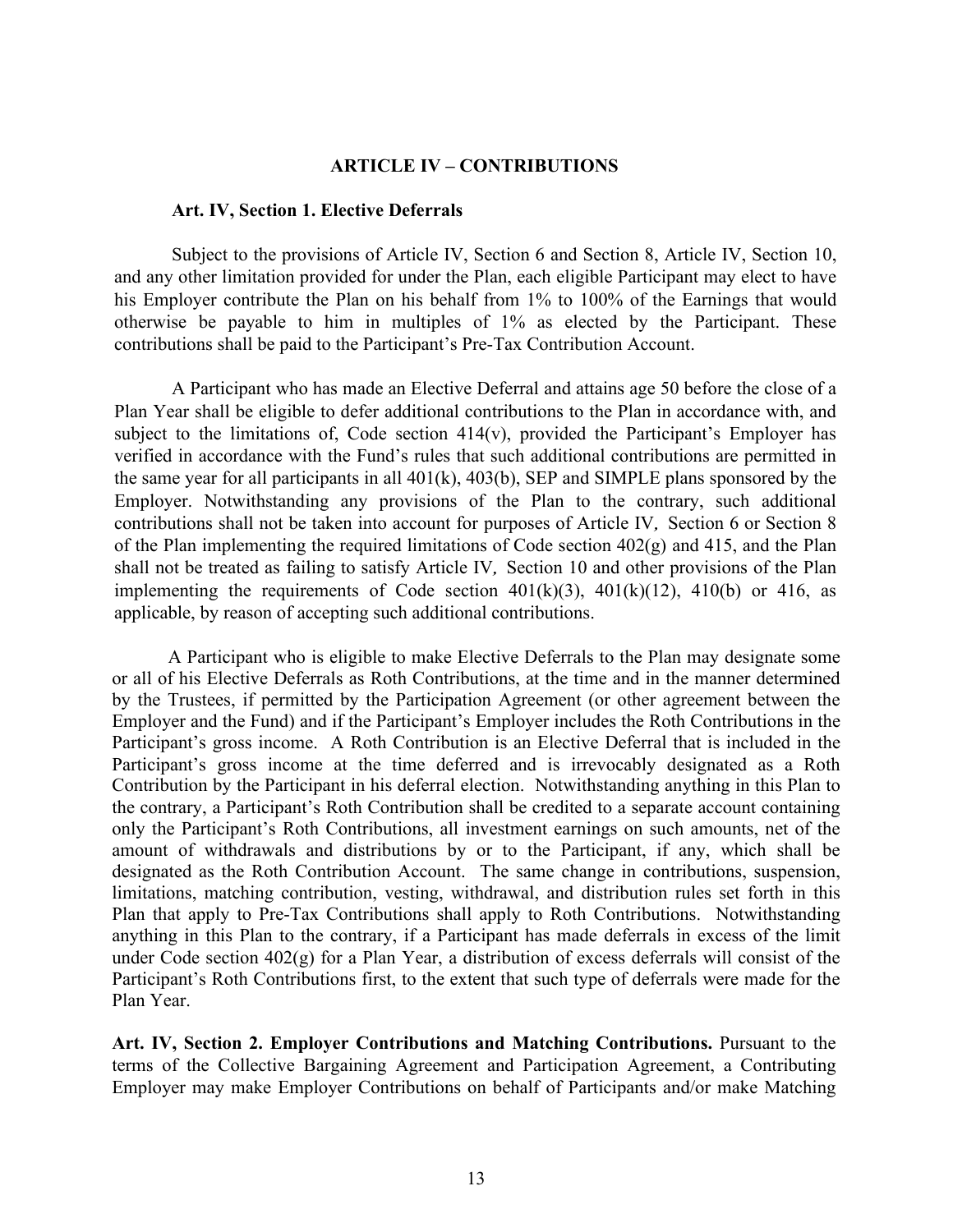<span id="page-14-4"></span>Contributions on behalf of Participants based on the amount of the Participants' Elective Deferrals, which shall be contributed to the Participants' Employer Contribution Account and/or Matching Contribution Account(s), respectively. The amount of the Matching Contributions may vary (1) from 25% to 100% of the Participant's Elective Deferral for each Plan Year, or (2) based on any other formula as may be allowed by the Trustees.

<span id="page-14-0"></span>**Art. IV, Section 3. Rollover Contributions.** The Trustees in their sole discretion may permit any Employee, whether or not a Participant, to transfer to (or have transferred to) the Fund a Rollover Contribution from a retirement plan that meets the requirements of Code section 402(c)(8) at the time of the transfer. As used herein, a Rollover Contribution is a contribution of an amount that satisfies the requirements for rollover treatment set forth in Code section  $402(c)(5)$ ,  $403(a)(4)$  or  $408(d)(3)$  or the direct transfer to the Fund from the trustee of an eligible retirement plan of amounts attributable to the Employee under such plan. The Trustees may require such evidence as they deem appropriate to ensure that any amounts transferred to this Plan shall not adversely affect its tax-qualified status. Amounts accepted by the Trustees shall be placed in a Rollover Account established for the Employee and shall become part of the Fund's assets.

<span id="page-14-1"></span>**Art. IV, Section 4. Voluntary Contributions.** At any time before his Termination of Employment, a Participant may make after-tax Voluntary Contributions to the Fund. These Voluntary Contributions may not be deducted from the Participant's gross income for Federal income tax purposes. Voluntary Contributions may be made in any multiple of 1% of his eligible Earnings or based on any other formula as may be allowed by the Trustees. In no event may the Participant's Voluntary Contributions for any Plan Year, when added to the Participant's Elective Deferral Contributions for the same Plan Year, exceed the lesser of \$40,000, as adjusted for increases in the cost of living under Code section 415(d) or 100% of his eligible Earnings for such Plan Year.

A Participant's request to start, change or stop his Voluntary Contributions must be in writing on a form furnished for that purpose. The form must be delivered to the Trustees or their designee before the date the Participant is to start, change or stop his Voluntary Contributions.

<span id="page-14-2"></span>**Art. IV, Section 5. Change in Contributions**. The percentage designated by a Participant as his Elective Deferral or Voluntary Contributions shall automatically apply to increases and decreases in his Earnings. A Participant may change the percentage of his Elective Deferral or Voluntary Contributions or altogether cease to make contributions without penalty by giving prior written notice to the Trustees or their designee.

# <span id="page-14-3"></span>**Art. IV, Section 6. Dollar Limit on Elective Deferrals**

- (a) No Participant may defer more than the amount permitted under Code section  $402(g)$  in a calendar year in Elective Deferrals under the Plan
- (b) Once a Participant's Elective Deferrals for a calendar year under the Plan reaches the dollar limit in subsection (a), any authorization executed by him for further Elective Deferrals commencing in that year shall be canceled, and the Fund will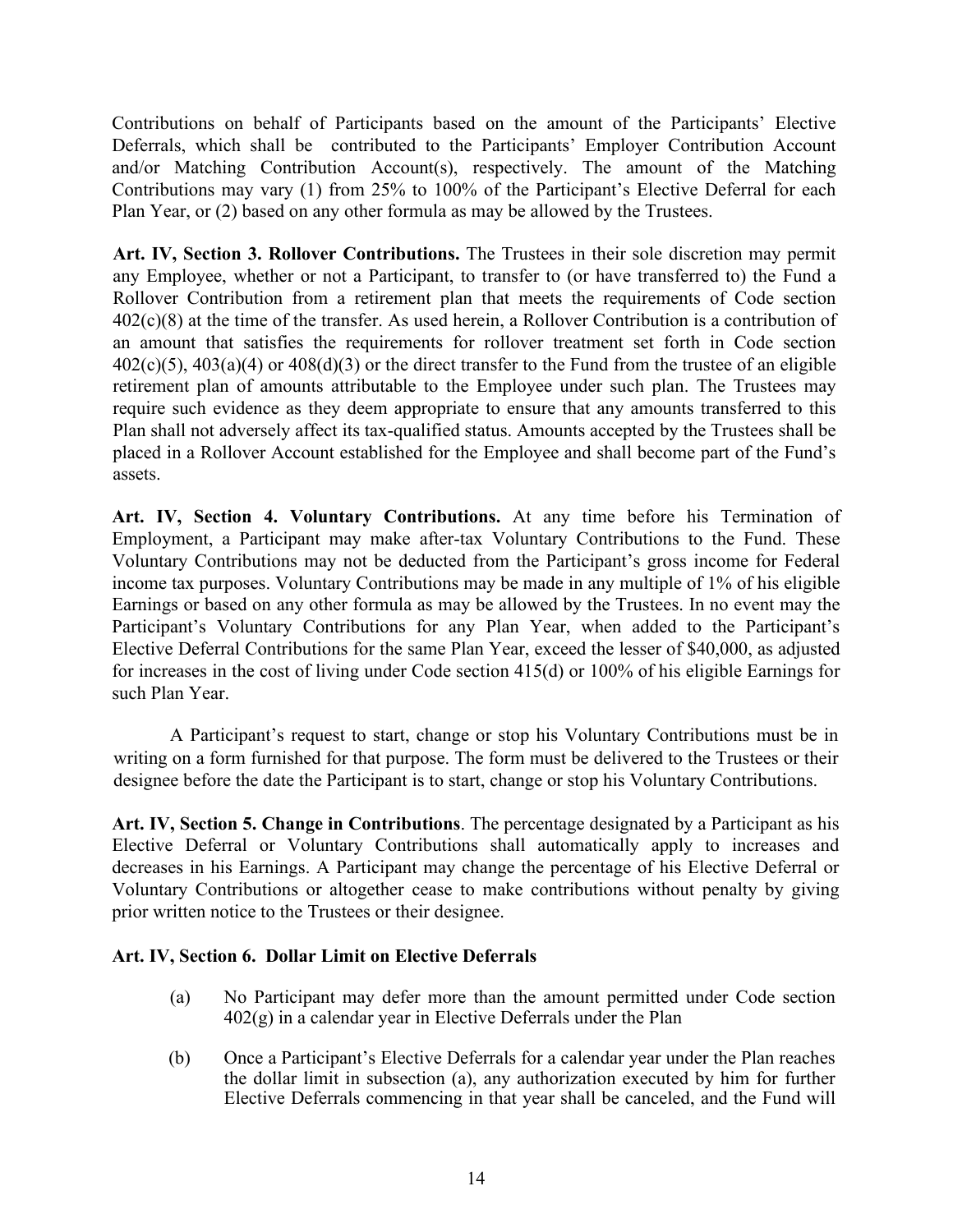<span id="page-15-2"></span>not accept additional Pre-Tax Contributions on behalf of that Participant. Any such amounts withheld from the Participant's Earnings and transmitted to the Fund will be returned to the Participant as promptly as possible.

- (c) A Participant whose Elective Deferrals are suspended because they have reached the dollar limit under this Section may again participate under the Plan by executing a new election form in the next calendar year, if he is eligible to participate under the Plan for that year.
- (d) Any Elective Deferrals for a Plan Year in excess of the applicable dollar limit for that Plan Year shall be distributed on or before April 15 of the year following the calendar year for which such excess Elective Deferrals were made. The amount of excess Elective Deferrals that may be distributed for a Plan Year shall be reduced by any excess contributions previously distributed with respect to the Participant for that Plan Year. Excess Deferrals shall be adjusted for any income or loss up to the last day of the Plan Year in which the Excess Deferrals were made, in accordance with applicable Treasury Regulations. The income or loss allocable to excess Elective Deferrals is the income or loss allocable to the Participant's Pre-Tax Contribution Account (or Roth Contribution Account, as applicable) for the Plan Year multiplied by a fraction, the numerator of which is such Participant's excess Elective Deferrals for the Plan Year and the denominator of which is the balance in the Participant's Pre-Tax Contribution Account (or Roth Contribution Account, as applicable) without regard to any income or loss occurring during such Plan Year.

<span id="page-15-0"></span>**Art. IV, Section 7. Payment of Contributions.** The Employer shall forward Contributions, along with such records and reports as may be required by the Trustees in connection with those Contributions, to the Fund within the deadlines established by the Trustees for this purpose.

<span id="page-15-1"></span>**Art. IV, Section 8. Maximum Benefit and Contribution Limitations.** The following limitations shall apply to all Participants:

- (a) Definitions. For purposes of this Section, the following words and phrases have the following meanings:
	- (i) "Annual Addition" means, with respect to a Participant covered under the Plan for any Limitation Year, the sum of Elective Deferrals, Employer contributions, Matching contributions and Voluntary Contributions made on his behalf to the Fund and all other Defined Contribution Plans of the Employer. "Restorative payments" allocated to a Participant's accounts shall not be treated as an Annual Addition. For this purpose, "restorative payments" includes payments made to restore losses to the Plan resulting from the action (or a failure to act) by a fiduciary for which there is a reasonable risk of liability under Title I of ERISA or under applicable federal or state law, where similarly situated Participants are similarly treated.
	- (ii) "Defined Benefit Plan" means any employee pension plan as defined in Code section 414(j) that has been established by an Employer and qualified under Code section 401.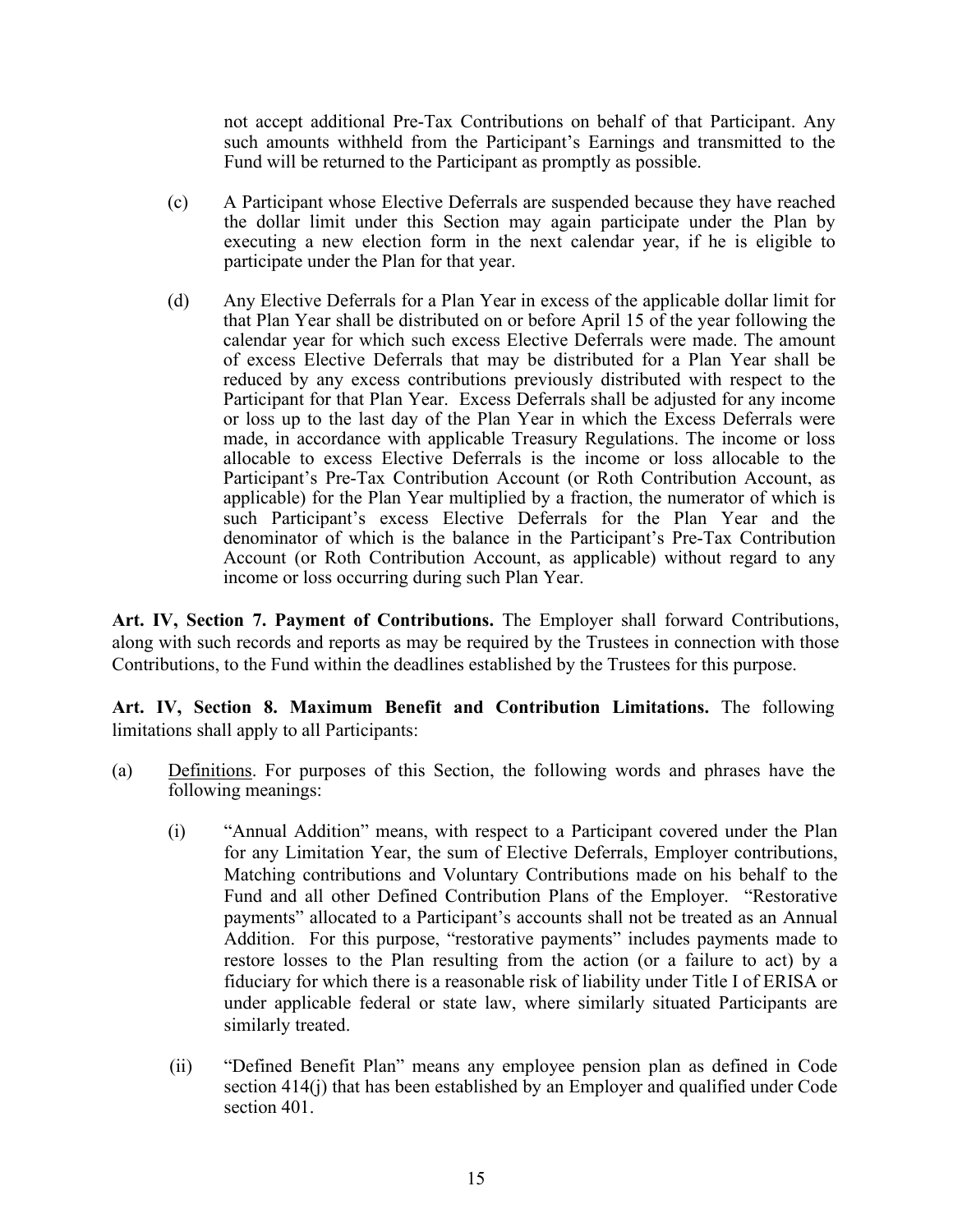- <span id="page-16-1"></span>(iii) "Defined Contribution Plan" means the Fund and any other plan that is defined in Code section 414(i) and that is established by an Employer and qualified under Code section 401.
- (iv) "Limitation Year" means the calendar year.
- (b) Combining of Plans. For purposes of the limitations of this Section, all Defined Benefit Plans of the Employer under which the Participant has or may be entitled to receive a benefit (whether or not terminated) are to be treated as one Defined Benefit Plan, and all Defined Contribution Plans of the Employer under which the Participant has or may be entitled to receive a benefit (whether or not terminated) are to be treated as one Defined Contribution Plan. In aggregating the benefits under this Plan with any plan that is not a multiemployer plan maintained by any Employer, only the benefits under this Plan that are provided by such Employer shall be treated as benefits provided under a plan maintained by the Employer, to the maximum extent permitted by law.
- (c) Limitations for the Fund. A Participant's Annual Additions shall in no event exceed the annual limit determined under Code section 415(c), which is hereby incorporated by reference into the Plan, and the Treasury regulations thereunder.
- (d) Distribution of Excess Annual Additions. If amounts that would otherwise be allocated to a Participant's Accounts under the Plan must be reduced by reason of the limitations of this Section 8, such reduction shall be made by using any appropriate correction under the IRS' Employee Plans Compliance Resolution System, or any successor thereto.

In the event that the Annual Additions of a Participant exceed the limit for the Limitation Year under Code section 415(c) as a result of the mandatory aggregation of this Plan with another plan maintained by the Employer that is not a multiemployer plan, the contributions to the other plan shall be reduced to the extent necessary to comply with Code section 415.

<span id="page-16-0"></span>**Art. IV, Section 9. Investment of Contributions.** Each Participant shall have the right to elect to have all or a portion of his Account invested among such funds or other investments ("Investment Funds") as shall be designated by the Trustees, which from time to time may include, but not be limited to, a series of equity, fixed income, money market and insurance company contract funds. The Trustees shall promulgate specific rules and regulations with respect to the implementation and operation of the Participant-directed investment program (including, by example and without limitation, rules and regulations concerning the frequency and timing of Participant elections and the ability to transfer funds between Investment Funds) and take such other steps in order for the Plan to qualify under Section 404(c) of ERISA. If a Participant fails to make an election as to the investment of his Account, the Participant's Account and future contributions shall be invested in the default investment fund or funds designated by the Trustees, which are intended to satisfy the requirements of a qualified default investment alternative within the meaning of Department of Labor Regulation Section 2550.404c-5. The Trustees also shall be authorized to take such actions as they, in their discretion, deem necessary and appropriate, in connection with the operation of such investment program (including, without limitation, the retention of consultants or service providers to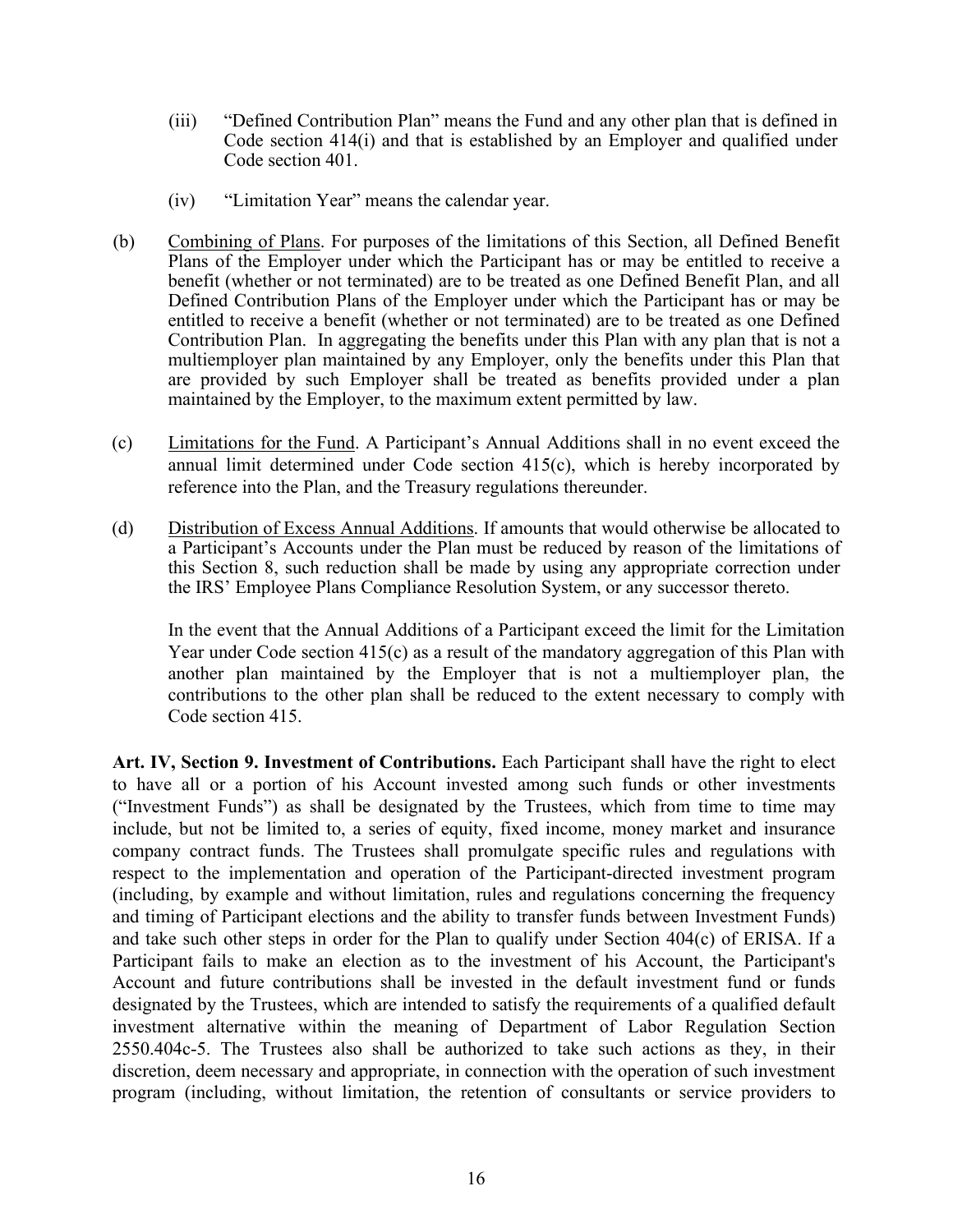<span id="page-17-1"></span>perform advisory, investment management, recordkeeping and/or custodial functions). The Trustees, from time to time, in their sole discretion, may increase or decrease the number of Investment Funds available, delete a current Investment Fund, add a new Investment Fund, or replace a current Investment Fund with a new Investment Fund.

# <span id="page-17-0"></span>**Art. IV, Section 10. Rules Applicable to Elective Deferrals**

- (a) Average Deferral Percentage Test. The average of the Actual Deferral Percentages ("ADP") for Highly Compensated Employees for each Plan Year must not exceed the greater of:
	- (i) 1.25 times the ADP or ACP of the Non-Highly Compensated Employees for the Plan Year;
	- (ii) 2 percentage points higher that the ADP or ACP of the Non-Highly Compensated Employees for the Plan Year, up to 2 times such ADP or ACP.

The provisions of this Article IV, Section 10(a) will be applied in a manner that satisfies the provisions of Code section  $401(k)(3)$  and section 1.401(k)-2 of the Treasury regulations.

If the ADP for Participants who are Highly Compensated Employees is more than the amount permitted under the above restrictions for any Plan Year, the amount of the excess contributions for such Plan Year (plus any income and minus any loss allocable to such contributions) shall be distributed before the close of the following Plan Year. For this purpose, excess contributions means with respect to a Plan Year, the excess of the aggregate amount of Elective Deferrals actually paid over to the Trust Fund on behalf of Highly Compensated Employees for such Plan Year, over the maximum amount of such contributions permitted under the ADP test (determined by reducing Pre-Tax Contributions and Roth Contributions made on behalf of Highly Compensated Employees in order of the ADPs beginning with the highest of such percentages). Any distribution of excess contributions for any Plan Year shall be made to Highly Compensated Employees on the basis of the amount of contributions made by, or on behalf of, each Highly Compensated Employee that is taken into account in determining the ADP for that Plan Year, beginning with the Highly Compensated Employee with the greatest amount of such contributions and continuing in descending order until all the excess contributions have been distributed. The amount of excess contributions to be distributed under this paragraph with respect to a Highly Compensated Employee for a Plan Year shall be reduced by any excess Elective Deferrals previously distributed to the Highly Compensated Employee for that Plan Year. The Trustees may use any reasonable method for computing the income or loss allocable to excess contributions for the entire period up to the date of distribution as long as the method is used consistently for all Participants and for all corrective distributions under the Plan for the Plan Year, and is used by the Plan for allocating income or loss to Participants' Accounts. Regardless, the income or loss allocable to excess contributions shall include income or loss for only the Plan Year.

(b) Actual Contribution Percentage Test. The average of the Actual Contribution Percentages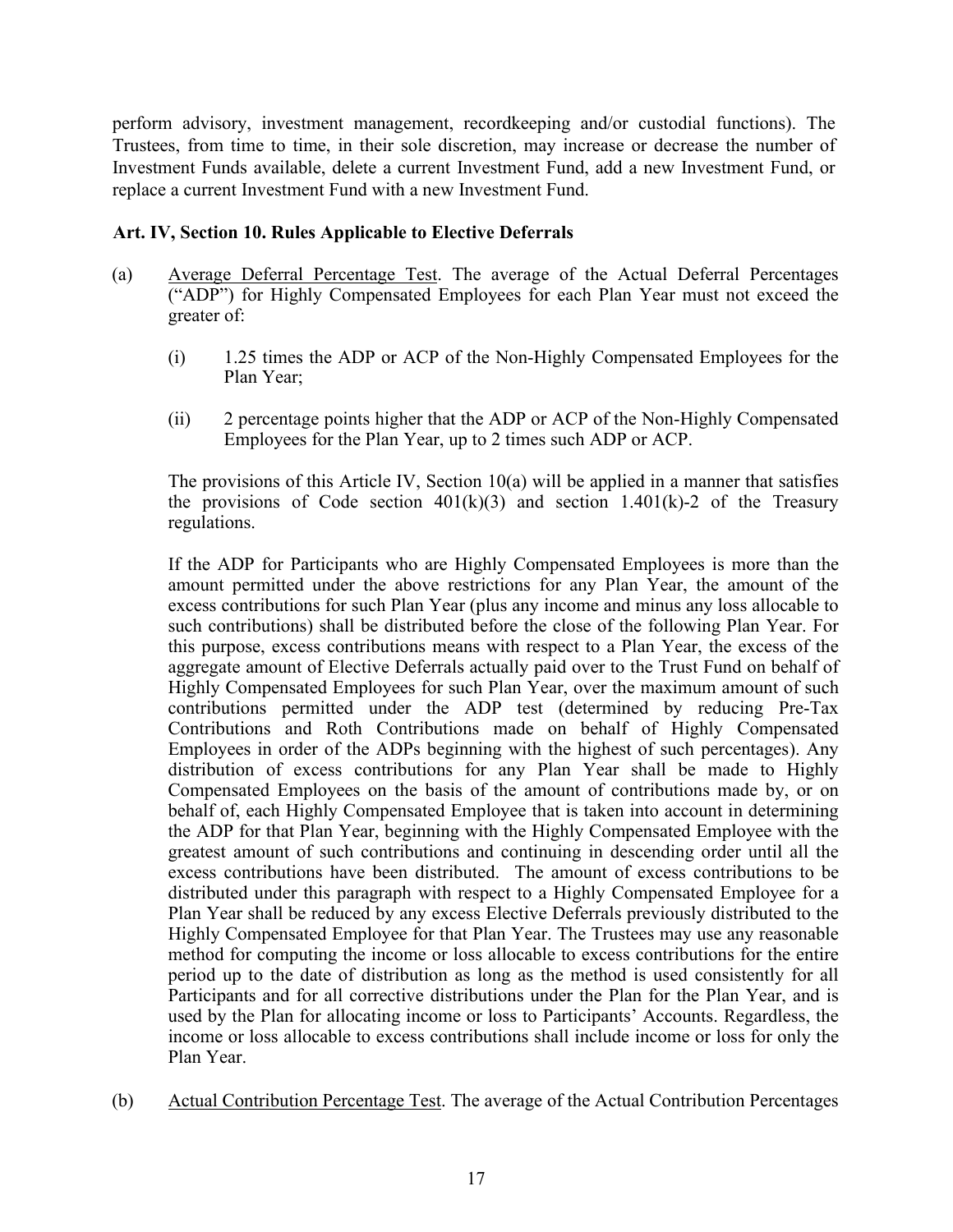<span id="page-18-1"></span>("ACP") for Highly Compensated Employees for each Plan Year may not exceed the greater of:

- (i) 1.25 times the ADP or ACP of the Non-Highly Compensated Employees for the Plan Year
- (ii) 2 percentage points higher than the ADP or ACP of the Non-Highly Compensated Employees for the Plan Year, up to 2 times such ADP or ACP.

If the ACP for Participants who are Highly Compensated Employees is more than the amount permitted under the above restrictions for any Plan Year, the amount of the excess aggregate contributions for such Plan Year (plus any income and minus any loss allocable to such contributions) shall be distributed before the close of the following Plan Year. For this purpose, excess aggregate contributions means with respect to a Plan Year, the excess of the aggregate amount of Matching Contributions and Voluntary Contributions actually paid over to the Trust Fund on behalf of Highly Compensated Employees for such Plan Year, over the maximum amount of such contributions permitted under the ACP test (determined by reducing Matching Contributions and Voluntary Contributions made on behalf of Highly Compensated Employees in order of the ACPs beginning with the highest of such percentages). Any distribution of excess aggregate contributions for any Plan Year shall be made to Highly Compensated Employees on the basis of the amount of contributions made by, or on behalf of, each Highly Compensated Employee that is taken into account in determining the ACP for that Plan Year, beginning with the Highly Compensated Employee with the greatest amount of such contributions and continuing in descending order until all the excess aggregate contributions have been distributed. The Trustees may use any reasonable method for computing the income or loss allocable to excess aggregate contributions for the entire period up to the date of distribution as long as the method is used consistently for all Participants and for all corrective distributions under the Plan for the Plan Year, and is used by the Plan for allocating income or loss to Participants' Accounts. Regardless, the income or loss allocable to excess aggregate contributions shall include income or loss for only the Plan Year.

<span id="page-18-0"></span>**Article IV, Section 11. Automatic Contribution Arrangement (ACA).** If the Employer has selected an ACA option in the Participation Agreement, the provisions of this Section shall apply and, to the extent that any other provision of the Plan is inconsistent with the provisions of this Section, the provisions of this Section shall govern.

(a) Default Elective Deferrals. Default Elective Deferrals will be made on behalf of all Employees set forth in the Participation Agreement. The amount of Default Elective Deferrals made for an Employee each pay period is equal to the Default Percentage specified in the Participation Agreement multiplied by the Employee's Earnings for that pay period. An Employee will have a reasonable opportunity after receipt of the notice described in subsection (c) to make an affirmative election regarding Elective Deferrals (either to have no Elective Deferrals made or to have a different amount of Elective Deferrals made) before Default Elective Deferrals are made on the Employee's behalf. Default Elective Deferrals being made on behalf of an Employee will cease as soon as administratively feasible after the Employee makes an affirmative election.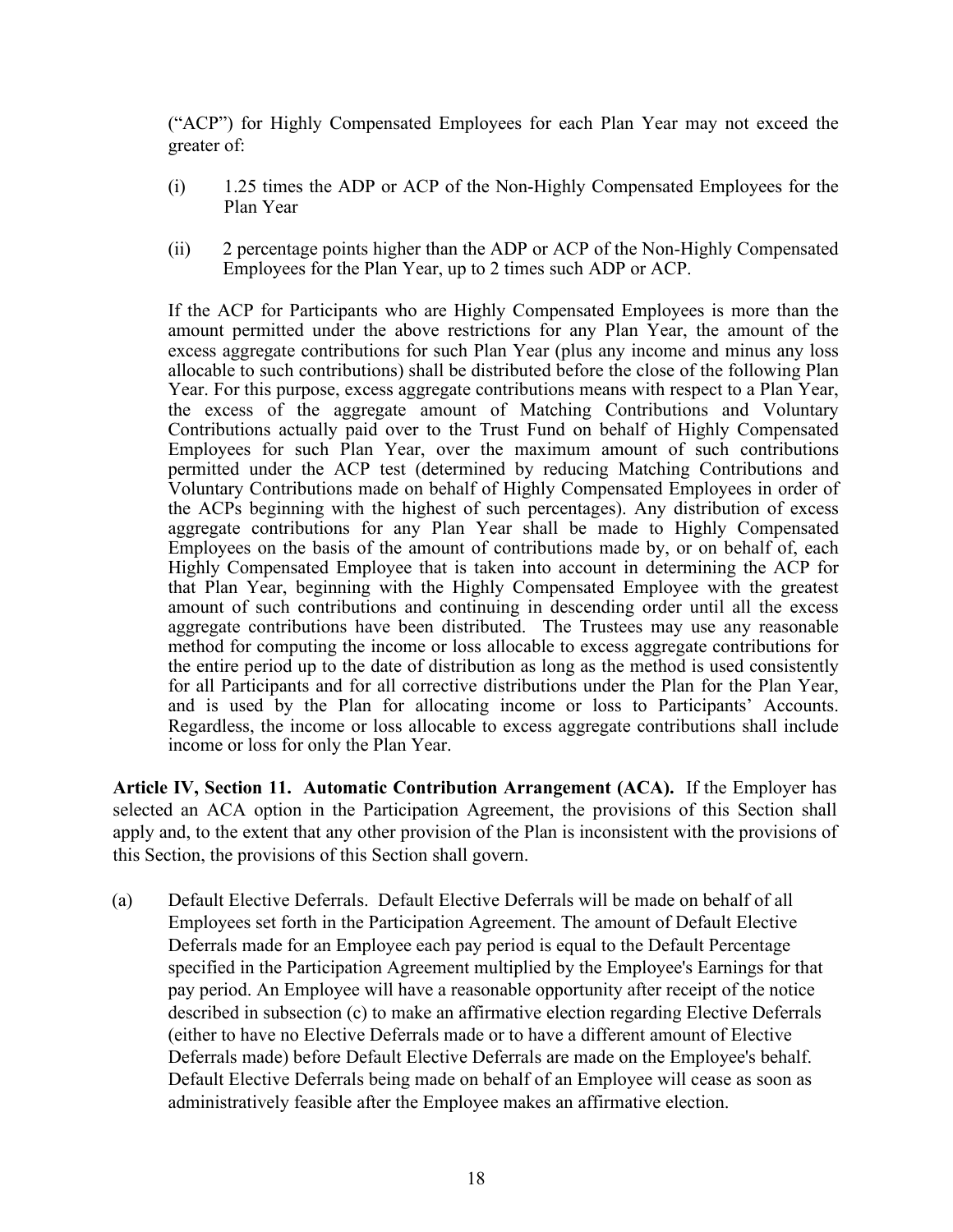# <span id="page-19-3"></span>(b) Definitions.

- (i) The term "Automatic Contribution Arrangement" or "ACA" is an arrangement under which, in the absence of an affirmative election by an Employee, a certain percentage of compensation will be withheld from the Employee's pay and contributed to the Plan as an Elective Deferral.
- (ii) The term "Default Elective Deferrals" are Pre-Tax Contributions contributed to the Plan under the ACA on behalf of Employees who do not have an affirmative election in effect regarding Elective Deferrals.
- (iii) The term "Default Percentage" is the percentage of an Employee's compensation contributed to the Plan as a Default Elective Deferral for a Plan Year. The Default Percentage is specified in the Participation Agreement.
- (c) Notice Requirement. The Employer will provide each Employee to whom the ACA applies a notice of the Employee's rights and obligations under the automatic contribution arrangement in the in the manner and at the time instructed by the Trustees from time to time.

# **ARTICLE V - BENEFIT PAYMENTS**

<span id="page-19-1"></span><span id="page-19-0"></span>**Art. V, Section 1. Amount of Accumulated 401(k) Share.** The benefit to which a Participant or Beneficiary shall be entitled under this Plan as of any date shall be the value of Participant's Accounts as of the last preceding Valuation Date plus any additional Contributions received by the Fund under the Plan on behalf of the Participant after that date that were not credited to his Account as of that date. The total of these two items shall be known as the Participant's Accumulated 401(k) Share.

# <span id="page-19-2"></span>**Art. V, Section 2. Benefit Payments**

(a) Except as provided in Sections 8 or 9 of this Article, no benefit shall be payable under this Plan prior to a Participant's death or Termination of Employment. A Participant whose employment with an Employer terminates as a result of Termination of Employment or disability (as described in Section 4 below) shall be entitled to receive a distribution equal to the Participant's Accumulated 401(k) Share, determined as of the Valuation Date coincident with, or immediately preceding, the date on which the distribution of benefits is made from the Fund. Such amounts shall be paid to the Participant in one of the forms described below as selected by the Participant.

In the event that a Participant elects an annuity form of payment, the annuity will be purchased through the Fund's existing arrangement with an insurance company.

(b) Normal Form of Payment: Subject to the provisions of Sections 1(d) and 1(e) below, the normal form of payment with respect to a married Participant shall be a Joint and Survivor Annuity as defined in subsection (1)(a) of this Section. With respect to all other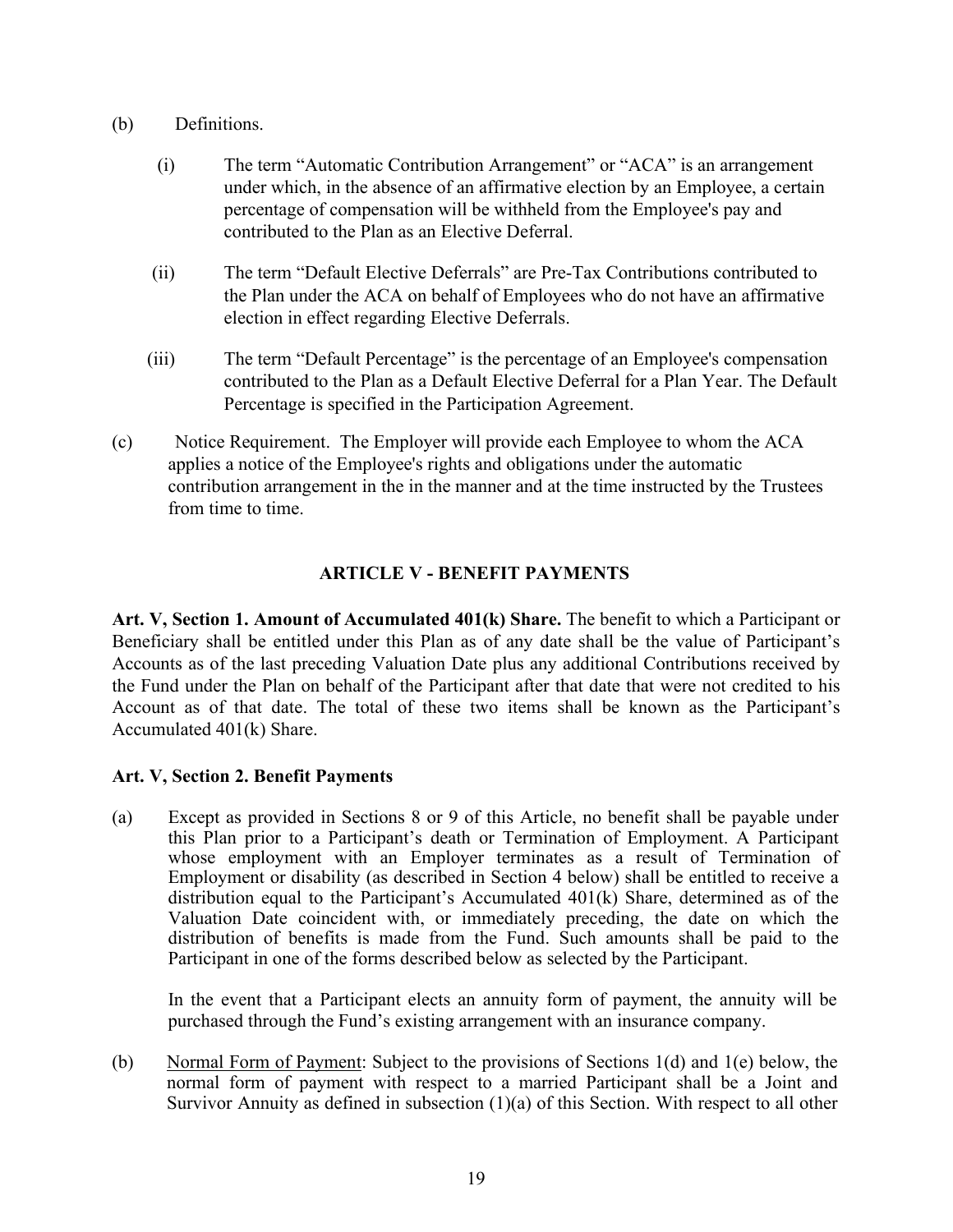Participants, the normal form of payment shall be a life annuity as defined in subsection (1)(b) of this Section.

- $(1)(a)$  Joint and Survivor Annuity. Subject to subsection  $(2)(a)$  below, with respect to any benefit payable, the benefit shall be paid as an annuity to the Participant monthly for his or her lifetime, and, upon the Participant's death, 50% of the monthly payment continuing to the Spouse to whom such Participant was married as of the due date of the first payment thereunder (if any), monthly for the Spouse's lifetime, with the last payment due on the first day of the month of death of the last to survive.
- (1)(b) Life Annuity. Subject to Subsection (2)(b) below, with respect to any benefits payable, the benefit shall be payable as a life annuity to a Participant who is not married as of the due date of the first payment with the last payment due on the first day of the month of the Participant's death.
- (2)(a) Waiver of Joint and Survivor Annuity. If a valid election is made with the Trustees, the Participant's Spouse may waive the normal benefit of a Joint and Survivor Annuity, and the Participant may elect an alternate form of benefit provided in the Plan. For purposes of this provision a valid election shall not be deemed in effect unless (i) the Spouse of the Participant consents in writing to such election, and the Spouse's consent acknowledges the effect of such election and is witnessed by a notary public, or (ii) it is established to the satisfaction of a Plan representative that the consent required may not be obtained because there is no Spouse, because the Spouse cannot be located, or because of such other circumstances as may be promulgated under regulations. At any time before benefits commence, the Participant may revoke any prior valid election.
- (2)(b) Waiver of Life Annuity. If a valid election is made with the Trustees, the Participant may waive the normal benefit of a Life Annuity and elect an alternate form of benefit provided in the Plan. For purposes of this provision, a valid election shall not be deemed in effect unless the Participant consents in writing to such an election and such consent acknowledges the effect of the election and is witnessed by a Plan representative or notary public.
- (c) Alternate Methods of Payment. If the Participant and/or Spouse waives the normal benefit pursuant to subsection  $(2)(a)$  and  $(2)(b)$  above, then one of the following methods of payment may be elected:
	- (1) a single life annuity with five, ten or fifteen years of guaranteed payments;<br>(2) a straight life annuity;
	- (2) a straight life annuity;<br>(3) a  $50\%$  Joint and Survi
	- a 50% Joint and Survivor Option;
	- (4) a 66% Joint and Survivor Option;
	- (5) a 66 2/3% Joint and Survivor Option;
	- (6) a 75% Joint and Survivor Option;
	- (7) a 100% Joint and Survivor Option;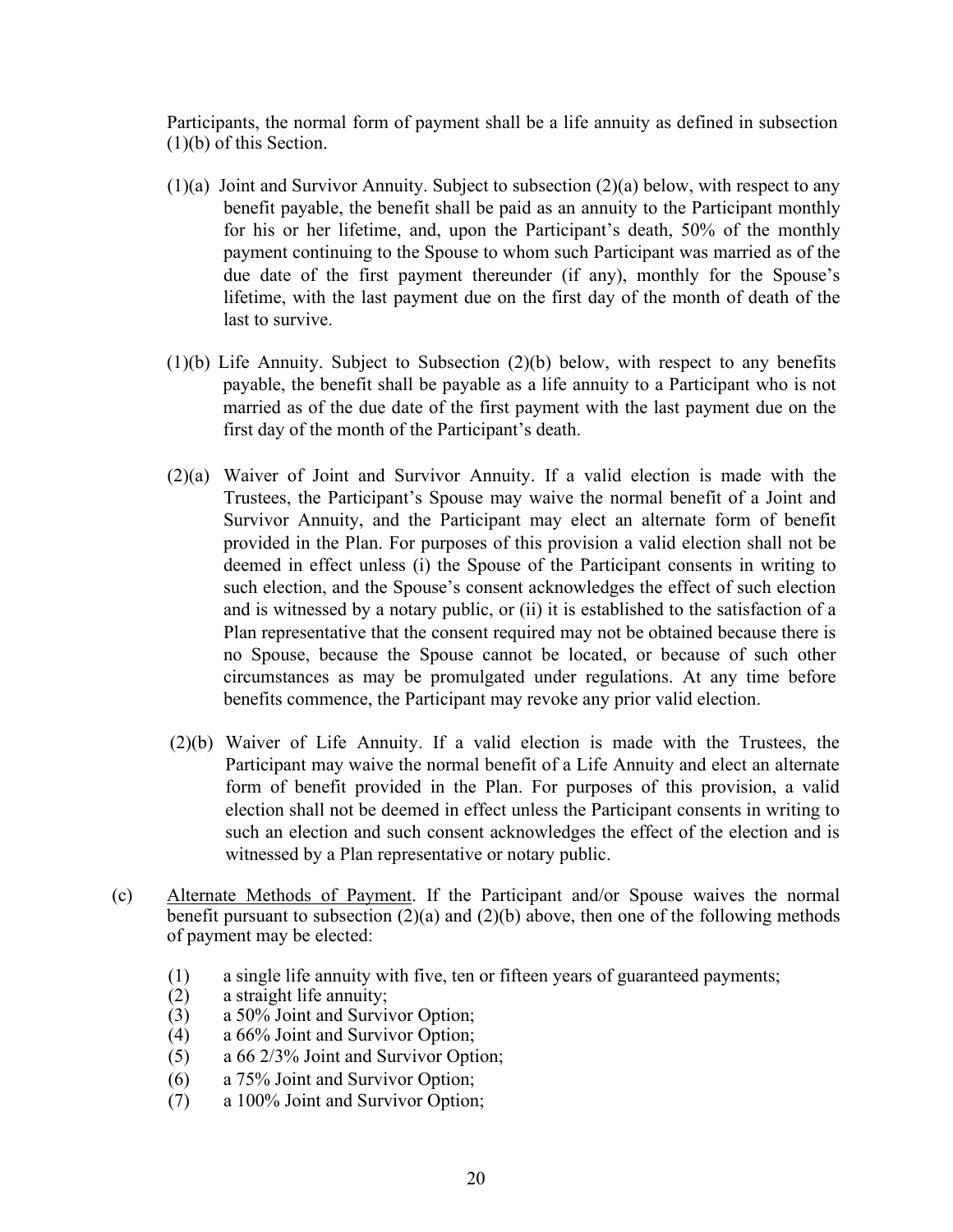- (8) a Fixed Period Annuity Option that provides an annuity for any period of whole months, as elected by the Participant, that is not less than sixty and does not exceed the life expectancy of the Participant and Beneficiary;
- (9) a series of monthly, quarterly, semiannual, or annual installment payments, chosen by the participant (should be Participant) for any period that does not exceed the life expectancy of the Participant and the Beneficiary;
- (10) a series of installment payments chosen by the Participant with a minimum payment each year beginning with the year the Participant turns 70 ½*;*
- (11) purchase of an annuity for any period; or
- (12) a lump-sum payment, equal to the Participant's Accumulated 401(k) Share, determined as of the Valuation Date coincident with, or immediately preceding the date on which the distribution of benefits is made from the Fund, and paid as soon as practicable after the date of receipt of the application for distribution.

In the event that the Participant dies before the exhaustion of his Accumulated  $401(k)$ Share, the remainder of his monthly annuity payments, until his Accumulated 401(k) Share has been exhausted, shall be made to his Beneficiary.

- (d) Small Benefit Payments. Notwithstanding the foregoing provisions of this Section 2: (i) if the amount of the Participant's Account upon his Termination of Employment (or death, if earlier) is \$1,000 or less, the Participant's Accumulated 401(k) Share will be paid in a lump-sum payment as soon as administratively practicable after such amount becomes payable; and (ii) if the amount of the Participant's Account upon his or his Beneficiary's application for benefits (or, if earlier, the date set forth in subsection  $(f)(3)(b)$  below) is between \$1,000 and \$5,000, the Participant's Accumulated 401(k) Share will be paid in a lump-sum payment.
- (e) Notwithstanding any other provisions of this Plan, the normal form of benefit on and after February 1, 2004 for all Participants except those Participants whose Account includes contributions transferred from a plan described in Code section  $401(a)(11)(B)(i)$  or (ii) ("Transferee Plan Participants") will be a lump sum, and subsections (b) and subsection (c) above will apply only to Transferee Plan participants; provided that the alternate forms of benefit described in subsection (c) above will continue to be available to all Participants through July 31, 2020. Effective for distributions on and after August 1, 2020, the only form of benefit available to a Participant who is not a Transferee Plan Participant is a lump-sum payment as described in subsection  $(c)(12)$  above.
- (f) Minimum Distribution Requirements.
	- (1) **Definitions.** For purposes of this Article V, Section 2, the following definitions apply:
		- (a) **Designated Beneficiary.** The individual who is designated as the Beneficiary under Article I, Section 6 of the Plan and is the Designated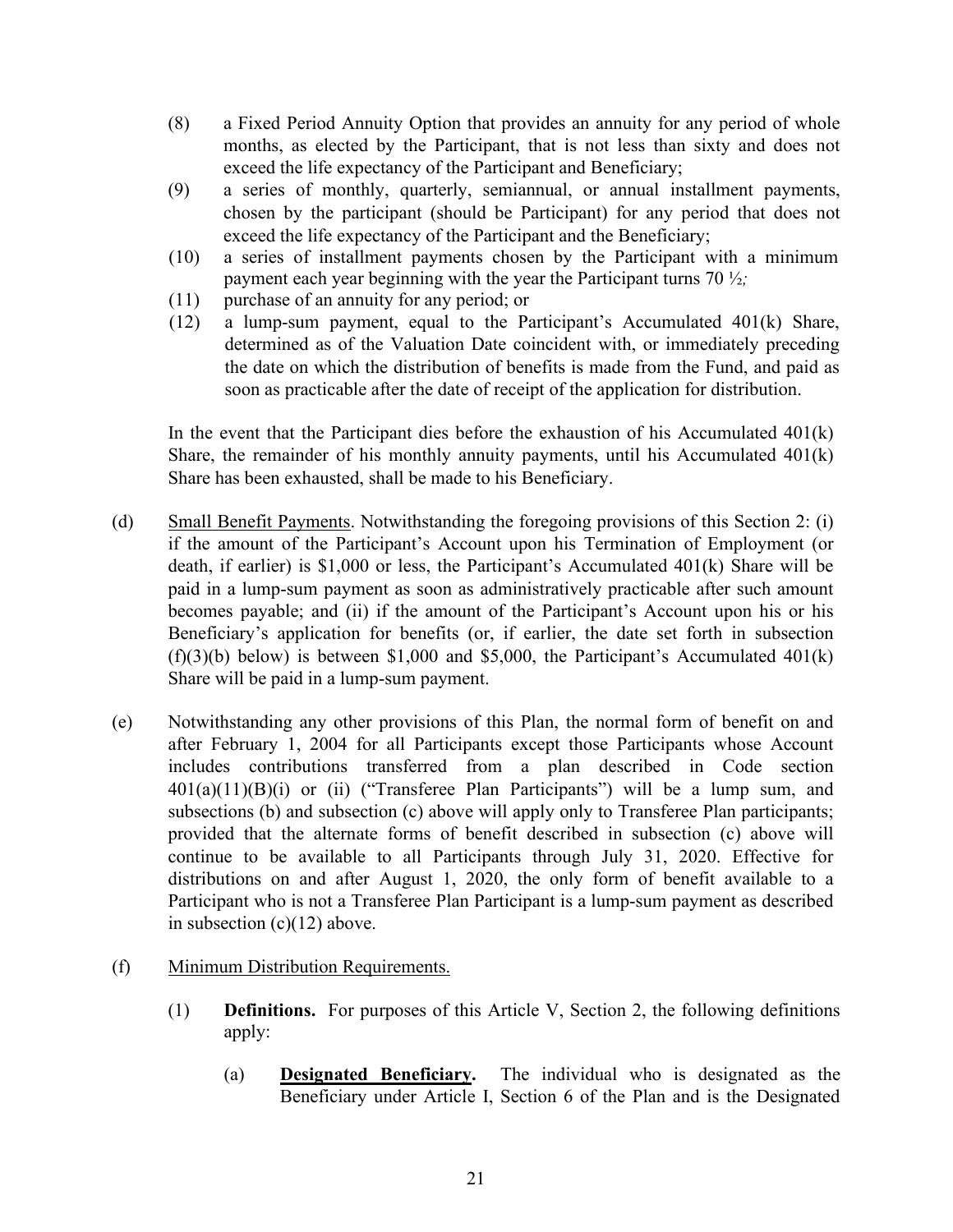Beneficiary under Code section 401(a)(9) and Treas. Reg. §1.401(a)(9)-l, Q&A-4.

- (b) **Distribution calendar year**. A calendar year for which a minimum distribution is required. For distributions beginning before the Participant's death, the first Distribution Calendar Year is the calendar year immediately preceding the calendar year which contains the Participant's Required Beginning Date. For distributions beginning after the Participant's death, the first Distribution Calendar Year is the calendar year in which distributions are required to begin pursuant to subsection (c)(2). The required minimum distribution for the Participant's first Distribution Calendar Year will be made on or before the Participant's Required Beginning Date. The required minimum distribution for other Distribution Calendar Years, including the required minimum distribution for the Distribution Calendar Year in which the Participant's Required Beginning Date occurs, will be made on or before December 31 of that Distribution Calendar Year.
- (c) **Life Expectancy**. Life Expectancy as computed by use of the Single Life Table in Treas. Reg. §1.401(a)(9)-9.
- (d) **Participant's Account Balance.** The Account balance as of the last Valuation Date in the calendar year immediately preceding the Distribution Calendar Year ("Valuation Calendar Year") increased by the amount of any contributions made and allocated or forfeitures allocated to the Account balance as of dates in the Valuation Calendar Year after the Valuation Date and decreased by distributions made in the Valuation Calendar Year after the Valuation Date. The Account balance for the Valuation Calendar Year includes any amounts rolled over or transferred to the Plan either in the Valuation Calendar Year or in the Distribution Calendar Year if distributed or transferred in the Valuation Calendar Year.
- (e) **Required Beginning Date**. Required Beginning Date means the April 1 of the calendar year following the year in which the Participant (i) attains age 70  $\frac{1}{2}$  (or 72, for Participants who attain age 70 $\frac{1}{2}$  on or after January 1, 2020 or (ii) has a Termination of Employment, if later.

# (2) **General Rule**

- (a) **Effective Date.** The provisions of this Article V, Section 2 will apply for purposes of determining required minimum distributions for calendar years beginning with the 2003 calendar year.
- (b) **Precedence**. The requirements of this Section will take precedence over any inconsistent provisions of the Plan.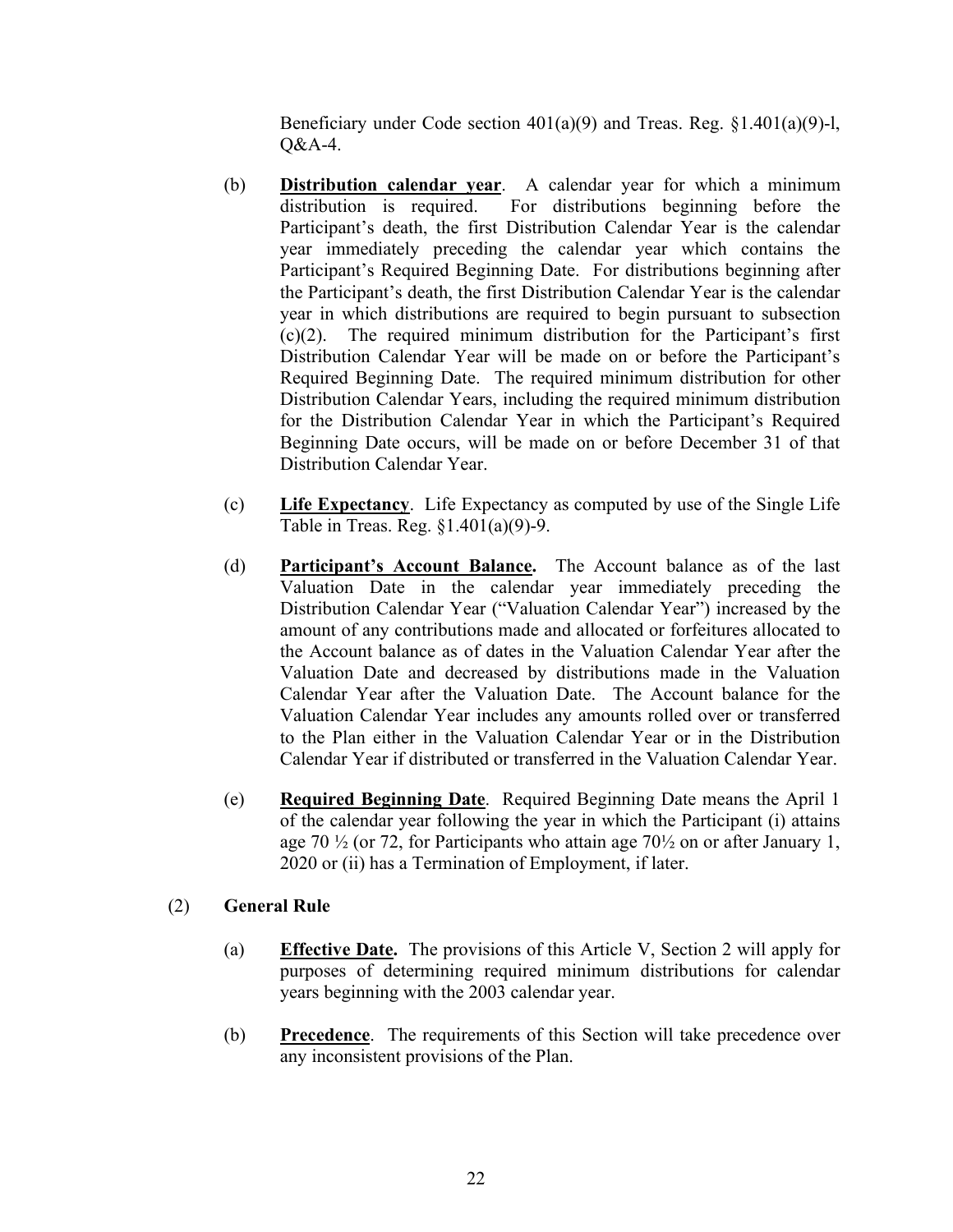(c) **Requirements of Treasury Regulations Incorporated**. All distributions required under this Section will be determined and made in accordance with the Treasury Regulations under Code section 401(a)(9).

# (3) **Time and Manner of Distribution**

- (a) **Required Beginning Date**. The Participant's entire interest will be distributed, or begin to be distributed, to the Participant no later than the Participant's Required Beginning Date.
- (b) **Death of a Participant Before Distributions Begin**. If the Participant dies before distributions begin, the Participant's entire interest will be distributed, or begin to be distributed, no later than as follows:
	- (i) If the Participant's surviving Spouse is the Participant's sole Designated Beneficiary, then distributions to the surviving Spouse will begin by December 31 of the calendar year immediately following the calendar year in which the Participant died, or by December 31 of the calendar year in which the Participant would have attained age 70½, if later.
	- (ii) If the Participant's surviving Spouse is not the Participant's sole Designated Beneficiary, then distributions to the Designated Beneficiary will begin by December 31 of the calendar year immediately following the calendar year in which the Participant died.
	- (iii) If there is no Designated Beneficiary as of September 30 of the year following the year of the Participant's death, the Participant's entire interest will be distributed by December 31 of the calendar year containing the fifth anniversary of the Participant's death.
	- (iv) If the Participant's surviving Spouse is the Participant's sole Designated Beneficiary and the surviving Spouse dies after the Participant but before distributions to the surviving Spouse begin, this subsection  $(3)$ , other than subsection  $(b)(i)$  will apply as if the surviving Spouse were the Participant.

For purposes of this subsection (3) and subsection (5), unless subsection  $(b)(iv)$ applies, distributions are considered to begin on the Participant's Required Beginning Date. If subsection (b)(iv) applies, distributions are considered to begin on the date distributions are required to begin to the surviving Spouse under subsection (b)(i). If distributions under an annuity purchased from an insurance company irrevocably commence to the Participant before the Participant's Required Beginning Date (or to the Participant's surviving Spouse before the date distributions are required to begin to the surviving Spouse under subsection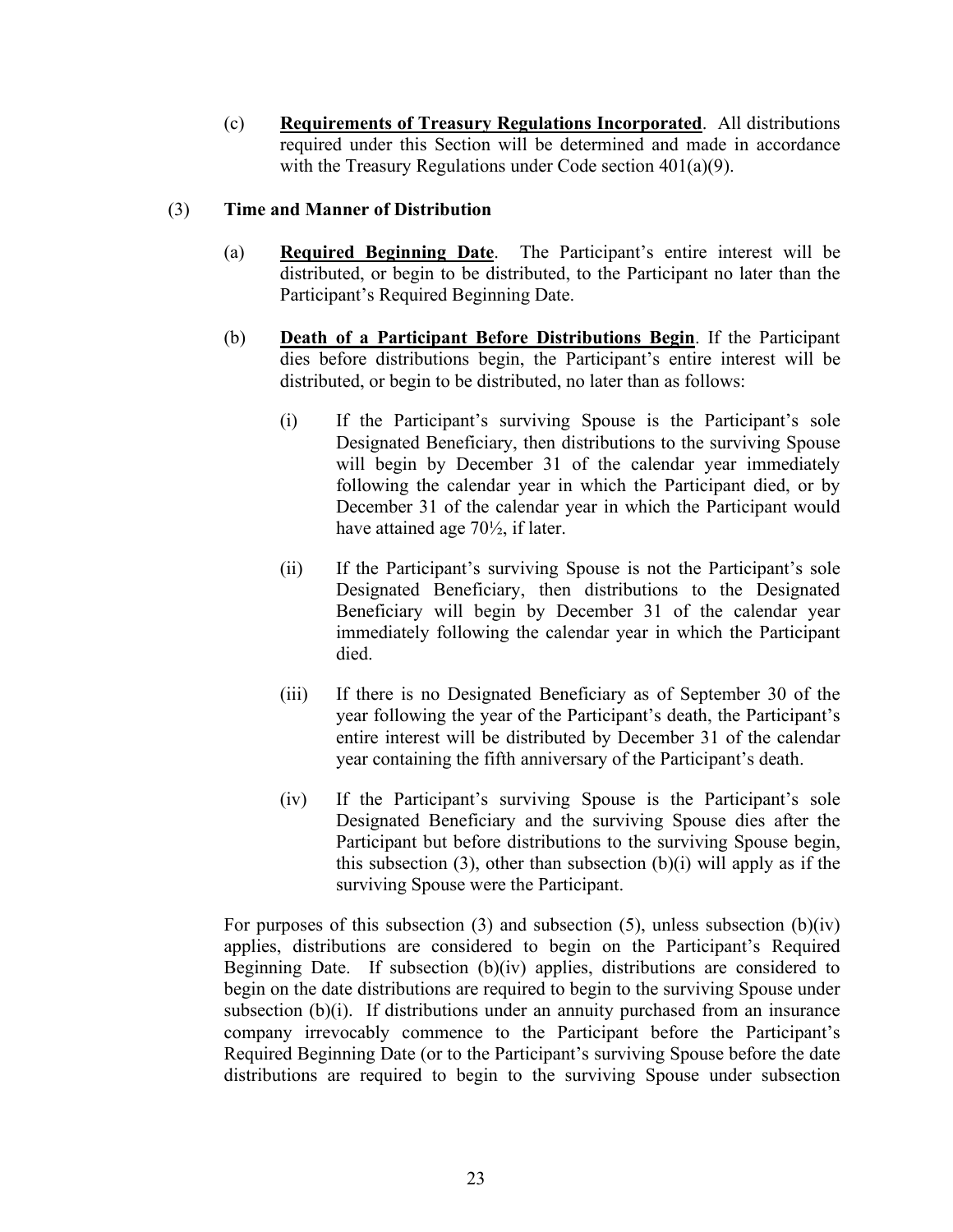(b)(i)), the date distributions are considered to begin is the date distributions actually commence.

(c) **Forms of Distribution.** Unless the Participant's interest is distributed in the form of an annuity purchased from an insurance company or in a single sum, as of the first Distribution Calendar Year distributions will be made in accordance with subsections (4), (5) and (6) of this Section. If the Participant's interest is distributed in the form of an annuity purchased from an insurance company, distributions thereunder will be made in accordance with the requirements of section  $401(a)(9)$  of the Code and the Treasury Regulations.

# (4) **Requirements for Minimum Distributions During Participant's Lifetime**

- (a) **Amount of Required Minimum Distributions for each Distribution Calendar Year.** During the Participant's lifetime, the minimum amount that will be distributed for each Distribution Calendar Year is the lesser of:
	- (i) the quotient obtained by dividing the Participant's Account Balance by the distribution period in the Uniform Lifetime Table set forth in section 1.401(a)(9)-9 of the Treasury Regulations, using the Participant's age as of the Participant's birthday in the Distribution Calendar Year; or
	- (ii) if the Participant's sole Designated Beneficiary for the Distribution Calendar Year is the Participant's Spouse, the quotient obtained by dividing the Participant's Account Balance by the number in the Joint and Last Survivor Table set forth in Treas. Reg. §1.401(a)(9)-9, using the Participant's and Spouse's attained ages as of the Participant's and Spouse's birthdays in the Distribution Calendar Year.
- (b) **Lifetime Required Minimum Distributions Continue Through Year of Participant's Death.** Required minimum distributions will be determined under this subsection (4) beginning with the first Distribution Calendar Year that includes the Participant's date of death.

#### (5) **Required Minimum Distributions after Participant's Death**

#### (a) **Death On or After Date Distributions Begin.**

(i) **Participant Survived by Designated Beneficiary**. If the Participant dies on or after the date distributions begin and there is a Designated Beneficiary, the minimum amount that will be distributed for each Distribution Calendar Year after the year of the Participant's death is the quotient obtained by dividing the Participant's Account Balance by the longer of the remaining Life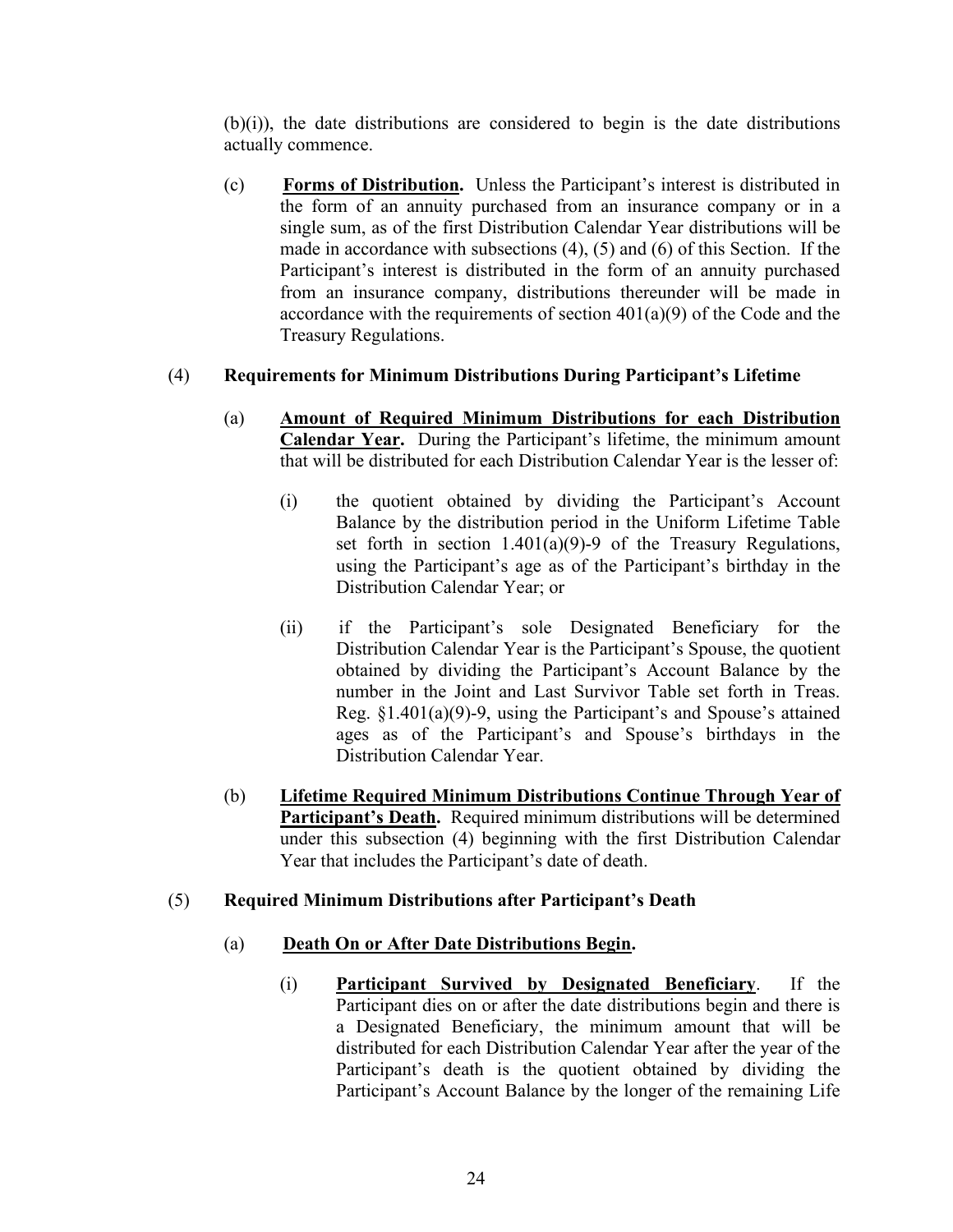Expectancy of the Participant or the remaining Life Expectancy of the Participant's Designated Beneficiary, determined as follows:

- (ii) The Participant's remaining Life Expectancy is calculated using the age of the Participant in the year of death, reduced by one for each subsequent year.
	- (A) If the Participant's surviving Spouse is the Participant's sole Designated Beneficiary, the remaining Life Expectancy of the surviving Spouse is calculated for each Distribution Calendar Year after the year of the Participant's death using the surviving Spouse's age as of the Spouse's birthday in that year. For Distribution Calendar Years after the year of the surviving Spouse's death, the remaining Life Expectancy of the surviving Spouse is calculated using the age of the surviving Spouse as of the Spouse's birthday in the calendar year of the Spouse's death, reduced by one for each subsequent calendar year.
	- (B) If the Participant's surviving Spouse is not the Participant's sole Designated Beneficiary, the Designated Beneficiary's remaining Life Expectancy is calculated using the age of the Beneficiary in the year following the year of the Participant's death, reduced by one for each subsequent year.
- (iii) **No Designated Beneficiary.** If the Participant dies on or after the date distributions begin and there is no Designated Beneficiary as of September 30 of the year after the year of the Participant's death, the minimum amount that will be distributed for each Distribution Calendar Year after the year of the Participant's death is the quotient obtained by dividing the Participant's Account Balance by the Participant's remaining Life Expectancy calculated using the age of the Participant in the year of death, reduced by one for each subsequent year.

# (b) **Death Before Date Distributions Begin**

(i) **Participant Survived by Designated Beneficiary.** If the Participant dies before the date distributions begin and there is a Designated Beneficiary, the minimum amount that will be distributed for each Distribution Calendar Year after the year of the Participant's death is the quotient obtained by dividing the Participant's Account Balance by the remaining Life Expectancy of the Participant's Designated Beneficiary, determined as provided in subsection (5)(a).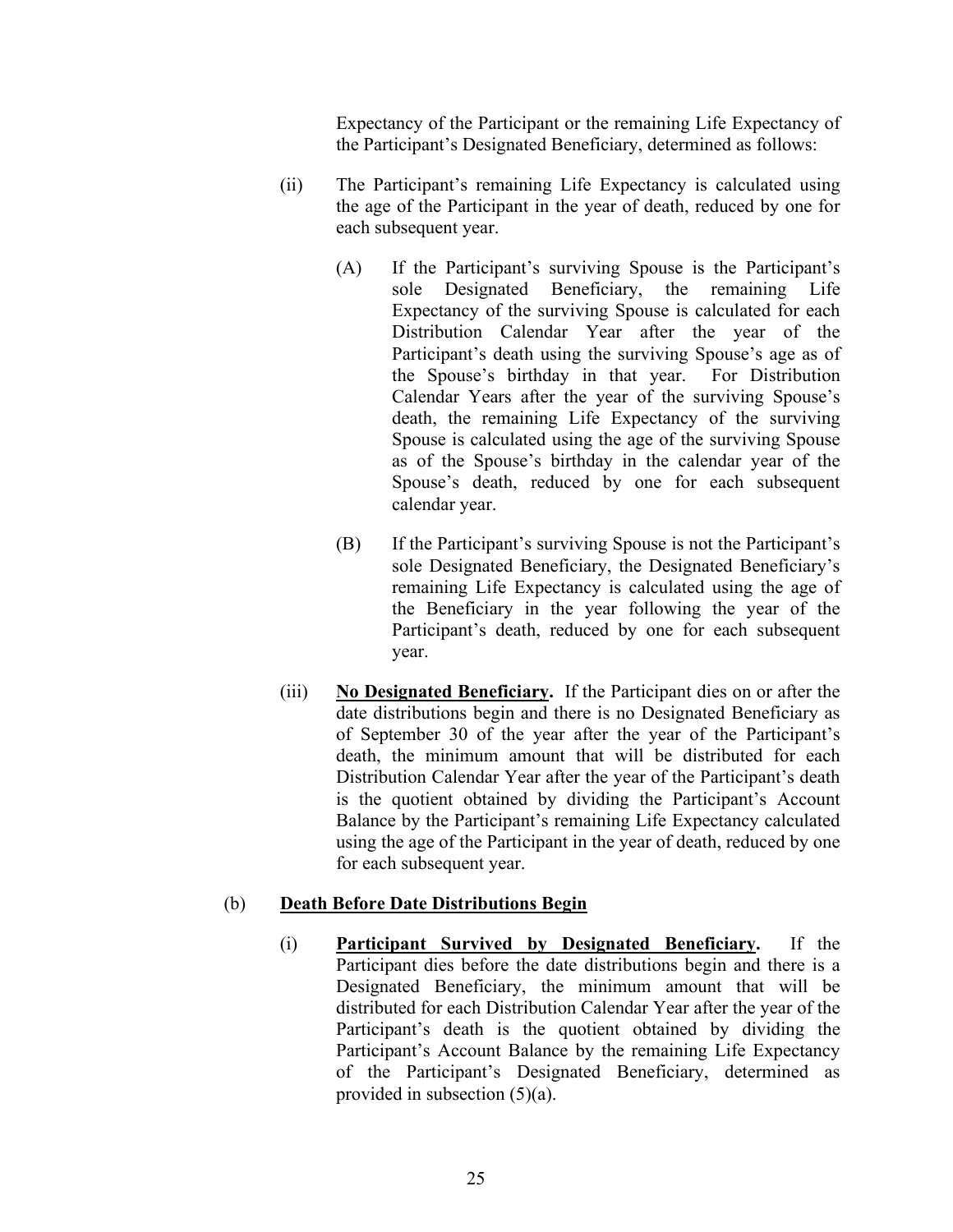- <span id="page-26-3"></span>(ii) **No Designated Beneficiary**. If the Participant dies before the date distributions begin and there is no Designated Beneficiary as of September 30 of the year following the year of the Participant's death, distribution of the Participant's entire interest will be completed by December 31 of the calendar year containing the fifth anniversary of the Participant's death.
- (iii) **Death of Surviving Spouse before Distribution to Surviving Spouses are Required to Begin.** If the Participant dies before the date distributions begin, the Participant's surviving Spouse is the Participant's sole Designated Beneficiary, and the surviving Spouse dies before distributions to the surviving Spouse are required to begin to the surviving Spouse under this subsection (b), Section (3) will apply as if the surviving Spouse were the Participant.

<span id="page-26-0"></span>**Art. V, Section 3. Proof of Death and Right of Beneficiary.** The Trustees may require and rely upon such proof of death and such evidence of the right of any Beneficiary or other person to receive any amounts distributable under Article V as the Trustees may deem proper, and the Trustees' determination of death and the right of any Beneficiary or other person to receive payments under the Plan shall be conclusive and entitled to the maximum deference permitted by law.

<span id="page-26-1"></span>**Art. V, Section 4. Benefit in Case of Total Disability.** If a Participant becomes totally and permanently disabled, he shall be eligible to receive his Accumulated 401(k) Share on the same terms and conditions provided in Section 2 of this Article V. Total and permanent disability within the meaning of this section means the permanent inability of the Participant to work within the collective bargaining unit of the Employer with which the Participant was last employed. Total and permanent disability shall be determined in the sole discretion of the Trustees, and they may enact such rules and regulations involving medical examinations, documentary proof and other matters as they shall in their sole discretion determine.

# <span id="page-26-2"></span>**Art. V, Section 5. Direct Rollovers.**

- (a) A Recipient of a distribution may elect, at the time and in the manner prescribed by the Fund, to have any portion of an Eligible Rollover Distribution paid directly to an Eligible Retirement Plan specified by the Recipient in a Direct Rollover.
- (b) An Eligible Rollover Distribution is any distribution of at least \$200.00 of any portion of the balance to the credit of the Recipient distributed in accordance with the terms of the Plan, except that an Eligible Rollover Distribution does not include any distribution (1) that is one of a series of substantially equal periodic payments (not less frequently than annually), made over the life (or life expectancy) of the Participant or alternate payee under a qualified domestic relations order or the joint lives (or joint life expectancies) of the Participant, alternate payee or designated Beneficiary or for a specified period of ten years or more, or  $(2)$  required under Code section 401(a)(9), or  $(3)$  that is a hardship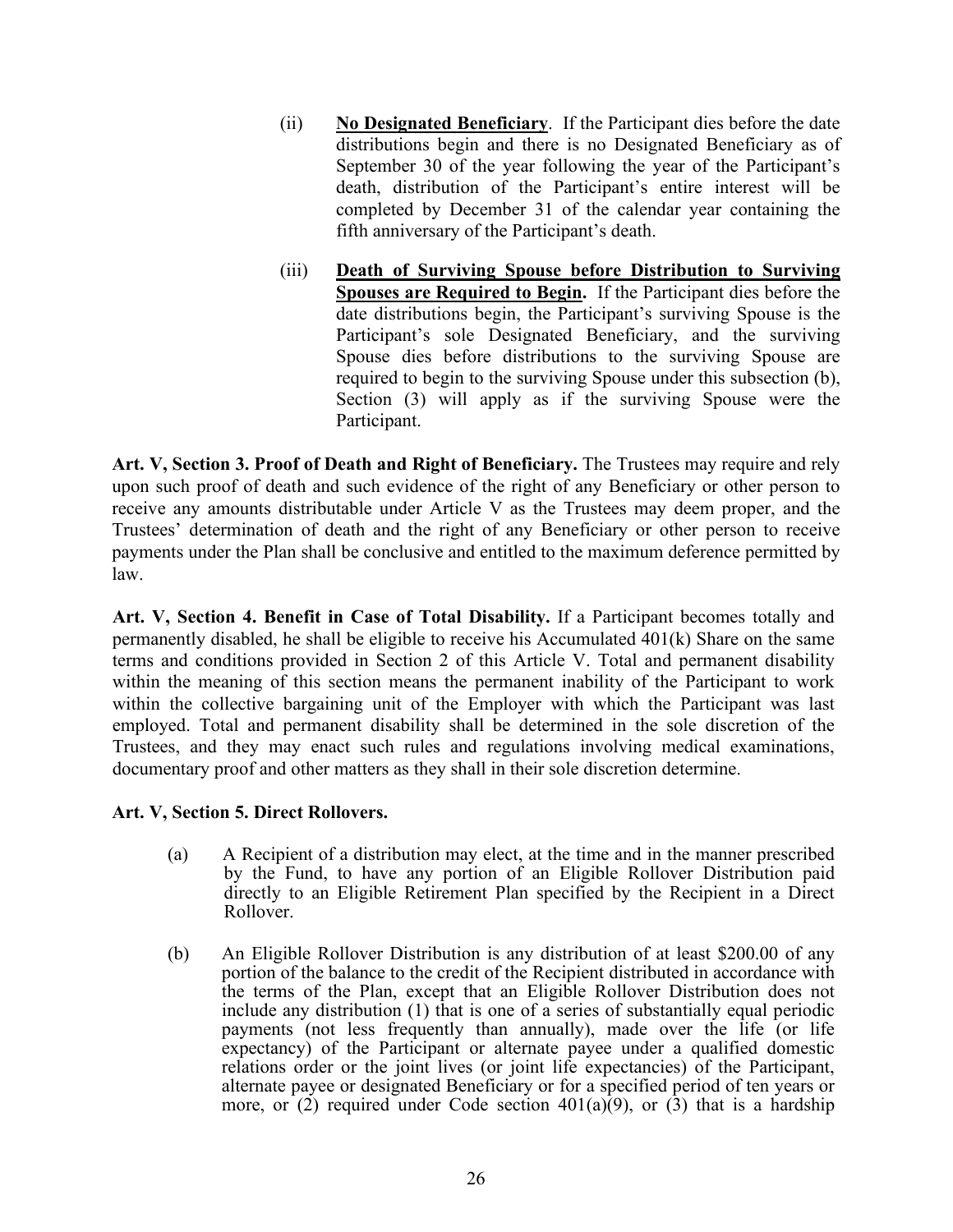#### distribution.

A portion of a distribution shall not fail to be an Eligible Rollover Distribution merely because the portion consists of after-tax employee contributions that are not includible in gross income. However, such portion may be transferred only to an individual retirement account or annuity described in Code section 408(a) or (b), or to a qualified defined contribution plan described in Code section 401(a) or 403(a) that agrees to separately account for amounts so transferred, including separately accounting for the portion of such distribution which is includible in gross income and the portion of such distribution which is not so includible.

(c) An Eligible Retirement Plan is an individual retirement account described in Code section 408(a), an individual retirement annuity described in Code section 408(b), an individual retirement account described in Code Section 408(p), an annuity plan described in Code section 403 (a), or a qualified trust described in Code section 401(a), which accepts the Recipient's Eligible Rollover Distribution.

An Eligible Retirement Plan shall also mean an annuity contract described in Code section 403(b) and an eligible plan under Code section 457(b) that is maintained by a state, political subdivision of a state, or any agency or instrumentality of a state or political subdivision of a state and that agrees to separately account for amounts transferred into such plan from this Plan. The definition of Eligible Retirement Plan shall also apply in the case of a distribution to a surviving Spouse, or to a Spouse or former Spouse who is the alternate payee under a qualified domestic relations order, as defined in Code section 414(p). In the case of an individual who is a designated beneficiary (as defined by Section  $401(a)(9)(E)$  of the Code) and who is not the surviving spouse of such Participant or former Participant (a "nonspouse rollover distribution"), an "Eligible Retirement Plan" is an individual retirement account described in Code section 408(a) or an individual retirement annuity described in Code section 408(b) that was established for the purpose of receiving the distribution on behalf of such Recipient. The term "Eligible Retirement Plan" shall also mean a "Roth IRA" as defined in Code section 408A.

- (d) A Recipient includes a Participant, Participant's surviving Spouse, former Spouse who is an alternate payee under a qualified domestic relations order, as described in Code section 414(p), or a designated beneficiary (as defined by Code section  $401(a)(9)(E)$  of the Participant who is not the surviving Spouse.
- (e) A Direct Rollover is a payment by the Fund to the Eligible Retirement Plan specified by the Recipient. In the case of a "nonspouse rollover distribution", a Direct Rollover is only permitted if (1) a direct trustee-to-trustee transfer is made to such Eligible Retirement Plan and is treated as an eligible rollover distribution for purposes of the Code, (2) the individual retirement plan is treated as an inherited individual retirement account or individual retirement annuity (within the meaning of Code section  $408(d)(3)(C)$  for purposes of the Code, and (3) Code section  $401(a)(9)(B)$  (other than clause (iv) thereof) applies to such plan.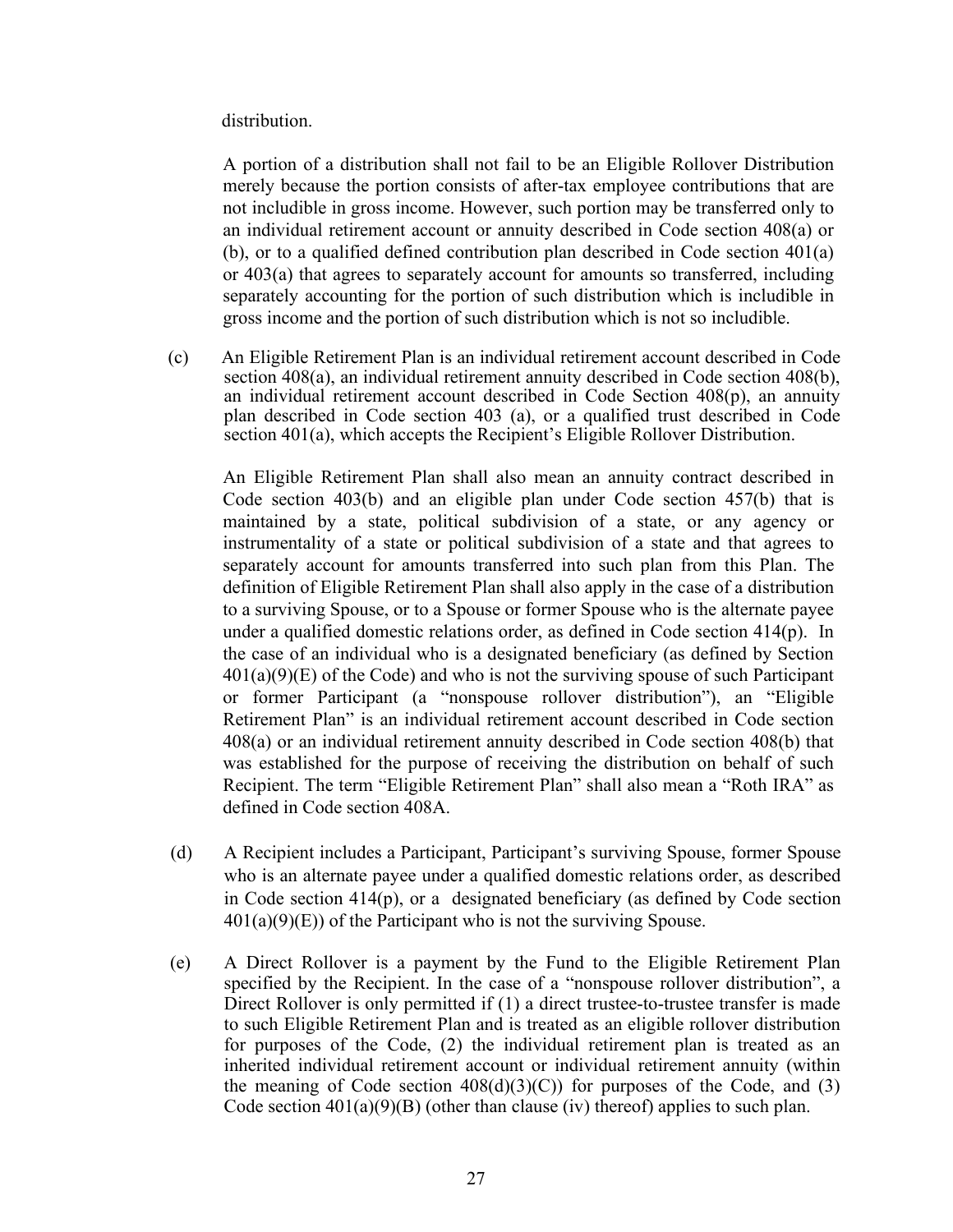- <span id="page-28-1"></span>(f) Notwithstanding any provision in this Plan to the contrary, if any portion of an Eligible Rollover Distribution is attributable to payments or distributions from a Participant's Roth Contribution Account, an Eligible Retirement Plan with respect to such portion shall include only another designated Roth Contribution Account and Roth IRA.
- (g) A Direct Rollover of distributions from a Participant's Roth Contribution Account that are reasonably expected to total less than \$200.00 during a year will not be allowed. In addition, any distribution from a Participant's Roth Contribution Account is not taken into account in determining whether distributions from the Participant's other accounts are reasonably expected to total less than \$200.00 during a year, as required by Article V, Section 5(b) of this Plan.
- (h) A Recipient (other than a non-Spouse Beneficiary) may elect to have all or any portion of an Eligible Rollover Distribution from any Account (other than his Roth Contribution Account) rolled over or transferred to his Roth Contribution Account, in accordance with IRS Notice 2010-84, IRS Notice 2013-74 and administrative rules adopted by the Trustees.

# <span id="page-28-0"></span>**Art. V, Section 6. Survivor Benefits.**

(a) Except as provided in subsection (b) below, each Participant shall have the right to designate a Beneficiary to receive any death benefit payable under the Plan (and the right to revoke any such designation) by making an election on a form prescribed by the Trustees. Notwithstanding the foregoing, the Beneficiary of a Participant who is married on the date of his death shall automatically be the Participant's Spouse with respect to 100% of the Participant's Account unless the Spouse has consented in writing to such election, and the Spouse's consent acknowledges the effect of such election and is witnessed by a Plan representative or a notary public (or it is established to the satisfaction of a Plan representative that such consent could not be obtained because there is no Spouse, because the Spouse cannot be located, or because of such other circumstances as are prescribed by regulations of the Secretary of Treasury). Any consent by a Spouse shall be effective only with respect to the immediate Beneficiary designation and not to any subsequent change in Beneficiary designation.

In the case of a Transferee Plan Participant who dies on or after his Annuity Starting Date, survivor benefits will be determined in accordance with the form of benefit in which his benefit is being paid.

- (b) Preretirement Survivor Annuity.
	- (i) Upon the death of a married Transferee Plan Participant subject to the provisions of this Section, prior to the commencement of benefits, the Transferee Plan Participant's Spouse shall be entitled to receive benefits in the form of a Qualified Preretirement Survivor Annuity equal to fifty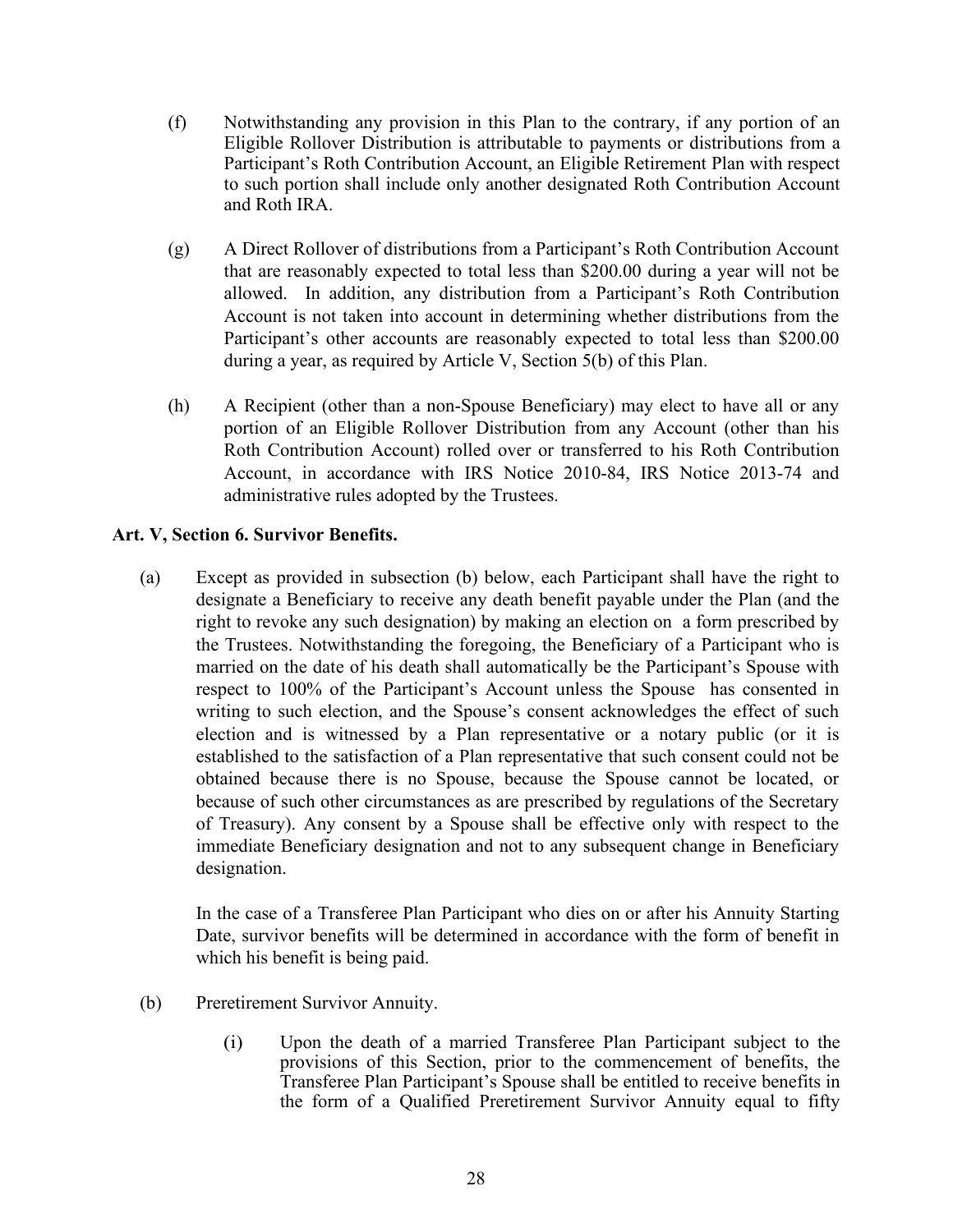<span id="page-29-1"></span>percent (50%) of the deceased Participant's Account balance. The Transferee Plan Participant's Beneficiary shall be entitled to receive all remaining amounts of the Transferee Plan Participant's Account balance.

- (1) Upon the death of a married Transferee Plan Participant whose Spouse elects to waive the qualified Preretirement Survivor Annuity, the Transferee Plan Participant's Beneficiary shall be entitled to receive the entire Account balance.
- (2) A Qualified Preretirement Survivor Annuity shall be payable on the later of (1) sixty (60) days after the end of the Plan Year in which the Transferee Plan Participant's death occurs, or (2) sixty (60) days after the earliest date on which the amount of the monthly benefit can be ascertained, provided that the surviving Spouse shall have the option of:
	- (a) receiving the benefit in the form of a lump sum;
	- (b) receiving the benefit in a series of monthly, quarterly, semi-annual, or annual installment payments chosen by the Beneficiary for any period that does not exceed the life expectancy of the Beneficiary; or
	- (c) deferring payment of the Qualified Pre-retirement Survivor Annuity to a date no later than the date the Transferee Plan Participant would have attained age 60 (or had at least five (5) Years of Service, if later).

#### <span id="page-29-0"></span>**Art. V, Section 7. Loans to Participants**

- (a) Participants Eligible for the Loan Program. The following Participants are eligible to make a written application to the Trustees for a loan:
	- (i) Participants who are employed by an Employer that agrees to institute payroll deduction for loan repayments.
	- (ii) Participants who are on an approved leave of absence (not to exceed 12 months) from an Employer that agrees to institute payroll deduction (upon the Participant's return to work) for loan repayments. If a Participant is on an approved leave of absence at the time the Participant submits an application for a loan, the Participant must consent to allow the Fund to regularly electronically debit repayment amounts from the Participant's bank account pursuant to an Automated Clearing House ("ACH") debit if their Employer has agreed to participant in the Fund's ACH debit program described in Section 7(h)(ii) below.
	- (iii) Participants who are hired on a seasonal basis as reflected in their Employer's Participation Agreement for Participation in the Fund and whose Employer has agreed to participate in the Fund's ACH debit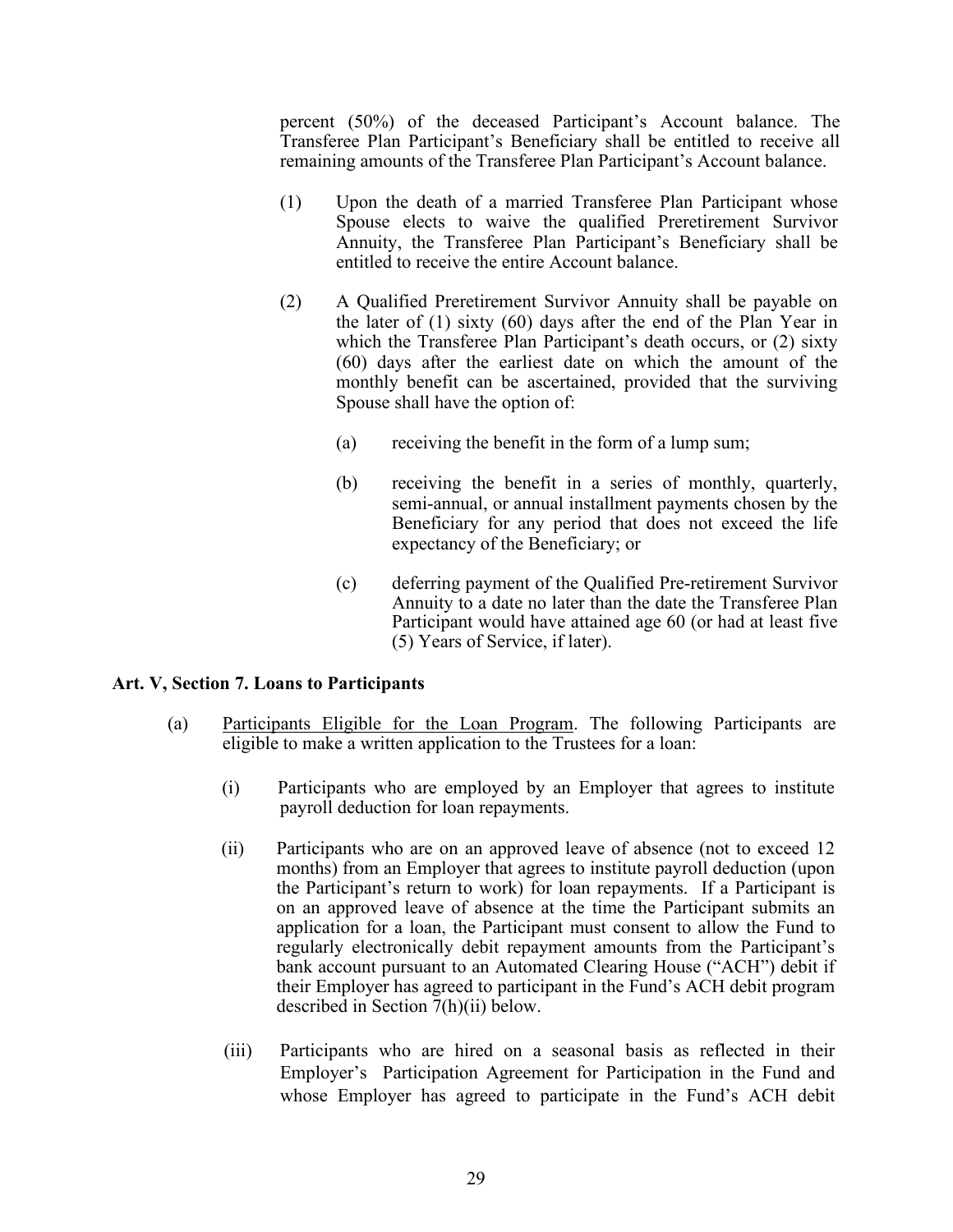program described in Section 7(h)(ii) below. A Participant described in this section must agree to allow the Fund to regularly electronically debit repayment amounts from the Participant's bank account pursuant to the provisions of Section 7(h)(ii) below.

- (iv) Participants who are employed by an Employer and are participating in a strike action against that Employer or who are prevented from working for the Employer due to a lock-out by the Employer.
- (b) Application Procedure. Participants must complete and sign a loan application and promissory note and forward the forms, with the required supporting documentation, to the Trustees or their designee.
- (c) Amount of Loan: All loans must be for at least five hundred dollars (\$500) and a minimum term of one (1) year. The Trustees may make a loan or loans to such Participant as of any Valuation Date in an amount not to exceed the lesser of:
	- (i) fifty thousand dollars (\$50,000) reduced by the excess, if any, of (1) the highest outstanding balance of loans from the Fund during the one year period ending on the day before the date on which such loan was made, or (2) the outstanding balance of loans from the Fund on the date on which such loan was made, or
	- (ii) fifty percent  $(50\%)$  of the value of the Participant's Accounts.

For the purposes of the above limitation, all loans from all plans of the Employer and other members of a group described in Code sections 414(b), 414(c), and 414(m) are aggregated.

Loans shall be made available in a uniform, nondiscriminatory manner and all loans shall be subject to the approval of the Trustees, whose determination shall be final and conclusive.

- (d) Terms and Conditions. In addition to such other requirements, terms or conditions as the Trustees may prescribe, all loans shall comply with the following requirements, terms and conditions:
	- (i) Subject to the provisions of Section  $7(d)(viii)$  and, if applicable, any provisions in the applicable Participation Agreement that provide to the contrary, only two loans shall be outstanding at any one time and will be evidenced by a promissory note setting forth the repayment terms of each loan. A second loan will not be issued if an outstanding loan has been declared in default in accordance with Section 7(e). Subject to any applicable provisions in a Participation Agreement to the contrary, a second loan will not be issued if the first loan was issued within the prior twelve-month period. A Participant may only have one loan outstanding with a repayment period exceeding five  $(5)$  years.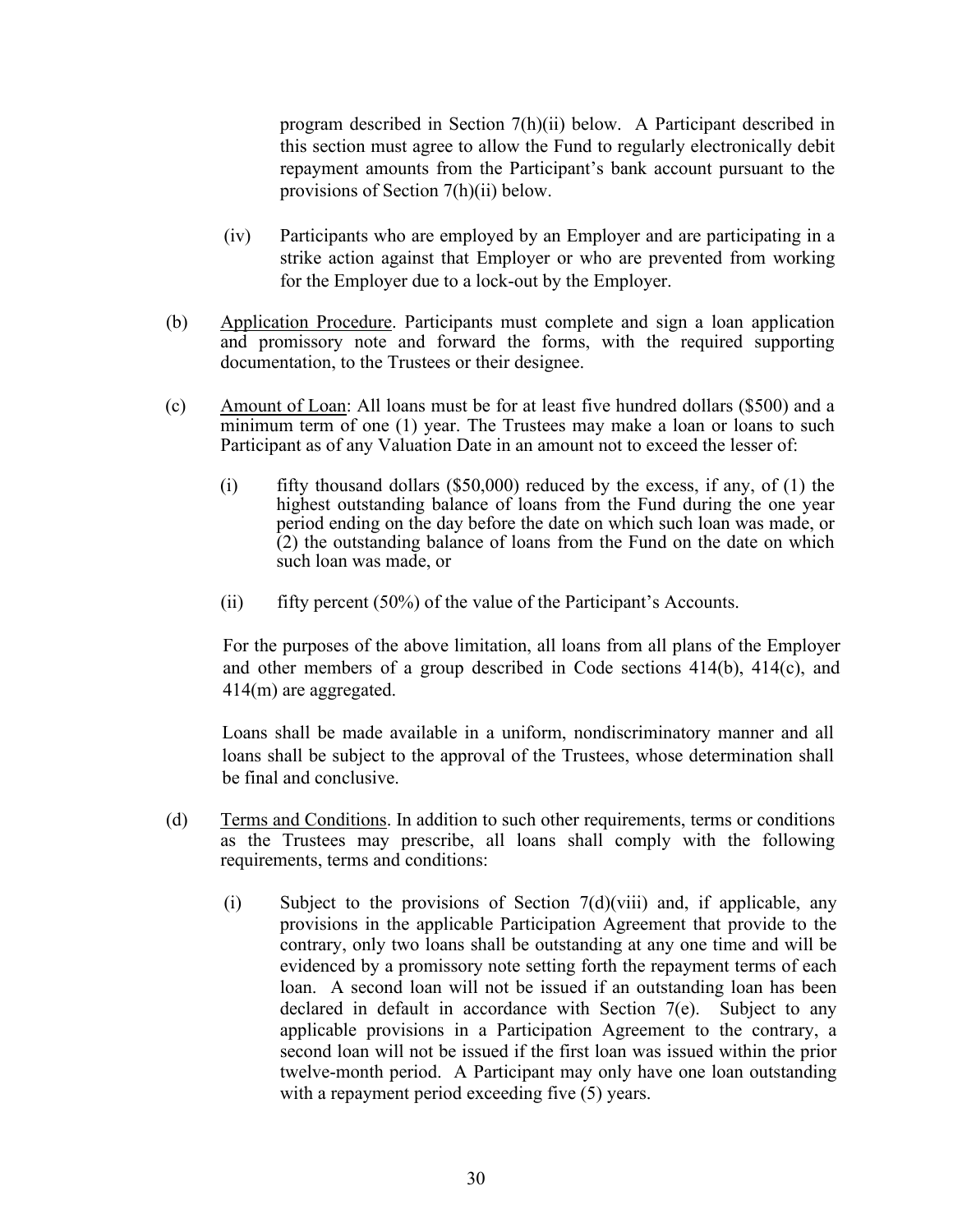(ii) The terms of each loan to a Participant shall require repayment in equal installments of at least twenty five dollars (\$25) a month through payroll deduction.

A Participant may fully repay the outstanding balance of a loan at any time. Partial prepayments shall not be permitted.

- (iii) The terms of each loan to a Participant shall require repayment over a period not to exceed five (5) years from the date the loan is made. A longer repayment period, up to fifteen (15) years, may be prescribed by the Trustees for any loan used to acquire, construct, reconstruct, or substantially rehabilitate any dwelling unit which within a reasonable time (determined at the time the loan was made) is to be used as a principal residence of the Participant.
	- (1) If a Participant is on an approved leave of absence, is on strike or has been prevented from working due to a lock-out, and has an outstanding loan balance, the Participant may discontinue payments for up to one year, provided the Participant is not receiving pay from the Employer or is receiving pay that is less than the amount of the scheduled loan payments. Upon return to employment or following a suspension of loan repayments for one year, whichever is earlier, the loan repayments will be recalculated so that the entire loan balance is repaid within the period of the original loan term.
	- (2) If a Participant is engaged in active military service, as that term is defined in reference to qualified military service defined in Code section  $414(u)(5)$ , and has an outstanding loan balance, the Participant may suspend loan payments for the period of his or her active military service. Upon return to employment from active military service, if the original loan period was for a term less than 5 (five) years, the loan period may be extended to a 5 (five) year term, except with regard to a loan used to acquire, construct, reconstruct or substantially rehabilitate a dwelling used as a principal residence, plus any additional period that the loan was suspended due to active military service. Such suspension for active military service shall not exceed a period of 5 (five) years, except as otherwise provided under Chapter 43 of the U.S. Code, Title 38, Section 4312(c)(1)-(4).

Upon return to employment from active military service, loan repayments may be continued in the same installment amount as before the suspension, with a balloon payment of the remaining balance payable at the end of the extended loan period, or installment repayment amounts may be increased so that the entire loan is repaid over the extended loan period.

Regardless of whether a Participant engaged in active military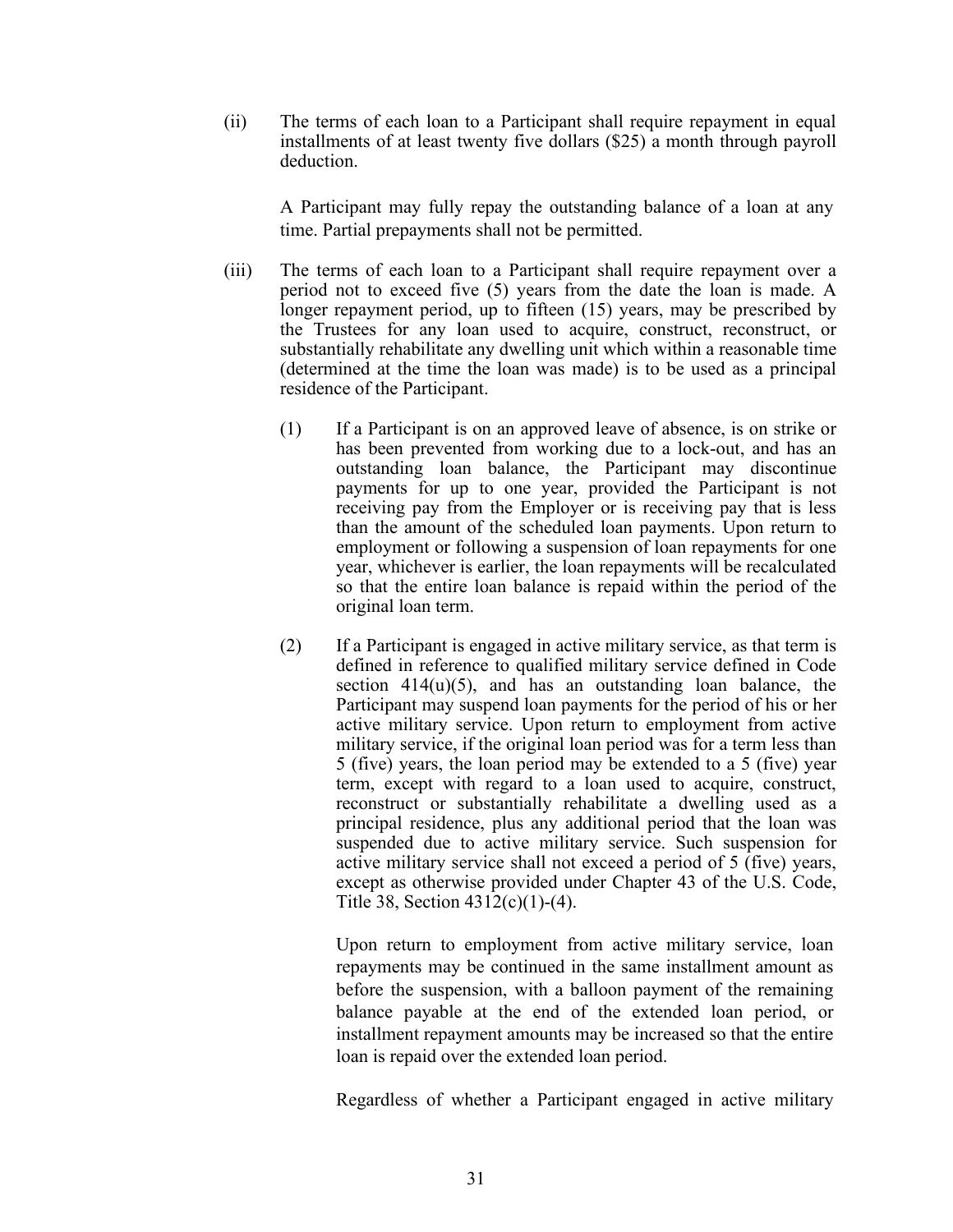service has elected to suspend loan repayments, the maximum rate of interest the Plan may charge on a loan during a period of active military service is 6% compounded annually.

Loan repayments will be suspended under this Plan as permitted under Code section 414(u)(4).

(iv) Each loan to a Participant shall be secured by 50% of the present value of the Participant's Accounts as security for the loan.

Because the loan will be secured by the Participant's Accounts, the loan must be consented to by the Participant's Spouse, if any, provided that such consent shall not be required if the Participant demonstrates, to the satisfaction of the Trustees, that the Participant is legally separated or abandoned, or the Spouse cannot be located. Effective for distributions on and after August 1, 2020, the foregoing sentence will apply only to Transferee Plan Participants.

- (v) The principal of each loan shall be taken (a) first, from the Participant's Voluntary Contribution Account; (b) second, from the Participant's Rollover Account; (c) third, from the Participant's Matching Contribution Account; (d) fourth, from the Participant's Employer Contribution Account, subject to any limitation in the applicable Participation Agreement; and (e) fifth, from the Participant's Pre-Tax Contribution Account.
- (vi) Each loan to a Participant shall bear interest at the prime rate reported in the Wall Street Journal plus one (1) percentage point. The interest rate will be updated on the first business day of each month.
- (vii) The principal amount of each loan repayment shall be allocated, as applicable, (a) first, to the Participant's Voluntary Contribution Account; (b) second to the Participant's Pre-Tax Contribution Account, (c) third, to the Participant's Employer Contribution Account, (d) fourth, to the Participant's Matching Contribution Account, and (e) fifth, to the Participant's Rollover Account. Principal and interest payments on each loan shall be allocated for investment among the investment funds described in Article IV, Section 9 in accordance with the investment election made by such Participant with respect to his Accounts pursuant to Article IV, Section 9 that is in effect at the time such payments are made.
- (viii) Employees of employers that participated in the PACE Savings and Investment Plan shall have no more than four (4) loans outstanding at any one time and each will be evidenced by a promissory note setting forth the repayment terms of the loan.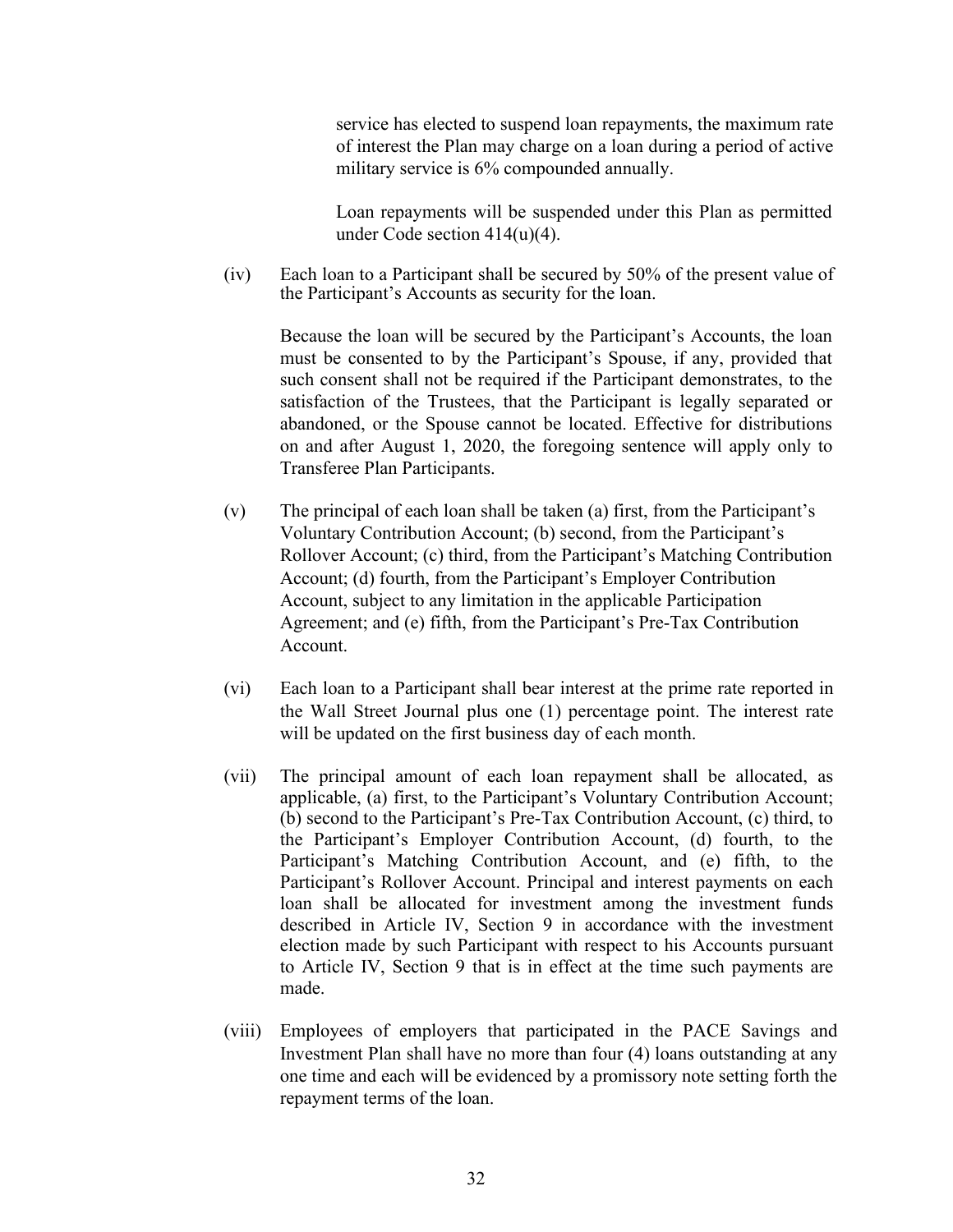- (e) Default.
	- (i) The following events will constitute default of an existing loan:
		- (1) Failure to make payment for more than 90 days, or such other period determined by the Trustees, with the exception of military leave.
		- (2) Death of the Participant.
		- (3) The  $90<sup>th</sup>$  day following the Participant's ceasing to be employed by a Contributing Employer in a position for which the Participant is eligible to make Elective Deferrals, unless the Fund has received all forms necessary to implement an ACH debit as described in subsection (g).
		- (4) Failure to re-negotiate loan if payments have been delinquent.
		- (5) Approved leave of absence for a Participant exceeds 12 months.
		- (6) The term of the loan has exceeded the regulatory limits allowed.
	- (ii) In the event an outstanding loan is declared in default, the following actions will take place:
		- (1) If the Participant has had a Termination of Employment, the outstanding loan amount will be subtracted from the Participant's Accounts, as specified in section  $(d)(v)$ , and will be taxable income to the Participant.
		- (2) If a loan default is processed prior to the Participant's Termination of Employment, the loan will be considered a "deemed distribution," reported as a taxable distribution for the year of default, and remain part of the Participant's Accounts until a distributable event occurs for the Participant (and then be subtracted from the Participant's Accounts as specified in section  $(d)(v)$ ).

The defaulted loan will be reported on Form 1099-R for the calendar year of default.

(f) Loan Refinancing.

a Participant not engaged in active military service as defined above in (d)(iii)(2) of this section may refinance his or her original loan subject to the terms of the Plan. However, if the repayment date of the replacement loan is later than the longest permissible term of the original loan, the repayment loan and the outstanding balance of the original loan, combined with any other outstanding loans, must not exceed the loan amount limitation of \$50,000 reduced by the total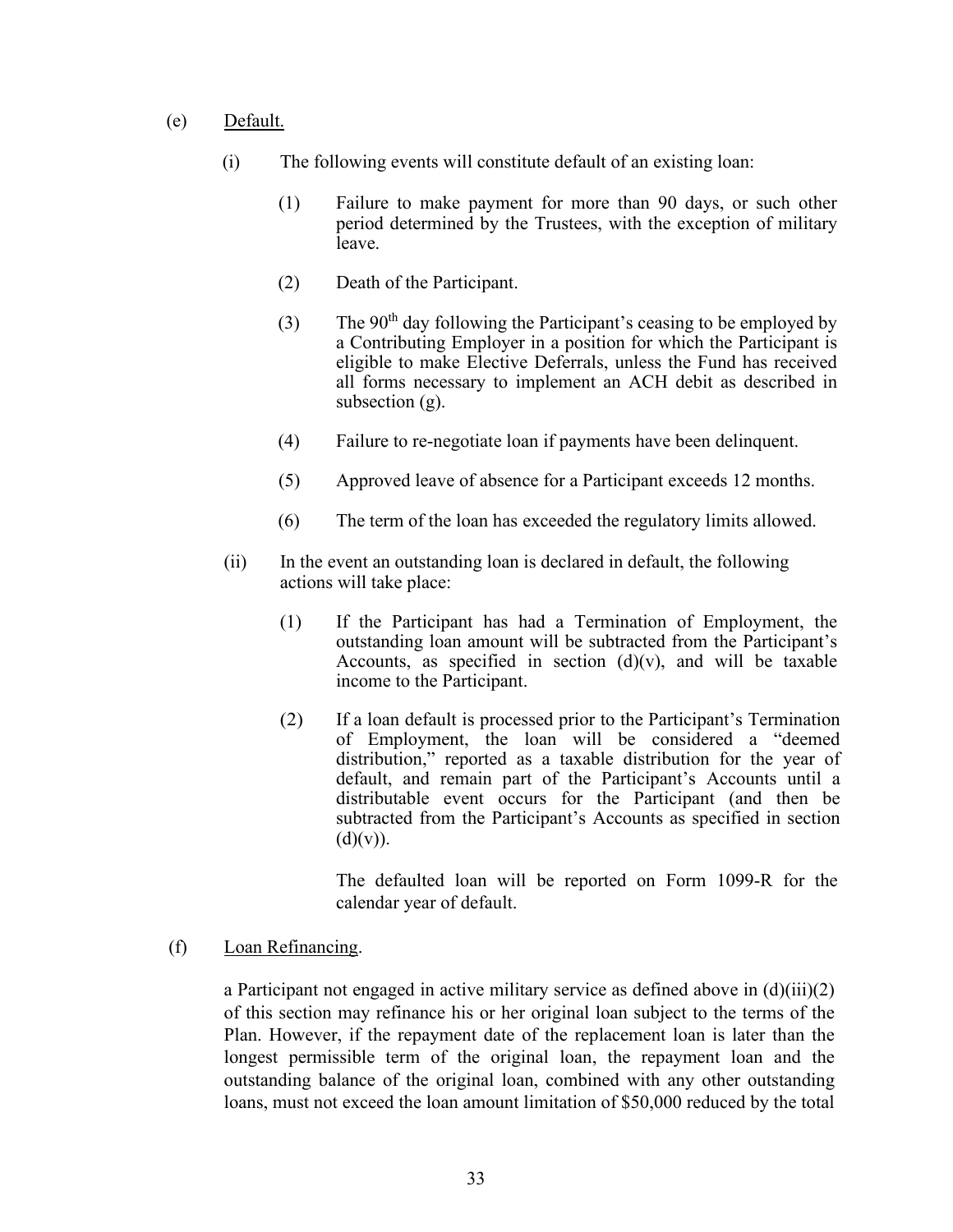<span id="page-34-1"></span>amount of repayments made on the original loan over a 12 (twelve) month period, or, if less, the greater of  $\frac{1}{2}$  (one-half) of the account balance or \$10,000. All amounts that exceed the loan amount limitation shall be reported on Form 1099-R for the calendar year during which the loan was refinanced.

(g) Loan Repayment by ACH.

A Participant may make loan repayments in accordance with the Fund's ACH debit program if: (i) the Trustees permit the Employer to participate in the ACH debit program: (ii) the Participant is on an approved leave of absence or was hired on a seasonal basis and the requirements of section (a)(ii) or (a)(iii), as applicable, are satisfied; or (iii) the Participant has ceased to be employed by a Contributing Employer in a position for which the Participant is eligible to make Elective Deferrals, as described in section  $(e)(i)(3)$ .

- (i) All Participants who consent to such an ACH debit must comply with and agree to the terms of paragraph (h)(ii) of this Section.
- (ii) All Participants who consent to such an ACH debit must do so on such forms as are provided by or through the Fund, and Participants agree to be bound by any ACH Debit Procedures established by the Fund. By agreeing to the ACH debit, the Participant further agrees to allow periodic repayment amounts of his loan to be withdrawn by the Fund directly from his bank account, until the outstanding amount of the loan is satisfied. Furthermore, in the event that the Fund's demand for payment from a bank account through which an ACH debit is established is rejected by reason of insufficient funds or a closed account, or for any other reason, the loan will be deemed to be in default as of the date payment was due to the Fund, unless the rejected payment is cured within 10 business days. For these purposes, "cured" shall include either establishing an additional ACH debit with the Fund covering another bank account with sufficient funds to cover the payment, or addition of funds to the existing bank account sufficient to cover the payment and any penalties and fees that may be assessed by the Participant's bank.

#### <span id="page-34-0"></span>**Art. V, Section 8. Withdrawals Before Termination of Employment**

- (a) A Participant may withdraw the amount in his Voluntary Contribution Account at any time.
- (b) A Participant who has attained age 59½ may withdraw all or any portion of his Pre-Tax Contribution Account, Employer Contribution Account, Matching Contribution Account and/or Rollover Account. A Participant may make only two such withdrawals in any twelve-month period.

The withdrawal request shall be in writing on a form furnished for that purpose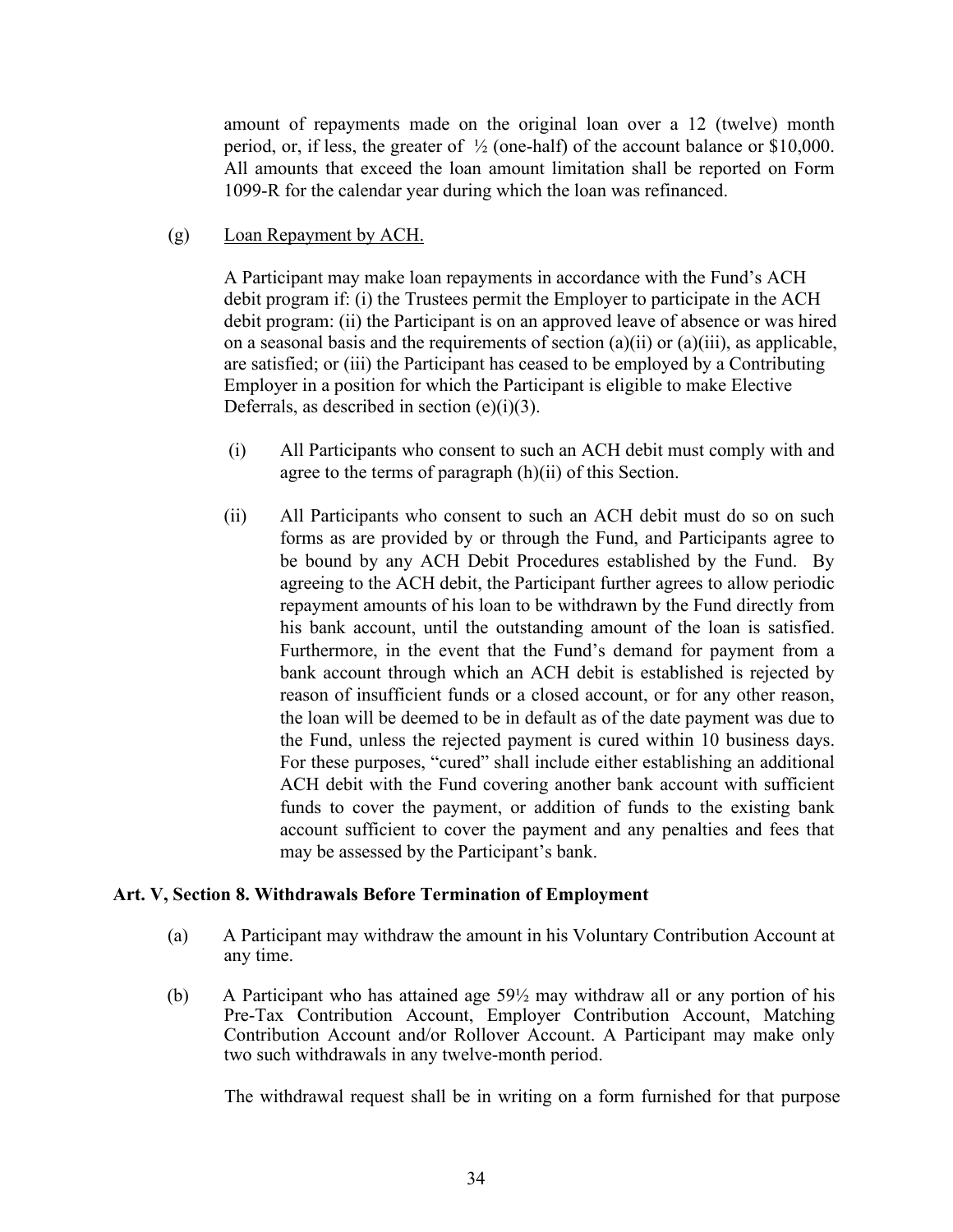<span id="page-35-1"></span>and delivered to the Fund before the withdrawal is to occur. The Participant's request shall be subject to the requirements regarding election of a retirement benefit payable in a form other than a Qualified Joint and Survivor Annuity.

- (c) A Participant may withdraw all of any portion of his Rollover Account. A Participant may take only two such withdrawals in any twelve-month period.
- (d) Withdrawals During Periods of Military Service. A Participant who has been performing qualified military service as defined under Code section 414(u)(5) for a period of more than 30 days may withdraw all or any portion of his Pre-Tax Contribution Account, Matching Contribution Account, Employer Contribution Account and/or Rollover Account. However, for Participants who have not yet attained age 59 ½, a 10% early withdrawal penalty shall apply to any distribution made pursuant to this paragraph, to the extent required under applicable law. Further, any Participant who receives a distribution of his Accounts pursuant to this paragraph shall be prohibited from making any Contributions to the Fund for six (6) months, beginning on the date of the distribution.

#### <span id="page-35-0"></span>**Art. V, Section 9. Hardship Distributions**

A Participant may withdraw all or any portion of his Account(s) which result from Elective Deferral Contributions in the event of a hardship due to an immediate and heavy financial need in an amount no more than necessary to satisfy the financial need

Immediate and heavy financial need shall be limited to:

- (a) costs directly related to the purchase (excluding mortgage payments) of a principal residence for the Participant;
- (b) the payment of tuition and related educational fees, and room and board expenses, for the next twelve months of post-secondary education for the Participant or his Spouse, children or other dependents, or the Participant's designated primary Beneficiary;
- (c) the payment of expenses to prevent the eviction of the Participant from his principal residence or foreclosure of a mortgage secured by the Participant's principal residence;
- (d) the payment of expenses incurred for Code Section 213(d) medical care (without regard to the limit on adjusted gross income) for the Participant or his Spouse or dependents or the Participant's designated primary Beneficiary or necessary to obtain such medical care;
- (e) the payment of burial or funeral expenses incurred as the result of the death of the Participant's parent, Spouse, children or other dependents, or the Participant's designated primary Beneficiary;
- (f) expenses for the repair of damage to the Participant's principal residence that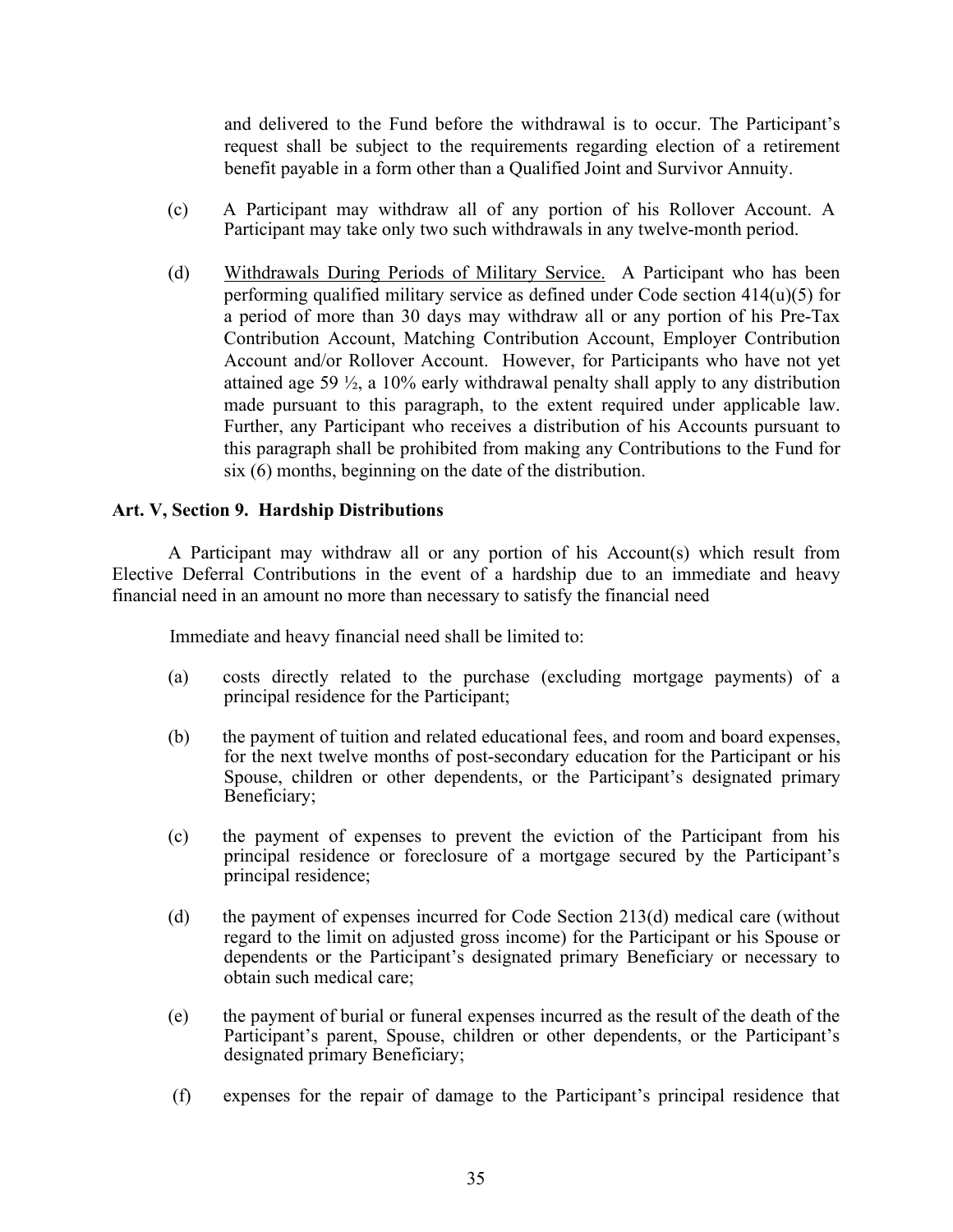would otherwise qualify for the casualty loss deduction under Code Section 165 (without regard to the 10% floor); and

<span id="page-36-4"></span>(g) expenses incurred by the Participant on account of a disaster declared by the Federal Emergency Management Agency under the Robert T. Stafford Disaster Relief and Emergency Assistance Act, provided that the Participant's principal residence or principal place of employment at the time of the disaster was located in an area designated by FEMA for individual assistance with respect to the disaster.

The determination of whether an expense is necessary to satisfy financial need will be made in accordance with the provisions of Code section  $401(k)(14)$  and the regulations thereunder.

The Participant's request for a withdrawal shall be made in writing on forms provided by the Fund and shall be subject to the requirements for an election of benefits payable in a form other than a Qualified Joint and Survivor Annuity.

# <span id="page-36-0"></span>**Art. V, Section 10. Allocation of Expenses**

An administrative fee shall be charged quarterly to the Account of each Participant (no more than one charge per Participant) on a per capita basis, unless required to be paid by the Employer pursuant to the Collective Bargaining Agreement or Participation Agreement. In addition, the following expenses will be deducted from the Participant's Account:

- (a) any amounts charged by the Fund's recordkeeper for specific transactions attributed to loans from the Fund;
- (b) expenses related to the review and processing of qualified domestic relations orders under Section 206(d) of the Employee Retirement Income Security Act of 1974, as amended, ("ERISA"), whether entered or proposed; and
- <span id="page-36-1"></span>(c) expenses incurred by the Fund as a result of a Participant's or Beneficiary's failure to provide information about the Participant or Beneficiary, as applicable, necessary to administer the Plan.

# **ARTICLE VI - TOP-HEAVY PROVISIONS**

<span id="page-36-2"></span>**Art. VI, Section 1. Top-Heavy Requirements.** Notwithstanding any other provision of the Plan, if for any Plan Year the Plan is determined to be a Top-Heavy Plan within the meaning of Code section  $416(g)$ , then the provisions of this Article will supersede any conflicting provisions in the Plan.

<span id="page-36-3"></span>**Art. VI, Section 2. Definitions.** For purposes of this Article, the following terms shall have the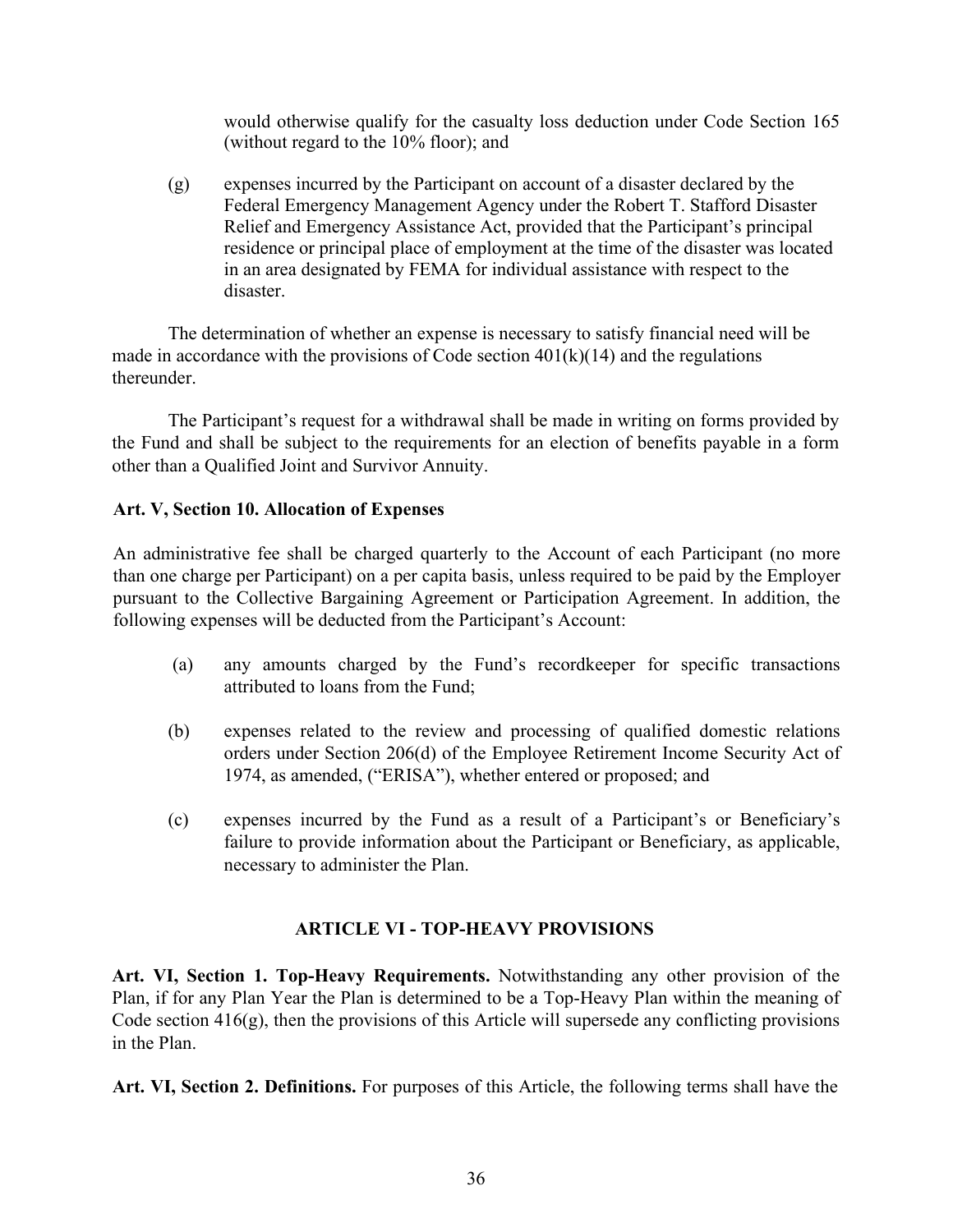respective meanings set forth below:

(a) "Kev Employee" means an Employee or Former Employee who, at any time

# during

the determination period, is either: (i) an officer of the Employer involved who has annual Compensation greater than \$160,000 (as adjusted under Code section 415(d) and 416(i)(1)), (ii) a 5% owner of the Employer, or (iii) a 1 % owner of the Employer having an annual Compensation from the Employer of more than \$150,000.

- (b) "Top-Heavy Plan" means for any Plan Year, the Fund is Top-Heavy if any of the following conditions exist:
	- (i) If the Top-Heavy ratio for the Fund exceeds 60% and the Fund is not part of any Required Aggregation Group or Permissive Aggregation Group of plans.
	- (ii) If the Fund is part of Required Aggregation Group of plans but not part of a Permissive Aggregation Group and the Top-Heavy ratio for the group of plans exceeds 60%.
	- (iii) If the Fund is part of a Required Aggregation Group and part of a Permissive Aggregation Group of plans and the Top-Heavy ratio for the Permissive Aggregation Group exceeds 60%.
- (c) "Top-Heavy Ratio" means:
	- (i) If the Employer maintains one or more defined contribution plans, (including any Simplified Employee Pension Plan) and the Employer has not maintained any defined benefit plan, that during the one-year period ending on the Determination Date(s) has or had accrued benefits, the Top-Heavy ratio for the Fund alone or for the Required or Permissive Aggregation Group as appropriate is a fraction, the numerator of which is the sum of the account balances of all Key-Employees as of the Determination Date(s) (including any part of any account balance distributed in the one-year period ending on the Determination Date(s), and the denominator of which is the sum of all account balances (including any part of any account balance distributed in the one-year period ending on the Determination Date(s), both computed in accordance with Code section 416 and the regulations thereunder. Both the numerator and denominator of the Top-Heavy Ratio are adjusted to reflect any contribution not actually made as of the Determination Date, but which is required to be taken into account on that date under Code section 416 and the regulations thereunder. If a distribution is made for a reason other than severance from employment, death or disability, a five-year look-back period applies.
	- (ii) If the Employer maintains one or more defined contribution plans (including any Simplified Employee Pension Plan) and the Employer maintains or has maintained one or more defined benefit plans that during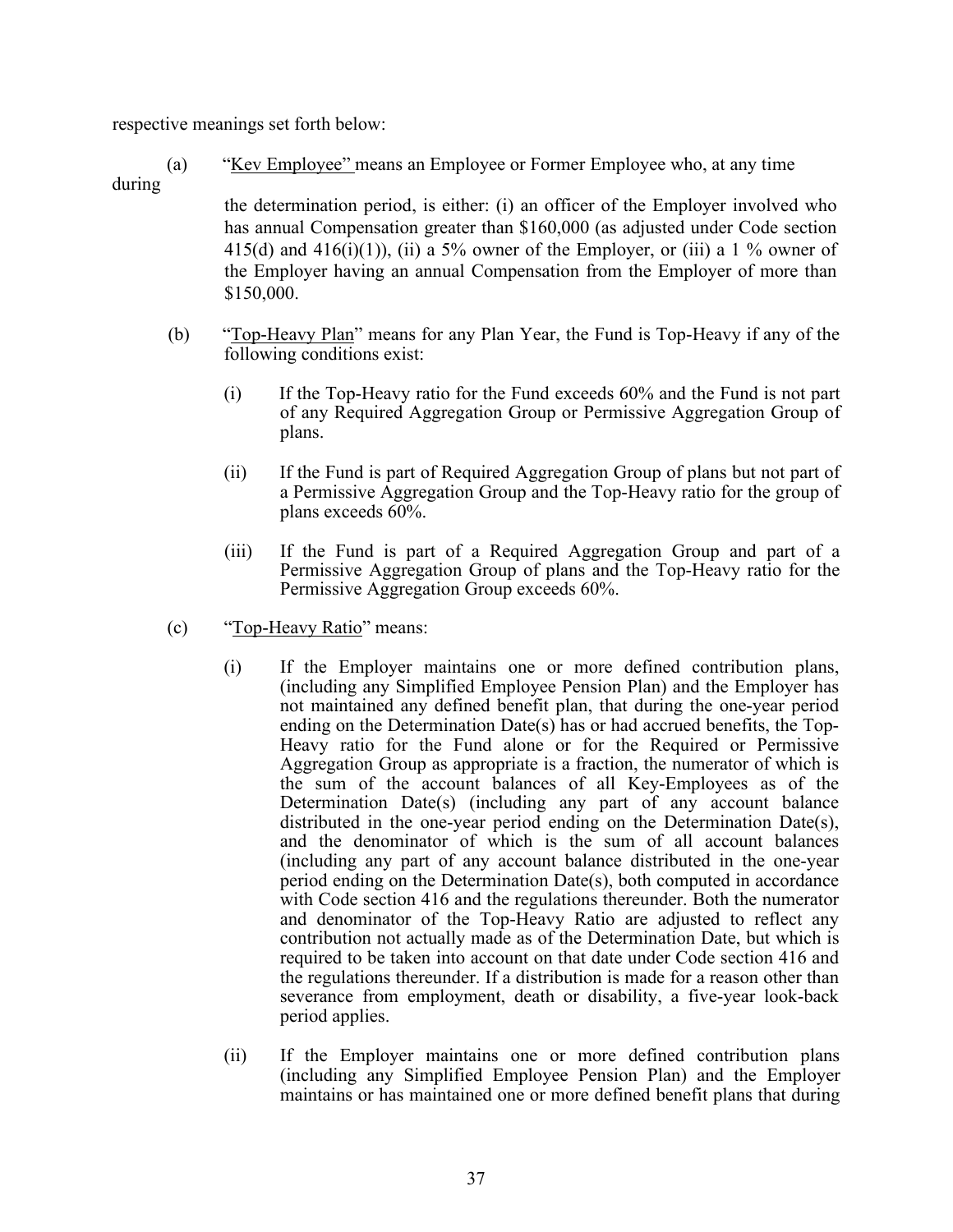the one-year period ending on the Determination Date(s) has or had any accrued benefits, the Top-Heavy Ratio for any Required or Permissive Aggregation Group as appropriate is a fraction, the numerator of which is the sum of account balances under the aggregated defined contribution plan or plans for all Key Employees, determined in accordance with (i) above, and the Present Value of accrued benefits under the aggregated defined benefit plan or plans for all Key-Employees as of the Determination Date(s), and the denominator of which is the sum of the account balances under the aggregated defined contribution plan or plans for all Participants determined in accordance with (i) above, and the Present Value of accrued benefits under the defined benefit plan or plans for all Participants as of the Determination Date(s), all determined in accordance with Code section 416 and the regulations thereunder. The accrued benefits under a defined benefit plan in both the numerator and the denominator of the Top-Heavy Ratio are adjusted for any distribution of an accrued benefit made in the five-year period ending on the Determination Date. If a distribution is made for a reason other than severance from employment, death or disability, a five-year look-back period applies.

- (iii) Far purposes of (i) and (ii) above, the value of account balances and the Present Value of accrued benefits will be determined as of the most recent Valuation Date that falls within or ends with the 12-month period ending on the Determination Date, except as provided in Code section 416 and the regulations thereunder for the first and second Plan Years of a defined benefit plan. The account balances and accrued benefits of a Participant (a) who is not a Key-Employee but who was a Key-Employee in a prior year, or (b) who has not been credited with at least one hour of service with an Employer maintaining the Fund at any time during the one-year period ending on the Determination Date will be disregarded. The calculation of the Top-Heavy ratio, and the extent to which distributions, rollovers, and transfers are taken into account will be made in accordance with Code section 416 and the regulations thereunder. Deductible Employee contributions will not be taken into account for purposes of computing the Top-Heavy Ratio. When aggregating plans, the value of account balances and accrued benefits will be calculated with reference to the Determination Date(s) that fall within the same calendar year.
- (d) "Permissive Aggregation Group" means a Required Aggregation Group (as defined in Section 2(e)) plus any and all other benefit plan or plans of the Employer that is, or are not required, to be included in the Required Aggregation Group, provided that such Required Aggregation Group would continue to meet the requirements of Code sections  $401(a)(4)$  and  $410$  with such Benefit Plan or Plans being taken into account.
- (e) "Required Aggregation Group" means each plan of the Employer in which a Key-Employee participates (in the Plan Year containing the Determination Date or any of the four preceding Plan Years) and each other plan that enables any plan in which a Key-Employee participates during the period tested to meet the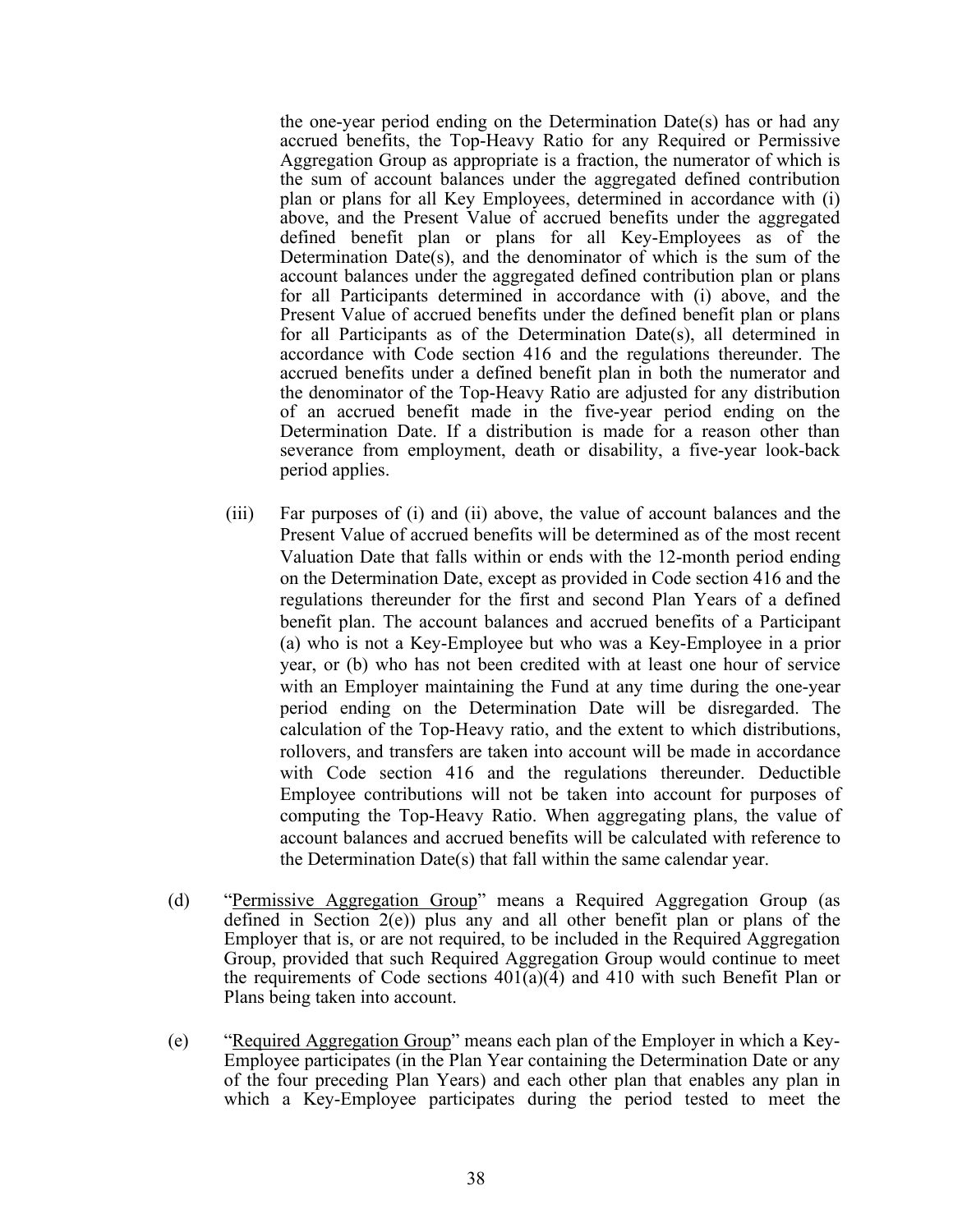requirements of Code sections  $401(a)(4)$  or  $410(b)$ , are required to be aggregated for Top-Heavy testing purposes.

- <span id="page-39-1"></span>(f) "Determination Date" means for any Plan Year subsequent to the first Plan Year, the last day of the preceding Plan Year. For the first Plan Year of the Plan, the last day of that year.
- (g) "Valuation Date" means the last day of the Fund's Plan Year as of which account balances or accrued benefits are valued for purposes of calculating the Top-Heavy Ratio.
- (h) "Non-Key-Employee" means any Employee who is not a Key-Employee as defined in Article VI, Section 2(a).
- (i) "Compensation" means all of the Participant's earnings for the taxable year ending with or within the Plan Year that are subject to tax under the Code, but not including deferred compensation other than contributions through a salary reduction agreement to a cash or deferred plan under Code section 401(k) or a tax deferred annuity under Code section 403(b) and shall exclude any other fringe benefit program maintained by an Employer. Compensation considered in any year shall not exceed \$245,000 or such other limit prescribed by Code section 401(a)(17), adjusted for changes in the cost of living as provided by Code section 415(d).

# <span id="page-39-0"></span>**Art. VI, Section 3. Minimum Allocation**

- (a) In the event the Plan is Top-Heavy and except as otherwise provided in (c) and (d) below, the Employer contributions allocated on behalf of any Participant who is not a Key-Employee shall not be less than the lesser of three percent (3%) of such Participant's Compensation (taking into account Employer Matching Contributions) or in the case in which the Employer has no defined benefit plan that designates the Fund to satisfy Code section 401, the largest percentage of Employer contributions, as a percentage of the first \$200,000 or such other limit prescribed by Code section  $40I(a)(17)$  (as indexed by the Code) of the Key-Employee's Compensation, allocated on behalf of any Key-Employee for that year. The minimum allocation is determined without regard to any Social Security contribution.
- (b) For purposes of computing the minimum allocation, Compensation means Compensation defined in Article VI, Section 2(i).
- (c) The provision in (a) above shall not apply to any Participant who is not employed by the Employer on the last day of the Plan Year.
- (d) The provision in (a) above shall not apply to any Participant to the extent the Participant is covered under any other plan or plans of the Employer and the Employer has provided in the plan documents of the other plans that the minimum allocation or benefit requirement applicable to Top-Heavy plans will be met in the other plan or plans.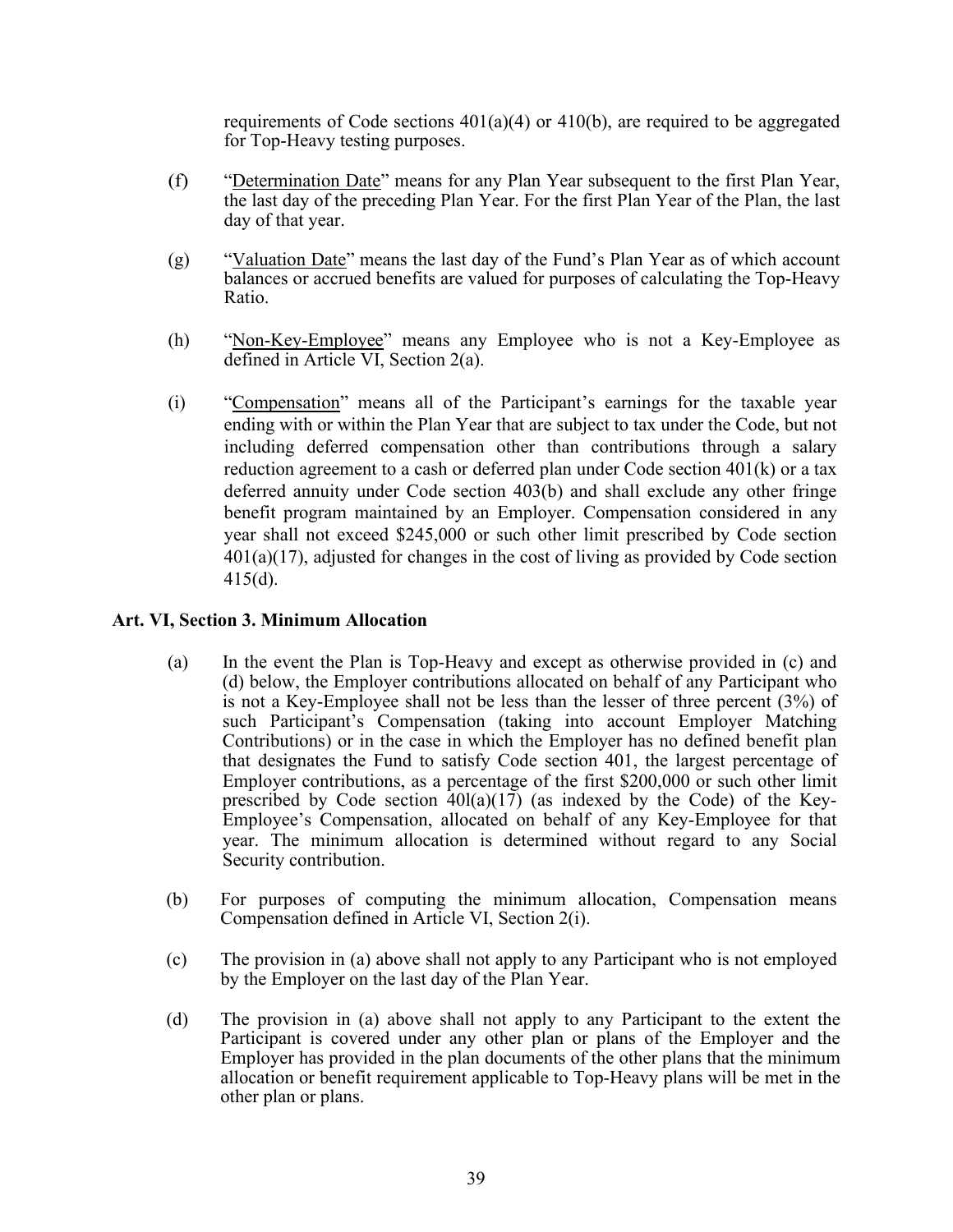<span id="page-40-6"></span>(e) For purposes of Top-Heavy allocation, contributions and forfeitures equal to 3% of each Non-Key-Employee's Compensation shall be allocated to the Employee's Account when the plan is Top-Heavy, if a Contribution is made for Key-Employees.

<span id="page-40-0"></span>**Art. VI, Section 4. Non-Forfeitability of Minimum Allocation.** The minimum allocation required (to the extent required to be non-forfeitable under Section 416(b)) may not be forfeited under Sections 411(a)(3)(B) or 411(a)(3)(D).

<span id="page-40-1"></span>**Art. VI, Section 5. Compensation Limitation**. For any Plan Year in which the Plan is Top-Heavy, only the first \$150,000 (or such larger amount as may be prescribed by the Secretary of Treasury or his delegate) of a Participant's annual Compensation shall be taken into account for purposes of determining Employer Contributions under the Plan.

<span id="page-40-2"></span>**Art. VI, Section 6. Commencement of Benefits to Key-Employees Participating in Top-Heavy Plan.** A distribution to a Participant who is a Key-Employee in a Top-Heavy Plan must commence no later than the first day of April following the calendar year in which the age of 70½ occurs.

# <span id="page-40-3"></span>**Art. VI, Section 7. Maximum Limits on Benefits**

- (a) Defined Benefit and Defined Contribution Fraction. In the case of any Top-Heavy Plan, 100 percent shall be substituted for 125 percent of the dollar limitation in (1) the denominator of the defined benefit fraction described in Article IV, Section 8(d)(ii) and (2) the denominator of the defined contribution fraction described in Article IV, Section 8(d)(i), unless:
	- (i) "four percent" is substituted for "three percent under Article VI, Section  $3(a)$ , and
	- (ii) the Fund would not be a Top-Heavy Plan if "90 percent" is substituted for "60 percent" each place it appears in Article VI, Section 2(b).
- (b) Minimum Benefits for Participants in a Defined Contribution Plan and Defined Benefit Plan. In any year in which the Fund is Top-Heavy and a Participant or other Non-Key-Employee is covered under a Top-Heavy defined benefit plan maintained by the Employer, such Participant shall receive a minimum contribution under the defined benefit plan as required by Code section  $416(c)(l)(B)$ .

# **ARTICLE VII - ADMINISTRATION**

<span id="page-40-5"></span><span id="page-40-4"></span>**Art. VII, Section 1. Accounts and Records of the Fund.** The accounts and records of the Fund shall be maintained by the Trustees and shall accurately disclose the status of the Accounts of each Participant or his Beneficiary in the Fund. Each Participant shall be advised from time to time, at least quarterly, as to the status of his Accounts and the portions thereof attributable to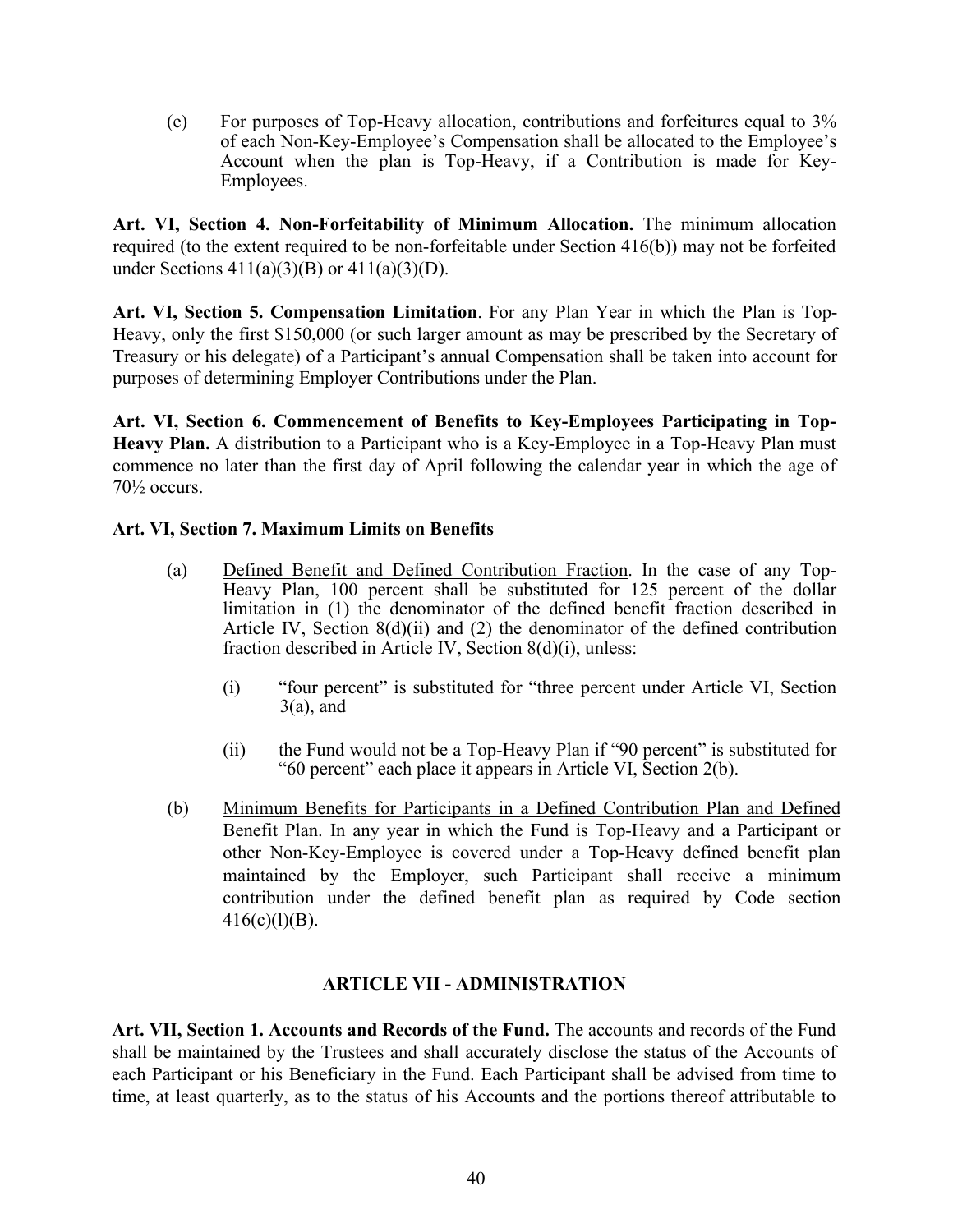<span id="page-41-2"></span>Pre-Tax Contributions, Roth Contributions, Employer Contributions, Matching Contributions, After-tax Contributions, and Rollover Contributions, as applicable.

<span id="page-41-0"></span>**Art. VII, Section 2. Application for Benefits.** Each person eligible for a benefit under the Plan shall apply for such benefit by signing an application form to be furnished by the Trustees. Each such person shall also furnish the Trustees with such documents, evidence, data, or information in support of such application as determined by the Trustees to be necessary. A waiting period of thirty (30) days shall apply between the last day for which Contributions are made on the Participant's behalf and the date on which benefits are paid.

<span id="page-41-1"></span>**Art. VII, Section 3. Benefit Claims Review Procedure.** The Trustees shall make a determination with respect to an application for benefits within 90 days after such application is filed with the Fund. If a Claimant's application for benefits is denied, in whole or in part (or if the Claimant's benefits are reduced or terminated), the Trustees shall notify the Claimant. Such notification shall be in writing and shall be delivered, by mail or otherwise, to the Claimant within ninety days (90) after such application is filed (or after the Claimant's benefits are reduced or terminated). If additional time is required because of special circumstances, the Fund shall notify the Claimant in writing of the reason for the delay and the date that the Fund expects to issue a final decision. A decision will be made with respect to each application no more than 180 days from the date the application is filed. If the application is denied in whole or in part, the written notification shall set forth, in a manner calculated to be understood by the Claimant:

- (a) the specific reason or reasons for the denial;
- (b) specific reference to pertinent provisions of the Plan on which the denial is based;
- (c) any additional information necessary to reconsider the application;
- (d) an explanation of the Plan's claim review and appeal procedures; and
- (e) a statement that the Claimant has the right to bring an action under ERISA if he or she decides to appeal and the appeal is denied.

A Claimant whose application for benefits has been denied in whole or in part may, within 60 days after written notification of such denial, file a written request for a review of his application by the Trustees. Such written request must include all facts regarding the application as well the reasons the Claimant feels that the denial was incorrect, and shall be deemed filed upon receipt of it by the Fund.

A Claimant who timely files a request for review of his application for benefits may receive, upon request and free of charge, reasonable access to and copies of documents relevant to his or her application. A Claimant may also submit issues and comments to the reviewer in writing and may submit documents relating to the application.

A Claimant may name a representative to act on his or her behalf. To do so, the Claimant must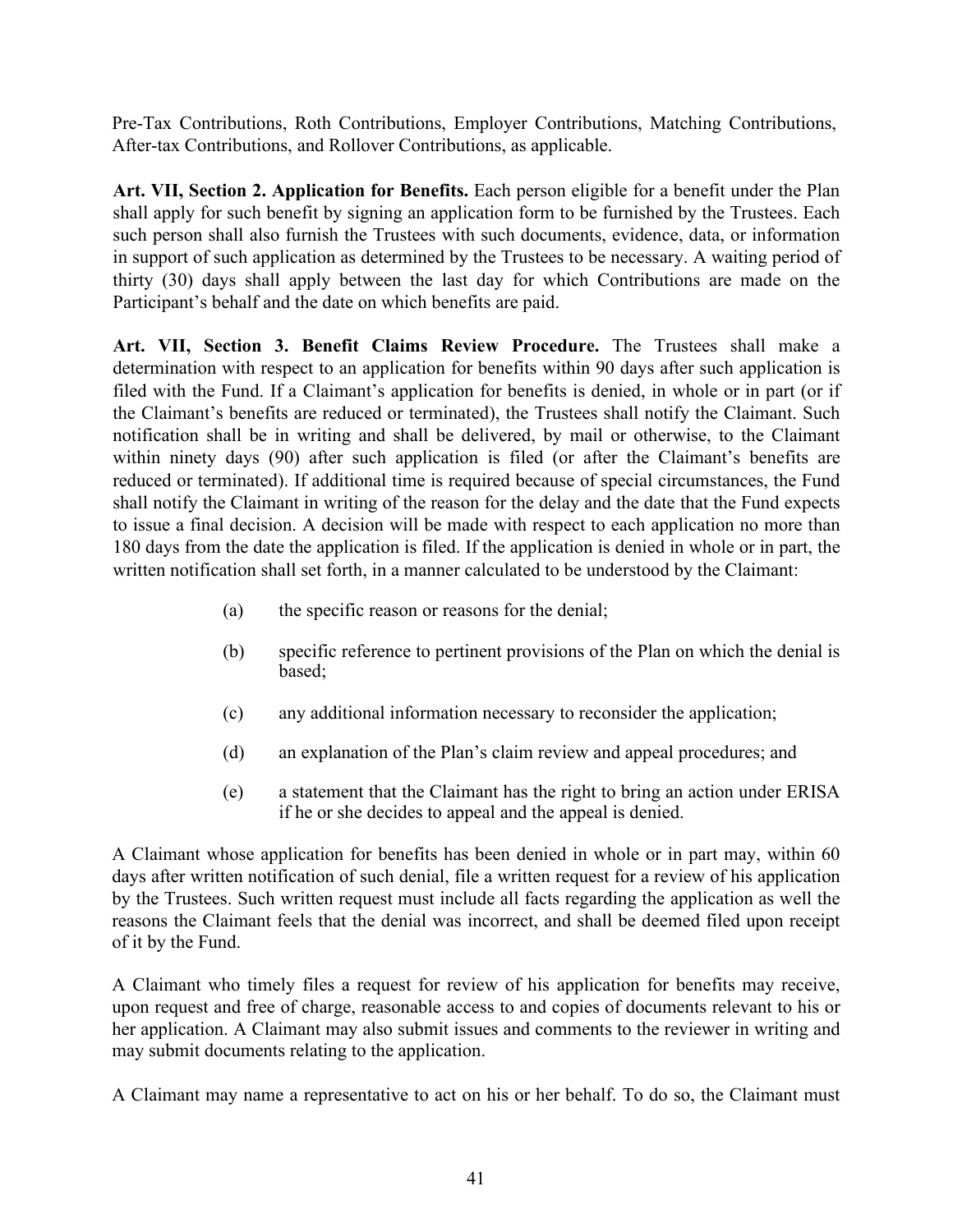<span id="page-42-1"></span>notify the Fund in writing of the representative's name, address and telephone number. A Claimant may also, at his or her own expense, have legal representation at any stage of these review procedures. However, neither the Fund nor the Board of Trustees will be responsible for paying any legal expenses incurred by the Claimant during the course of the appeal.

The Board of Trustees, in making its decisions on applications and appeals, will apply the terms of the Plan document and any applicable guidelines, rules and schedules, and will periodically verify that benefit determinations are made in accordance with such documents, and where appropriate, are applied consistently with respect to similarly situated Claimants. The Board of Trustees will also take into account all information that the Claimant submits.

The Board of Trustees will make its decision at the next regular meeting following receipt of the appeal, unless there are special circumstances, such as the need to hold a hearing, in which case the Board of Trustees will decide the case at its second regular meeting following receipt of the appeal. If the claimant submits an appeal less than 30 days before the next scheduled Board of Trustees meeting, the Board of Trustees will decide the case at the second regular meeting following receipt of the appeal or, if there are special circumstances, the third regular meeting following receipt of the appeal. If the Board of Trustees requires a postponement of the decision to the next meeting, the Claimant will receive a notice describing the reason for the delay and an expected date of the decision.

The Board of Trustees will send the Claimant a notice of its decision within 5 days of the decision. If the Board of Trustees denies the appeal, the notice will contain the reasons for the decision, specific references to the Plan provisions on which the decision was based, notice that the Claimant may receive, upon request and free of charge, reasonable access to and copies of all documents and records relevant to the claim, and a statement of the claimant's right to bring a lawsuit under ERISA.

A decision by the Board of Trustees is final and binding.

No person whose application for benefits under the Plan has been denied, in whole or in part, may bring any action in any court or file any charge, complaint or action with any state, federal or local government agency prior to exhausting his available appeals within the time limits as provided in this Section. A claimant whose claim for benefits and appeal has been denied who wishes to bring suit must do so within two (2) years from the date on which the Board of Trustees makes its final decision on the claimant's appeal. For all other actions, the claimant must commence that litigation within two (2) years of the date on which the violation of Plan terms is alleged to have occurred. A claimant includes, but is not limited to, a participant and his or her spouse, dependent, beneficiary, or alternate payee.

<span id="page-42-0"></span>**Art. VII, Section 4. Incompetence of Participant.** Distributions payable to a Participant or any other person entitled to any distribution under the Plan who is unable to care for his affairs because of illness or accident or any other reason, may only be made to an individual other than such Participant or other person entitled to a distribution pursuant to a claim filed by a duly appointed guardian, conservator, or other such legal representative. Such distribution so made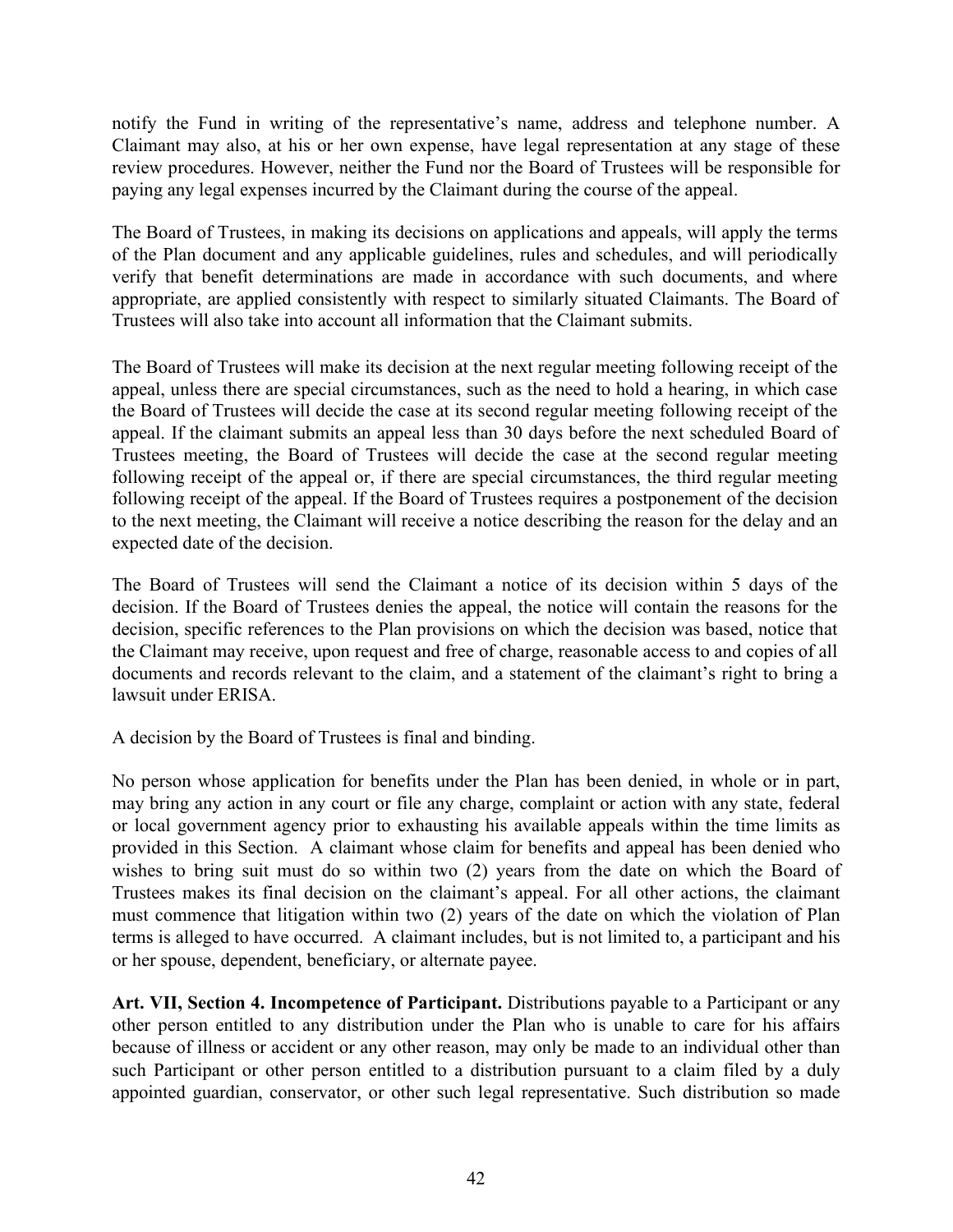<span id="page-43-5"></span>shall be a complete discharge of the liabilities of the Fund therefore.

<span id="page-43-0"></span>**Art. VII, Section 5. Non-Alienation.** No benefit payable at any time under the Plan shall be subject to the debts or liabilities of a Participant or his Beneficiary. Any attempt to alienate, sell, transfer, assign, pledge or otherwise encumber any such benefit, whether presently or thereafter payable, shall be void. No benefit under the Plan shall be subject in any manner to alienation, sale, transfer, assignment, pledge, attachment, garnishment or encumbrance of any kind. However, the above shall not apply in the case of a qualified domestic relations order as described in Code sections  $401(a)(13)$  and  $414(p)$ . Where such a qualified domestic relations order has been received, it will be considered to have modified the terms and benefits of the Plan with respect to the Employee affected to the extent it requires certain benefits to be paid to specific individuals prior to death or Termination of Employment.

**Article VII, Section 6. Unclaimed Accounts.** Notwithstanding any other provision of the Plan, if the Fund is unable to locate a Participant or Beneficiary to whom payment is due after following its lost participant procedures, the Participant's Account balance shall be allocated to a separate account and shall not be credited with further or losses. If the payment remains unclaimed for one calendar year, the amount so distributable shall be applied toward the payment of administrative expenses under the Plan. In the event the Participant or Beneficiary is located, such benefit shall be restored without earnings and paid as an administrative expense.

# **ARTICLE VIII - AMENDMENT AND TERMINATION**

<span id="page-43-2"></span><span id="page-43-1"></span>**Art. VIII, Section 1. Amendments.** The Plan may be amended from time to time by the Trustees, consistent with the provisions of the Trust Agreement. Any such amendment shall be made by an instrument in writing, signed by the Trustees.

<span id="page-43-3"></span>**Art. VIII, Section 2. Limitations on Amendments.** The provisions of Section 1 above are subject to and limited by the following restrictions:

- (a) no amendment of this Plan shall operate directly or indirectly to give Employers or the Trustees any interest whatsoever in any funds or property held under the terms hereof, or to permit corpus or income of the Fund to be used for or diverted to purposes other than the exclusive benefit of persons who are at any time Participants or the Beneficiaries of such persons; and
- (b) except to the extent necessary to conform to law, no amendment shall operate either directly or indirectly to deprive any Participant of a right to his Account that is vested at the time of the adoption of the amendment.

<span id="page-43-4"></span>**Art. VIII, Section 3. Termination of the Plan.** The Plan may be terminated at any time by the Trustees in accordance with the Trust Agreement. Upon complete or partial termination of the Plan, or a complete discontinuance of contributions to the Plan, the value of each Participant's Accounts shall be determined as of the date of such termination or complete discontinuance of contributions. The Accounts of such Participants shall be one hundred percent vested and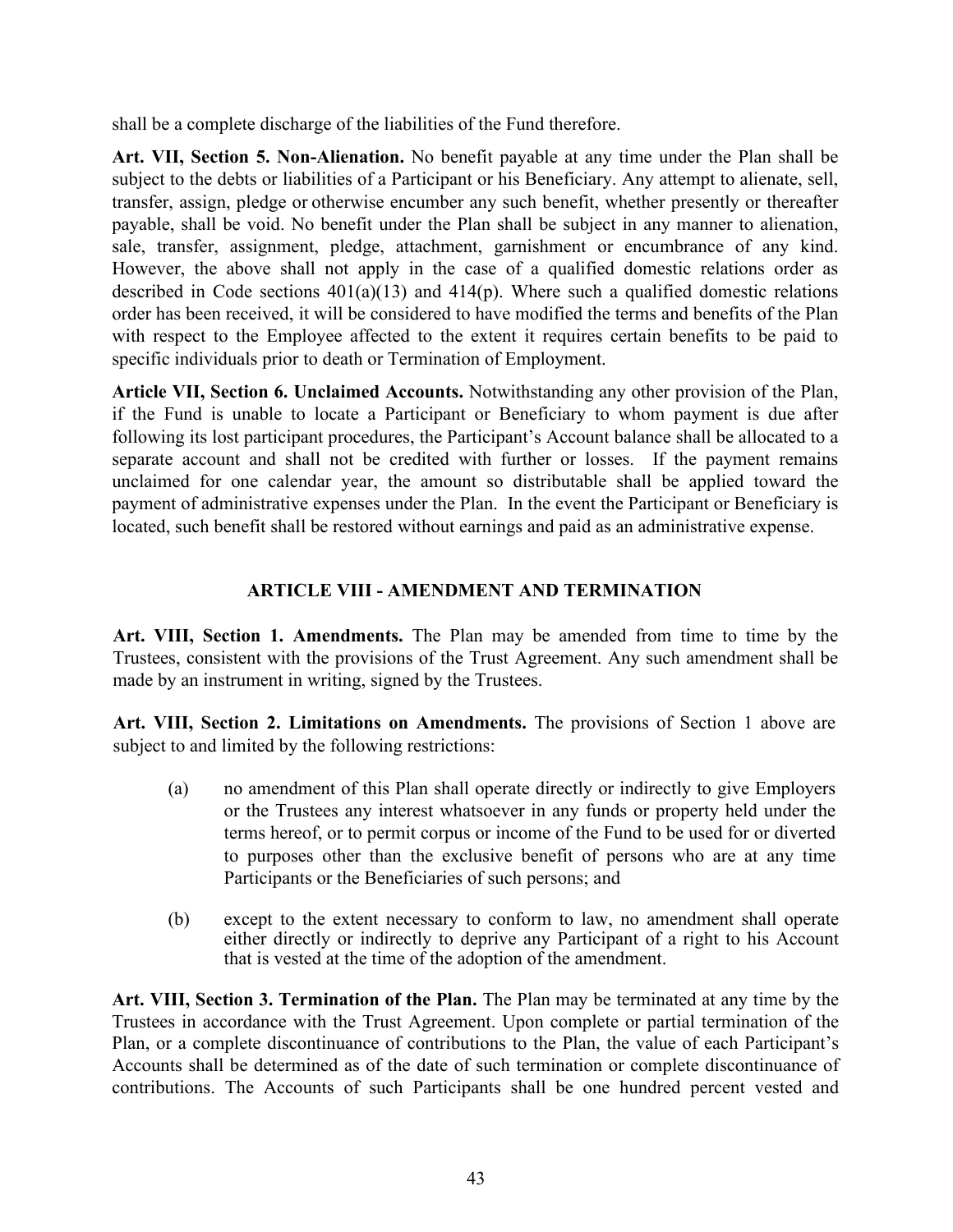<span id="page-44-2"></span>nonforfeitable, and thereafter distribution shall be made to such Participants as provided in Article V, Section 2.

<span id="page-44-0"></span>**Art. VIII, Section 4. Merger or Consolidation or Transfer.** No merger or consolidation of this Plan with, or any transfer of assets of the Plan to or from, any other plan shall occur unless each Participant would be entitled to receive a benefit immediately after the merger, consolidation, or transfer (if the Plan then terminated) which is equal to or greater than the benefit he would have been entitled to receive immediately before the merger, consolidation or transfer (if the Plan had then terminated). In connection with a merger, consolidation or transfer of assets to the Plan, the Trustees may accept forfeitures from any other plan. The use of such forfeitures shall be governed by the rules and regulations of the plan under which the forfeitures occurred.

For former participants in the Ware Industries, Inc. South Plainfield Local 8228 Retirement Plan ("Ware Plan") which merged into the Fund effective April 30, 2014, the following rules shall apply to all benefits accrued under the Ware Plan before the effective date of the merger: upon rehire after the merger, in a position covered by a collective bargaining agreement or other agreement pursuant to which contributions are required to be made to the Fund on the participant's behalf, such participant shall be entitled to repay to the Fund the full amount of his distribution from the Ware Plan and have his forfeiture under the Ware Plan restored by Ware Industries, Inc. to a separate account under the Fund provided that the participant makes the repayment to the Fund before the earlier of (i) five years after his reemployment date, or (ii) the date the participant incurs five consecutive Breaks in Service (as defined in the Ware Plan). The amount restored will not be subject to adjustment for interim investment gains or losses.

# **ARTICLE IX - MISCELLANEOUS**

<span id="page-44-3"></span><span id="page-44-1"></span>**Art IX, Section 1. Notice of Address.** Each person entitled to benefits under this Plan must file with the Trustees, in writing, his mailing address and each change of mailing address. Any communication, statement or notice addressed to such person at such address shall be deemed sufficient for all purposes of the Plan.

<span id="page-44-4"></span>**Art. IX, Section 2. Interpretation of the Plan.** To the extent not preempted by ERISA or other federal law, the provisions and validity and construction of this Plan shall be subject to and governed by the laws of Tennessee.

<span id="page-44-5"></span>**Art. IX, Section 3. Headings.** The headings of the Plan are inserted for convenience of reference only and shall have no effect upon the meaning of the provisions hereof.

<span id="page-44-6"></span>**Art. IX, Section 4. Gender and Number.** Wherever used herein, masculine terminology shall also mean the feminine, where applicable, and the singular shall include the plural, unless the context clearly indicates otherwise.

<span id="page-44-7"></span>**Art. IX, Section 5.** Each person entitled to benefits under this Plan shall be afforded any relief including Plan loan, withdrawal or other distribution relief, provided by federal guidance as a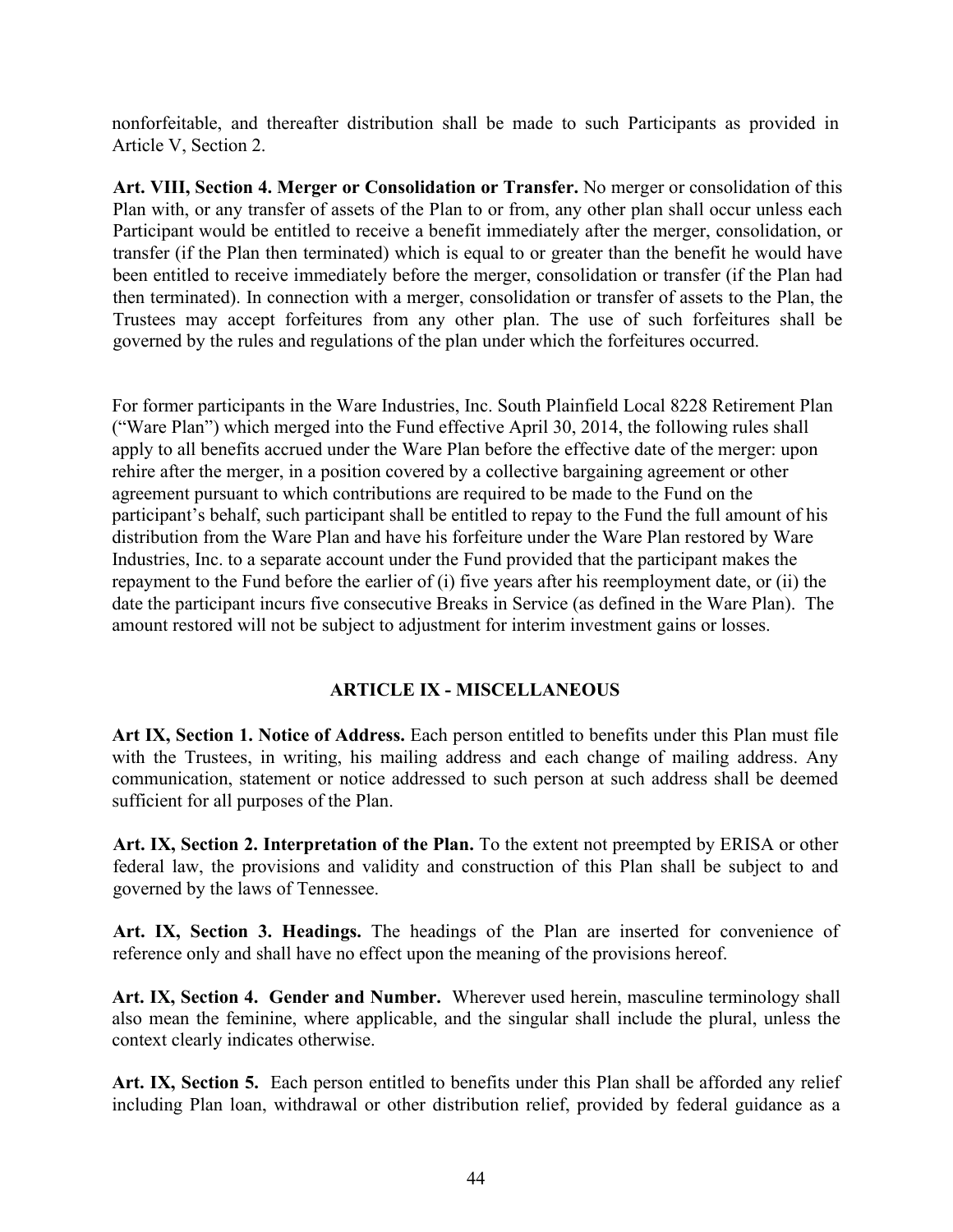result of a natural disaster.

**IN WITNESS WHEREOF**, the Trustees of the USW Industry 401(k) Plan herewith affix our signatures on the dates as indicated below.

 $\text{DATE: } \frac{12/24/2020}{20 \text{ h} \cdot \text{E} \cdot \text{Shinn} \cdot (\text{Dec } 24, 2020 \text{ 15:29 EST})}$ DATE: 12/24/2020

John E. Shinn

John E. Shinn, Chair

DATE: 12/23/2020

 $\text{DATE: } \frac{12/23/2020}{2}$   $\frac{\text{Lee } \text{Egland}}{\text{Lee } \text{Egland}}$  (Dec 23, 2020 12:18 PST)

Lee Egland, Secretary